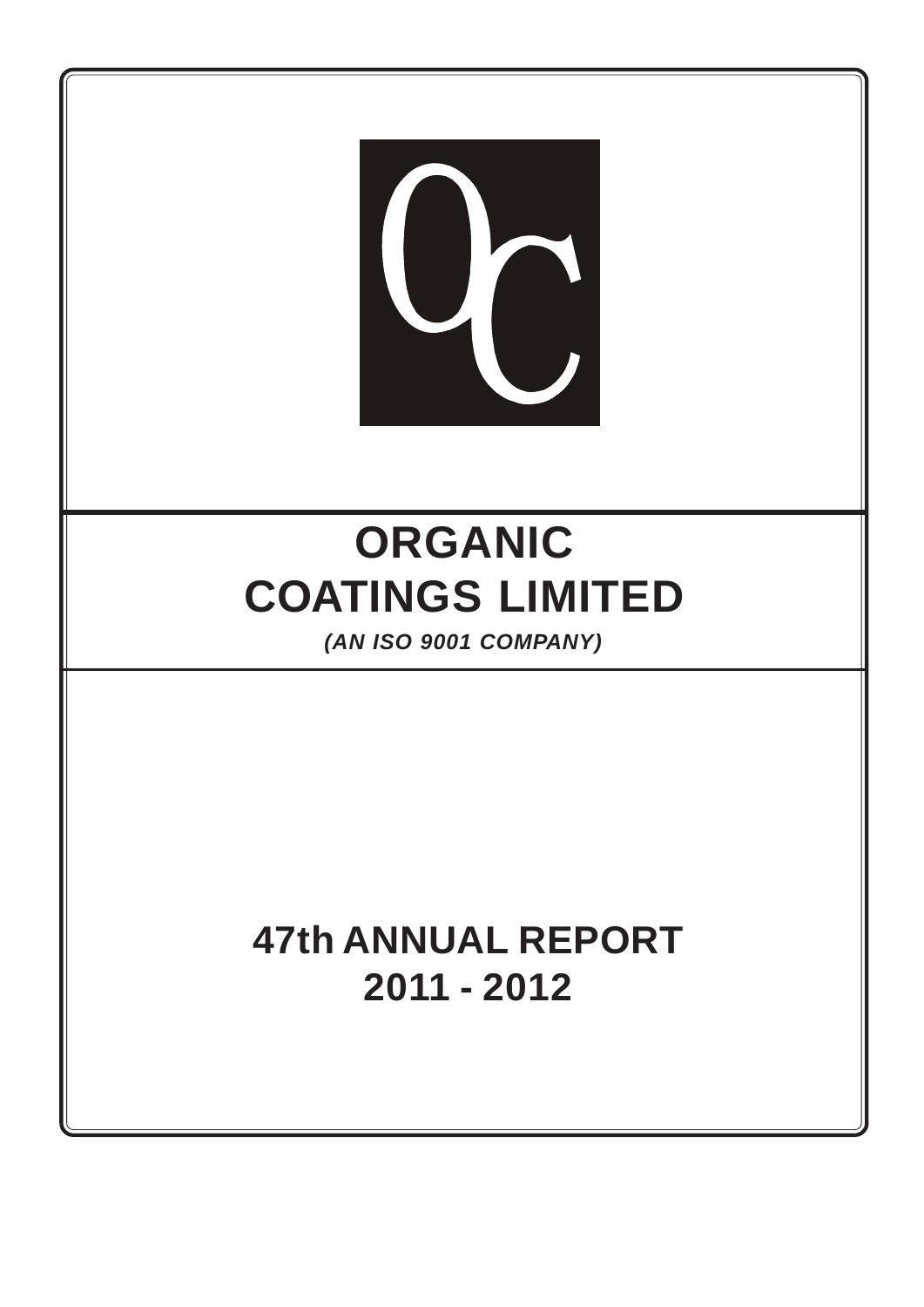## **BOARD OF DIRECTORS**

MR. SUDHIR A. SATHE CHAIRMAN (INDEPENDENT DIRECTOR) MR. R. K. SHAH VICE CHAIRMAN & MANAGING DIRECTOR MR. VINAY S. JOG INDEPENDENT DIRECTOR W.E.F. 15/05/12 MR. ABHAY R. SHAH JOINT MANAGING DIRECTOR MR. AJAY R. SHAH WHOLE TIME DIRECTOR MR. MANOJ V. MEHTA WHOLE TIME DIRECTOR JUSTICE S. C. PRATAP (RETD.) INDEPENDENT DIRECTOR (UP TO 30/03/2012) MR. VILAS K. SHAH INDEPENDENT DIRECTOR (UP TO 25/08/2012) MR. VIMAL C. MEHRA MANAGING DIRECTOR (UP TO 30/09/2012)

MR. SUDHIR R. SHAH Company Secretary

#### **REGISTERED OFFICE**

Plot No. 31, Vimal Pushpa, Tarun Bharat Society, Chakala, Andheri (East), Mumbai – 400 099. **Email for investors' grievances : organiccoatingsltd@organiccoatingsltd.com**

#### **FACTORIES**

- 1. S. V. Road, Ghodbunder Village, Post : Mira Road, Dist. Thane – 401 104.
- 2. Block No. 395, 437, 450 Umraya Village, Taluka Padra Dist. Vadodara, Gujarat - 391 440

#### **BANKERS**

Bank of Maharashtra S. P. Road Branch, Mumbai – 400 004.

**LEGAL ADVISORS** Manilal Kher Ambalal & Co.

**SOMAN UDAY & CO.** Chartered Accountants

#### **REGISTRAR & TRANSFER AGENT**

Link Intime India Pvt. Ltd. C/13, Pannalal Silk Mills Compound, L.B.S.Marg, Bhandup (W), Mumbai – 400 078. Tel : 2596 3838 Fax : 2594 6969

| <b>Contents</b>                                | <b>Pages</b> |
|------------------------------------------------|--------------|
|                                                |              |
|                                                |              |
|                                                |              |
| Management Discussion & Analysis 8-9           |              |
| Report on Corporate Governance  10-18          |              |
|                                                |              |
|                                                |              |
|                                                |              |
|                                                |              |
|                                                |              |
| Attendance Slip/Proxy Form  41                 |              |
| E-mail updation for e-service of documents  42 |              |

**47th Annual General Meeting will be held on Friday, the 21st December, 2012 at 4.00 p.m. at Emerald Hall, 2nd Floor, Hotel Parle International, Near Vile Parle Station, Vile Parle (East), Mumbai – 400 057.**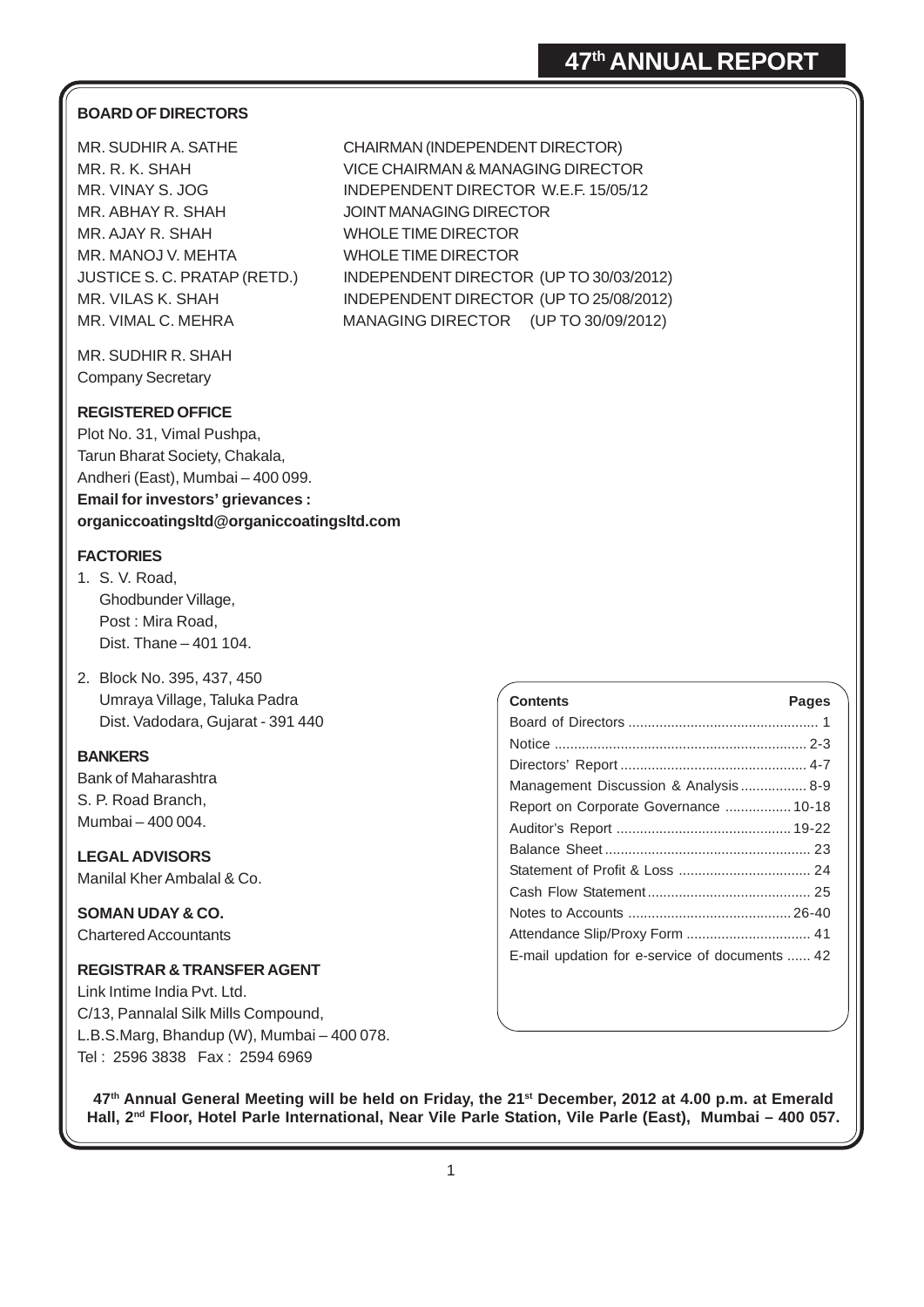# **NOTICE**

Notice is hereby given that the 47th Annual General Meeting of Organic Coatings Limited will be held at Emerald Hall, 2nd Floor, Hotel Parle International, Near Vile Parle Station, Vile Parle (East), Mumbai – 400 057 on Friday, the 21st December, 2012 at 4.00 p,m. to transact the following business:

#### **Ordinary Business:**

- 1. To receive, consider and adopt the Audited Balance Sheet as at 31st March, 2012 and the statement of Profit & Loss of the Company for the year ended on that date and the Reports of Board of Directors and Auditors thereon.
- 2. To appoint a Director in place of Mr. Sudhir A. Sathe, who retires by rotation and being eligible, offers himself for re-appointment.
- 3. To appoint a Director in place of Mr. Abhay R. Shah, who retires by rotation and being eligible, offers himself for re-appointment.
- 4. To appoint M/s. Uday Soman & Co. (ICAI Firm Registration No. 110352W) as auditors and fix their remuneration.

By Order of the Board of Directors

Date: October 10, 2012

Registered Office : Sudhir R. Shah Negistered Office : Sudhir R. Shah Negistered Office : Sudhir R. Shah Negistered Office : Plot No. 31, Vimal Pushpa, Company Secretary Company Secretary Company Secretary Tarun Bharat Society, Chakala, Andheri (East), Mumbai – 400 099.

## **NOTES :**

- 1. A MEMBER ENTITLED TO ATTEND AND VOTE AT THE MEETING IS ENTITLED TO APPOINT A PROXY TO ATTEND AND ON A POLL ONLY TO VOTE INSTEAD OF HIM. SUCH PROXY NEED NOT BE A MEMBER OF THE COMPANY.
- 2. PROXIES IN ORDER TO BE EFECTIVE MUST BE RECEIVED BY THE COMPANY NOT LESS THAN 48 HOURS BEFORE THE MEETING.
- 3. Shareholders are requested to bring their copy of Annual Report to the Meeting.
- 4. Members/Proxies should fill the Attendance Slip for attending the meeting.
- 5. In case of Joint holders attending the meeting, only such joint holder who is higher in the order of names will be entitled to vote.
- 6. Members who hold shares in dematerialized form are requested to write their client ID and DPID numbers and those who hold shares in physical form are requested to write their Folio Number in the attendance slip for attending the meeting.
- 7. The Register of Members and the Share Transfer Books of the Company will be closed from 17th December, 2012 to 21st December, 2012 both days inclusive.
- 8. The relevant details in respect of the Directors, seeking re-appointments required to be provided pursuant to Clause 49 of the Listing Agreement are annexed hereto.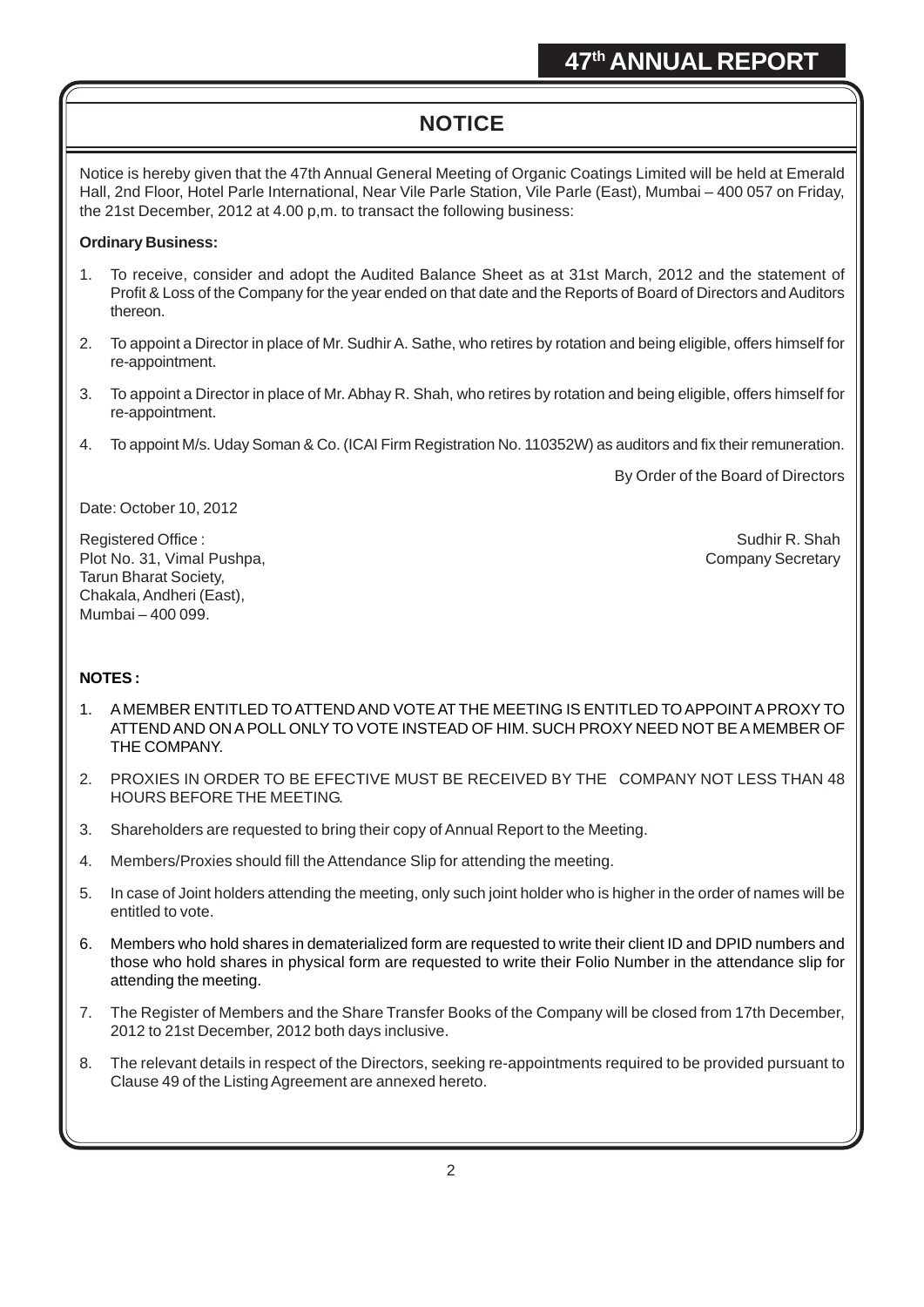- 9. The Securities and Exchange Board of India has notified that the shareholders/transferee of shares (including joint holders) holding shares in physical form are required to furnish a certified copy of their Income Tax Permanent Account Number (PAN) card to the company / RTA while transacting in the securities market including transfer, transmission or any other corporate action. Accordingly, all the shareholders/transferee of shares (including joint holders) in physical form are requested to furnish a certified copy of their PAN Card to the company / RTA while transacting in the securities market including transfer, transmission or any other corporate action.
- 10. Service of documents through Email "Green Initiative in the Corporate Governance"

Ministry of Corporate Affairs ("MCA") has taken "Green Initiative in the Corporate Governance" by allowing paperless compliances by the companies and has issued Circulars No. 17/2011 dt. 21.04.2011 & 18/2011 dated 29.04.2011 stating that service of notices, documents including annual reports can be sent by e-mail to its members. Accordingly the company proposes to send documents like Shareholders Meeting Notice / other notices, audited financial statements, directors' report, auditors' report or any other document, to its members in electronic form at the email address provided by them and/or made available to the Company by their Depositories.

Members who have not yet registered their email id (including those who wish to change their already registered email id) may get the same registered/updated either with their Depositories or by writing to the company, by filling & sending the letter attached with the Annual Report.

| Name of the Director  | Mr. Sudhir A. Sathe               | Mr. Abhay R. Shah        |
|-----------------------|-----------------------------------|--------------------------|
| Date of Birth         | 19/09/1936                        | 13/07/1966               |
| Date of Appointment   | 17/02/2010                        | 01/10/1994               |
| Expertise in specific | Personnel matters and industrial  | Marketing and production |
| functional areas      | relations                         | planning.                |
| Qualifications        | 1) M.A.Sociology                  | B.Sc                     |
|                       | 2) Dip. S.S.A.                    |                          |
|                       | (Personnel Management)            |                          |
|                       | Tata Institute of Social Sciences |                          |
| No. of shares held in | <b>NIL</b>                        | 2,58,850 (3.37%)         |
| Organic Coatings Ltd. |                                   |                          |
| Directorship in other | 1) Exedy India Ltd.               | NIL                      |
| Companies             | 2) Omnitech Petroleum Ltd.        |                          |

**Details of Directors seeking reappointments at the Annual General Meeting pursuant to Clause 49 of the Listing Agreement**

**Membership of Committees in other Public Limited Companies:**

| Name of the Director       | Mr. Sudhir A. Sathe | Mr. Abhay R. Shah |
|----------------------------|---------------------|-------------------|
| Audit Committee            | <b>NIL</b>          | <b>NIL</b>        |
| Shareholders' / Investors' | <b>NIL</b>          | <b>NIL</b>        |
| Grievance                  |                     |                   |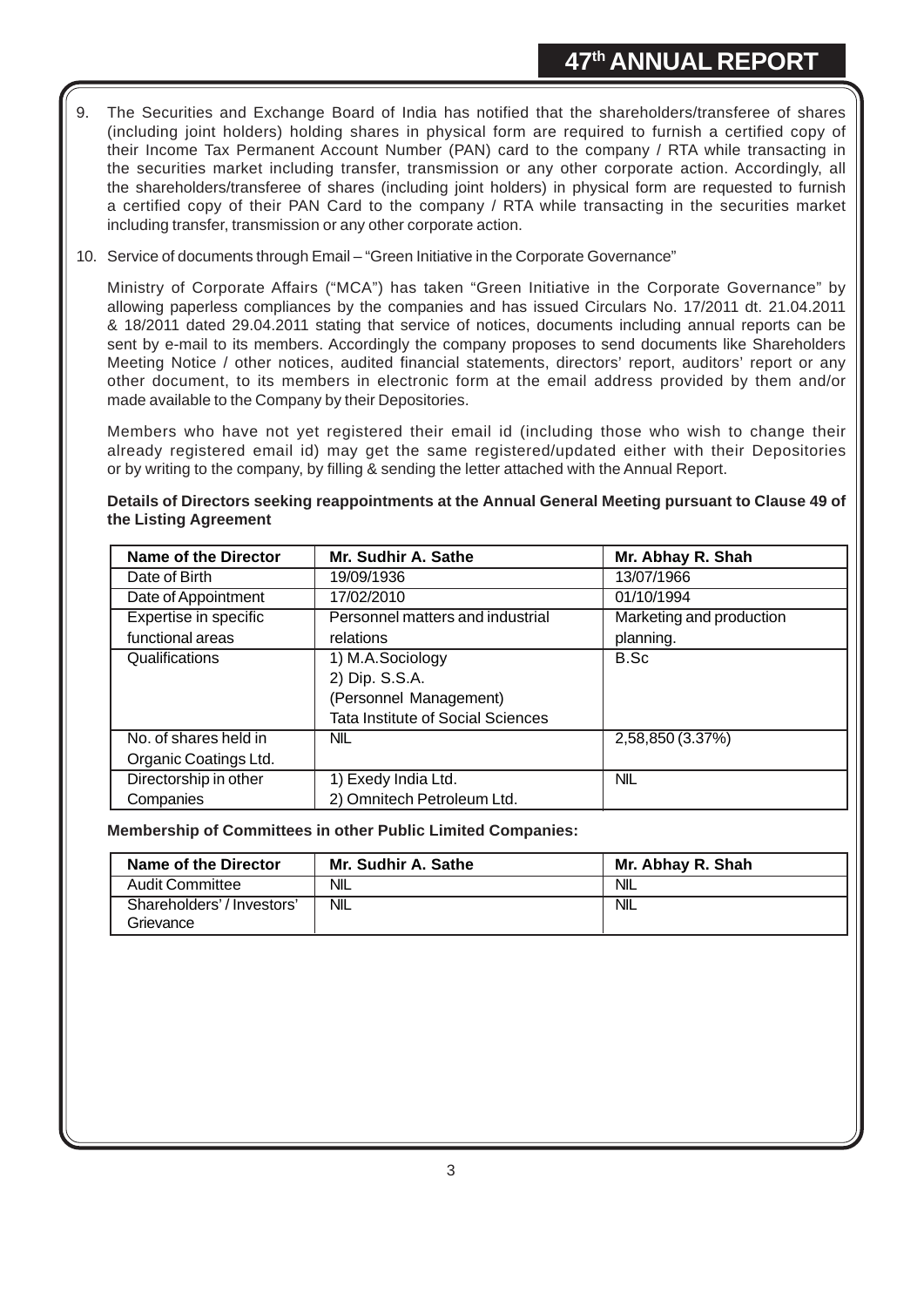## **DIRECTORS' REPORT**

## **TO THE MEMBERS OF ORGANIC COATINGS LIMITED**

Your directors have pleasure in presenting their annual report together with audited statement of accounts of the Company for the year ended 31st March, 2012.

#### **1) Financial Results**

|                                                                               | $2011 - 12$                          | (₹ In Lacs)<br>$2010 - 11$        |
|-------------------------------------------------------------------------------|--------------------------------------|-----------------------------------|
| (Loss) Profit before finance cost, depreciation and tax<br>Less: Finance cost | (188.22)<br>384.55<br>-----------    | 319.55<br>230.55<br>------------- |
| (Loss) Profit before depreciation and tax<br>Less: Depreciation               | (572.77)<br>185.47<br>-------------- | 89.00<br>124.25<br>-------------- |
| (Loss) / Profit for the year before tax                                       | (758.24)                             | (35.25)                           |
| Less: Provision for taxation<br>Deferred                                      | (110.40)                             | (13.74)                           |
| Add / (Less): Prior year's Income Tax                                         | (1.61)                               | 0.98.                             |
| (Loss) / Profit after tax                                                     | ----------<br>(646.23)               | (22.49)                           |

#### **2) Dividend**

In view of the loss for the year ended 31st March, 2012, the Directors do not recommend any dividend for the year under report.

#### **3) Presentation of financial results**

Pursuant to Notification dated 28th February, 2011 issued by the Ministry of Corporate Affairs, the format for disclosure of financial statement prescribed under Schedule VI to the Companies Act, 1956 has been substantially revised. The financial results of the Company for the year ended 31st March, 2012 have therefore been disclosed as per the revised Schedule VI. Previous year's figures also been restated to conform with the current year's presentation.

#### **4) Extension of time for holding Annual General Meeting**

In terms of Section 166 read with Section 210 of the Companies Act, 1956 the Ministry of Corporate Affairs, Department of Company Affairs, Office of the Registrar of Companies, Maharashtra, Mumbai has granted extension of time for holding Annual General Meeting for three months.

#### **5) Operations**

During the year under report, your Company achieved a net turnover of  $\bar{\tau}$  6121.27 Lacs as compared to ` 6442.68 Lacs in the previous year resulting in decrease of about 5%. The operations of the company has resulted into loss of ₹188.22 before finance cost, depreciation and taxation for the year under review as against the profit of ` 319.55 Lacs in the previous year. The net loss for the year after finance cost, depreciation and taxation was  $\bar{\tau}$  646.23 Lacs as against loss of  $\bar{\tau}$  22.49 Lacs in the previous year.

As reported in the last year the Company has commenced the commercial production at its Vadodara Plant in July 2011. The said plant is semi–automated which results into saving in manpower cost, electricity cost, low wastage and zero octroi. This would have contributed towards profitability of the Company during the last financial year. However, the demand for the printing ink manufactured by the Company did not grow correspondingly as expected resulting into under utilization of Company's productive capacity. This coupled with increased burden of interest on additional borrowings taken for Vadodara Plant has resulted into above mentioned loss.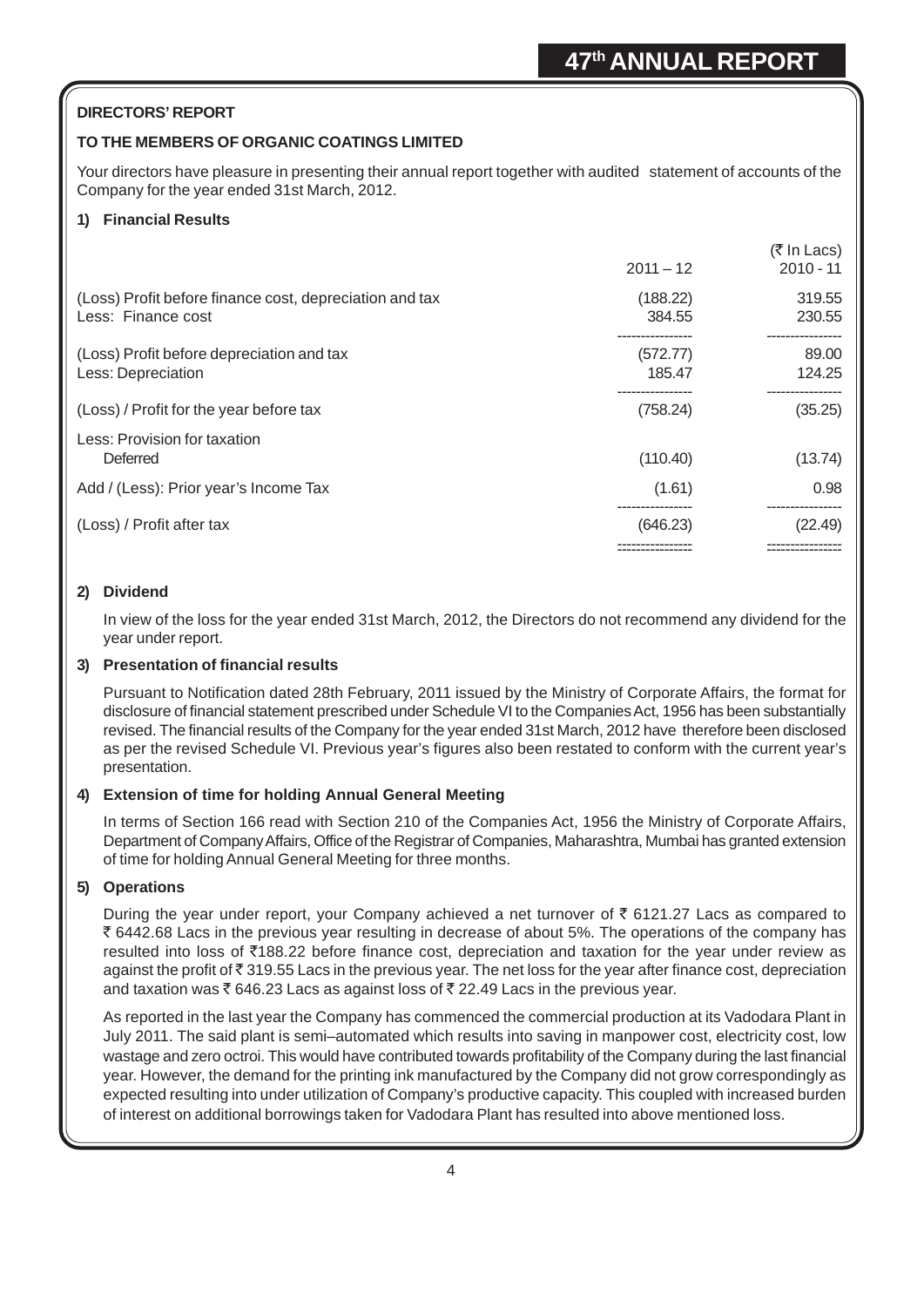The Company is exploring the possibility of identifying the customer's of international repute for exporting Company's product in bulk which would result into positive growth both in terms of turnover and profit during the current year on materialization of the export orders.

#### **6) Directors' Responsibility Statement**

Pursuant to Section 217(2AA) of the Companies Act, 1956 as amended, the directors confirm that:

- i) in the preparation of the annual accounts for the year ended 31st March, 2012, the applicable accounting standards have been followed;
- ii) appropriate accounting policies have been selected and applied consistently and judgments and estimates made that are reasonable and prudent so as to give a true and fair view of the state of affairs of the Company at the end of the financial year ended 31st March, 2012 and of the loss for the year ended on that date;
- iii) proper and sufficient care has been taken for the maintenance of adequate accounting records in accordance with the provisions of the Companies Act, 1956 for safeguarding the assets of the Company and for preventing and detecting fraud and other irregularities;
- iv) the annual accounts for year ended 31st March, 2012, have been prepared on a going concern basis.

The above statements have been noted by the Audit Committee at its meeting held on 10th October, 2012.

#### **7) Directors**

Mr. Sudhir A. Sathe and Mr. Abhay R. Shah retire by rotation and being eligible offer themselves for re-appointment at the ensuing annual general meeting.

Justice S. C. Pratap and Mr. Vilas K. Shah have resigned as Directors and Independent Directors of the Company effective from 30th March, 2012 and 25th August, 2012 respectively and the Directors have placed on record the appreciation of the services rendered by them during their association with the Company.

Mr. Vimal Mehra has resigned as a Director & Managing Director of the Company w.e.f. 30th September, 2012 and the Board of Directors has accepted the same.

Mr. Vinay S. Jog has been appointed as an Independent Director of the Company w.e.f. 15th May, 2012 to fill the casual vacancy caused by the resignation of Justice S.C.Pratap, Independent Director of the Company.

## **8) Corporate Governance Report and Management Discussion and Analysis Statement**

The report on Corporate Governance including Management Discussion and Analysis as stipulated under Clause 49 of the Listing Agreement with Stock Exchange, forms part of the Annual Report is annexed.

A certificate of the auditors of the Company, Soman Uday & Co., Chartered Accountants, confirming compliance of the conditions of corporate governance as stipulated in Clause 49 is annexed.

## **9) Fixed Deposits**

The Company has not accepted any deposits from the public during the year.

#### **10) Industrial Relations**

The Company is happy to have extremely cordial industrial relations with the workers and the staff.

#### **11) Conservation of energy, technology absorption, foreign exchange earnings and outgo**

Information as required under Section 217(1)(e) of the Companies Act, 1956, read with Rule 2 of the Companies (Disclosure of Particulars in the report of Board of Directors) Rules, 1988 relating to Conservation of Energy, Technology Absorption, Foreign Exchange Earnings and Outgo is given in Annexure 'A' forming part of this report.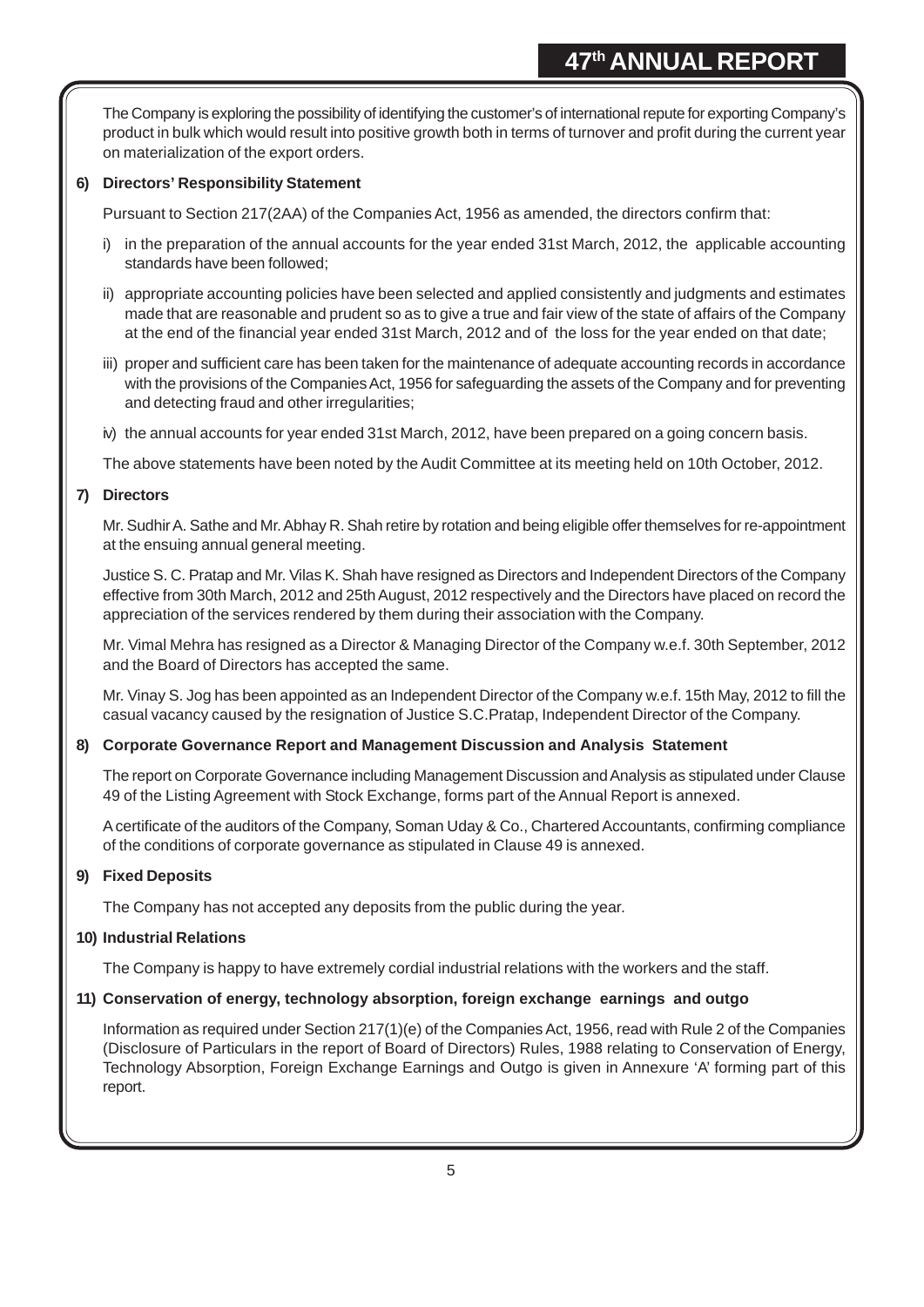#### **12) Particulars of Employees**

The Company does not have any employee whose particulars are required to be disclosed under Section 217 (2A) of the Companies Act, 1956 read with the Companies (Particulars of Employees) Rules, 1975.

#### **13) Auditors**

M/s. Soman Uday & Co, Chartered Accountants retire as Auditors at the forthcoming annual general meeting and being eligible offer themselves for re-appointment. The members are requested to consider reappointing them as Auditors and to fix their remuneration.

#### **14) Cost Auditors**

The Ministry of Corporate Affairs (MCA) has introduced The Companies (Cost Audit Report) Rules 2011 vide its Notification No. GSR430(E) dated 03/06/2011. These rules make it mandatory for certain industries to appoint Cost Auditor within 90 days of the commencement of the financial year. In compliance thereof board of directors has appointed M/s. U.R.Bagade & Co. as a Cost Auditor for auditing Company's Cost Accounts for the year ended 31st March, 2012.

#### **15) Acknowledgements**

Your directors would like to express their sincere appreciation of the co-operation and assistance received from shareholders, Bank of Maharashtra, regulatory bodies and other business constituents during the year under review.

Your directors also wish to place on record their deep sense of appreciation for the commitment displayed by all executives, officers, staff and workers.

On behalf of the Board of Directors

**R. K. Shah** Vice Chairman & Managing Director

Place : Mumbai Date : October 10, 2012

> **Abhay R. Shah** Joint Managing Director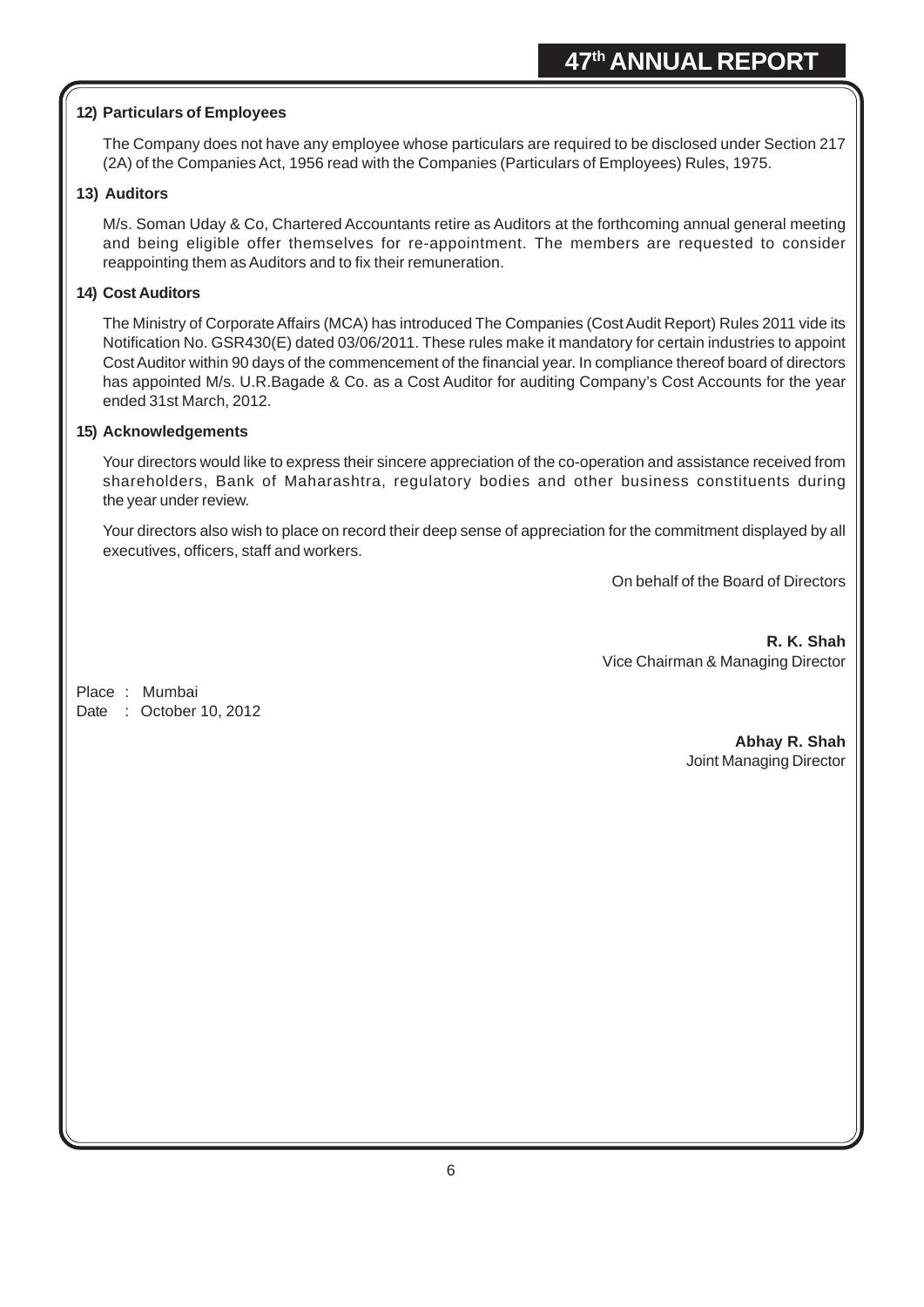# **ANNEXURE A**

## **FORM 'A'**

**Conservation of Energy,Technology Absorption,Foreign Exchange earnings and outgo-Companies ( Disclosure of Particulars in the Report of Board of Directors) Rules,1988.**

## **DISCLOSURE OF PARTICULARS WITH RESPECT TO CONSERVATION OF ENERGY:**

|                                                         | Year ended       | Year ended       |
|---------------------------------------------------------|------------------|------------------|
|                                                         | 31st March, 2012 | 31st March, 2011 |
| A. Power Consumption                                    |                  |                  |
| Electricity                                             |                  |                  |
| <b>Purchased Unit</b><br>(a)                            | 20,14,302        | 21, 13, 164      |
| Total Amount (₹)                                        | 1,51,43,530      | 1,39,36,505      |
| Rate / Unit (₹)                                         | 7.52             | 6.59             |
| (b) Own Generated Units                                 | 23               | 43               |
| Total Amount (₹)                                        | 18,195           | 32,291           |
| Rate / Unit $(3)$                                       | 791.09           | 750.95           |
| 2<br>Coal                                               | Not Applicable   | Not Applicable   |
| 3<br>Furnace Oil + Light Diesel Oil                     | Not Applicable   | Not Applicable   |
| <b>Others / Internal Generation</b><br>4                | Not Applicable   | Not Applicable   |
| 5<br>Consumption per unit of Production $(\bar{\zeta})$ | 4.52             | 3.24             |

**Since the Company manufactures several inks and having regard to the records and other books maintained by the Company, it is impracticable to apportion the utilities.**

#### **FORM 'B'**

#### **DISCLOSURE OF PARTICULARS WITH RESPECT TO RESEARCH, DEVELOPMENT (R&D) AND ABSORPTION OF TECHNOLOGY**

#### **B 1. Specific areas in which R&D carried out by the Company:**

We are in development of highest quality products for the following application:

- a) Development work of speciality inks to impart security features in packaging jobs.
- b) Water-based heat sealing coatings.
- c) Low odour. UV Coatings for food packaging.
- **2. Benefits derived as a result of the above R&D:**

We have sucessfully launched VOC free inks. These inks have been commercially accepted and continuous growth is seen in the business.

## **3. Future plan of action:**

The new plant in Baroda is now totally operational and giving us additional capacity. Discussions are on with major consumers for booking the total capacity. The year 2012-13 should see better operating results due to total capacity utilization of Baroda Plant.

#### 4. Expenditure on R&D

| (i) Capital    | ₹ 20,83,330 |
|----------------|-------------|
| (ii) Recurring | रू 38,810   |
| (iii) Total    | ₹ 21,22,140 |

(iv) Total R&D expenditure as a percentage of total turnover of 0.35%

#### **5. Technology absorption, adaptation and innovation:**

Due to strengthening of US, a need was felt to develop local vendors for major raw materials. The R&D Department worked hand in glove with local manufacturer to develop certain pigments, resins and additives, meeting the technical requirement as well as easy availability at short notice.

#### **B. Foreign Exchange earned & used**

The company has earned  $\bar{\tau}$  336.84 Lacs in Foreign Exchange & used  $\bar{\tau}$  1013.52 Lacs of Foreign Exchange.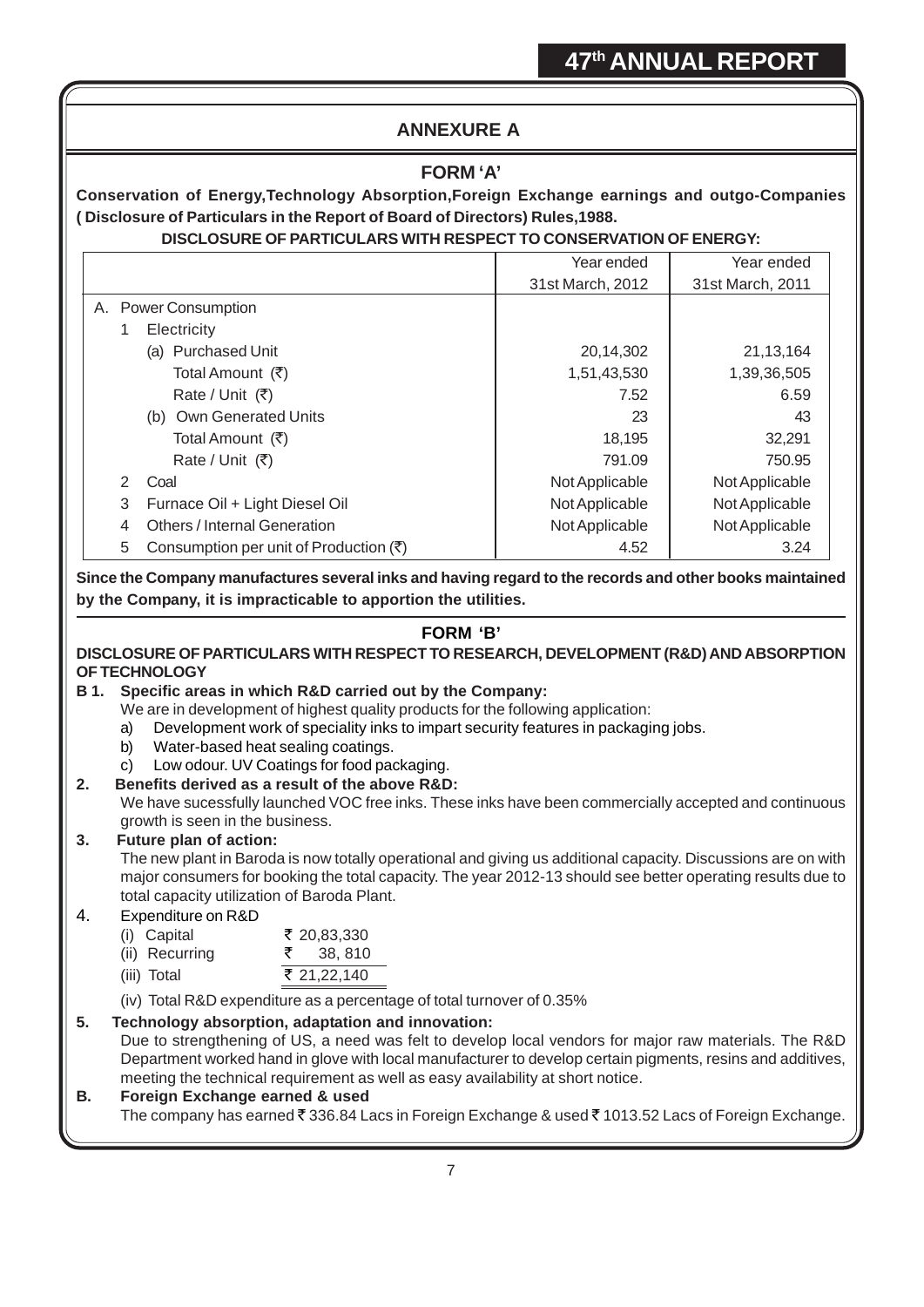# **MANAGEMENT DISCUSSION AND ANALYSIS**

Pursuant to Clause 49 of the Listing Agreement, a Report on Management Discussion and Analysis is given below:

## **Industry Structure and Development and Challenges:**

The Indian economy, which recorded a growth rate of 8.6% during financial year 2010-11, started showing softening indicators in second half of financial year 2010-11. This was mainly due to inflationary pressures and continued antiinflationary monetary stance taken by Reserve Bank of India. During the current year, the inflation continued to remain at higher levels with headline Wholesale Price Index (WPI) staying at above 9% during April - November 2011 and moderated to 6.9% by end March 2012. On foreign exchange front, higher crude oil prices, lower net capital inflows and lower export growth in the last 6 months of the year due to worsening global economic scenario, adversely affected the Indian currency. The rate of index of industrial growth (IIP) decelerated from 8.2% in financial year 2010-11 to 2.8% in the current year. Due to these factors India's growth rate is estimated to be lower at 6.9% during financial year 2011-12.

The financial year 2011-12 was among the most challenging years on the macro economy front. The policy and governance environment impacted the economic scenario. Persistent inflation resulted in the regulator raising the policy rates leading to a higher interest rate environment. The global environment remained weak for most part of the year with many European nations sinking into recession, US showing muted growth and even China witnessing a slowdown from its consistent growth over the past decade.

All these factors contributed towards an industrial slowdown. The year in view continue to face tremendous volatility in terms of raw material pricing as well as availability. Ink industry in the past year did get one price increase from their customers and are negotiating for one more as of now.

The growth of the industry did not meet the expectations due to recession in economy worldwide. The demand for the printing ink manufactured by the Company did not grow correspondingly as expected resulting into under utilization of Company's productive capacity. This increased burden of interest on additional borrowings taken for Vadodara Plant are the real challenges in the coming years to bring the Company into profitable venture.

#### **Resources:**

The company's Working Capital Facilities with Bank of Maharashtra was  $\bar{\tau}$  2400.00 Lacs.

## **Opportunities & Threats:**

Our Vadodara Plant with its cost efficiencies will give us opportunity to aggressively enter the business of publication inks which are of high volume and the same is pursued.

The continuous increase in the interest rate due to inflationary trend in the country is going to cost additional burden to the company with regard to interest. With the increase in business it would again mean need of more funds. The vicious circle of increase in interest cost coupled with increase in business will have to be handled appropriately. All companies will have to think outside the box to ensure cheaper means of finance or good cash flow management.

#### **Segmentwise or productwise performance:**

The Company has one segment and one product, hence furnishing of the information for segmentwise or productwise performance is not applicable.

## **Outlook, Risks and Concerns:**

The outlook for the Company's working would improve with the measures taken by the Management to reduce the input cost at all levels. The Company is also exploring the possibility of identifying the customer's of international repute for exporting Company's product in bulk which would result into positive growth both in terms of turnover and profit during the current year on materialization of the export orders.

As indicated in the last year's report the biggest risk affecting our businesses is continuous increase in the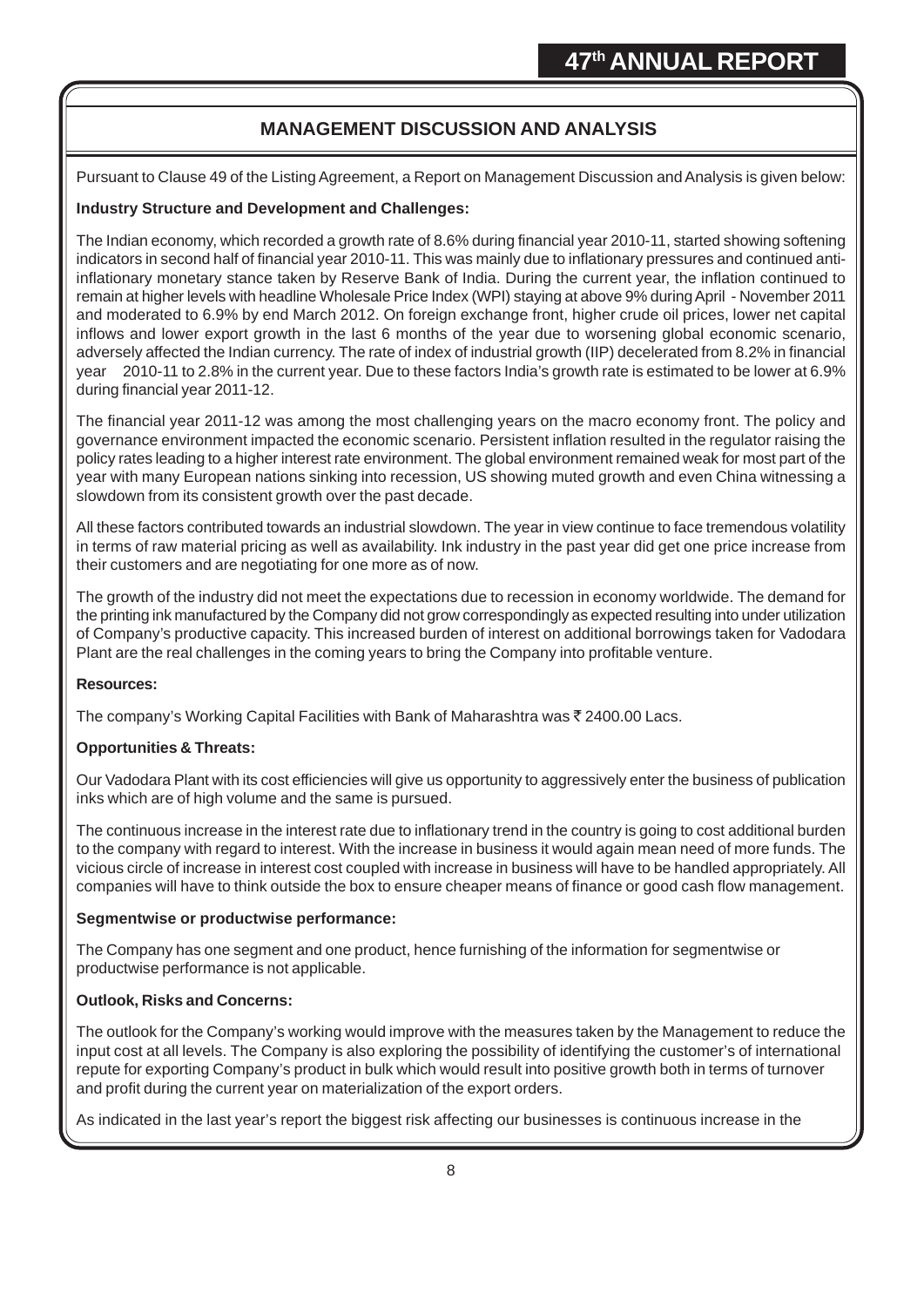prices of raw material. Since we deal with large publishing house, the cost increase cannot be passed on to the customers immediately and hence the interim period leads to erosion of profit.

#### **Internal control systems and their adequacy:**

The Company has carried out an internal audit covering all key areas and has in place adequate internal controls.

#### **Financial performance:**

Organic Coatings Ltd's (OCL's) net turnover for the financial year ended 31st March, 2012 has decreased by over 5% to ₹6120.54 Lacs from ₹6442.67 Lacs in the previous year. The Company's operation has resulted into loss of ₹ 188.22 Lacs before finance cost, Depreciation and Tax as against profit of ₹ 319.55 Lacs in the previous year.

Interest expenses for the year increased to  $\bar{\tau}$  384.55 Lacs from  $\bar{\tau}$  230.55 Lacs in the previous year due to additional borrowings taken for Vadodara Plant.

Depreciation was at  $\bar{\tau}$  185.47 Lacs as against  $\bar{\tau}$  124.25 Lacs in the previous year.

Provision for taxation during the year was  $\bar{\tau}$  (110.40) Lacs (Deferred Tax) as against  $\bar{\tau}$  (13.74) Lacs (deferred tax) in the previous year.

Net loss for the year was  $\bar{\tau}$  646.23 Lacs as against net Loss of  $\bar{\tau}$  22.49 Lacs in the previous year.

The Company's net worth as on 31st March, 2012 stood at  $\bar{\tau}$  1067.82 Lacs against  $\bar{\tau}$  1714.04 Lacs in the last year.

#### **Material developments in human resources/internal relations front including number of people employed:**

The employee strength of the Company as on 31st March, 2012 was 143. The Company enjoys harmonious relationship with its employees and workmen.

#### **Cautionary note:**

Certain statements in above report may be forward looking and are stated as required by the legislations in force. The actual results may be affected by many factors (force majeure) that may be different from what directors/ management envisage in terms of future performance and outlook.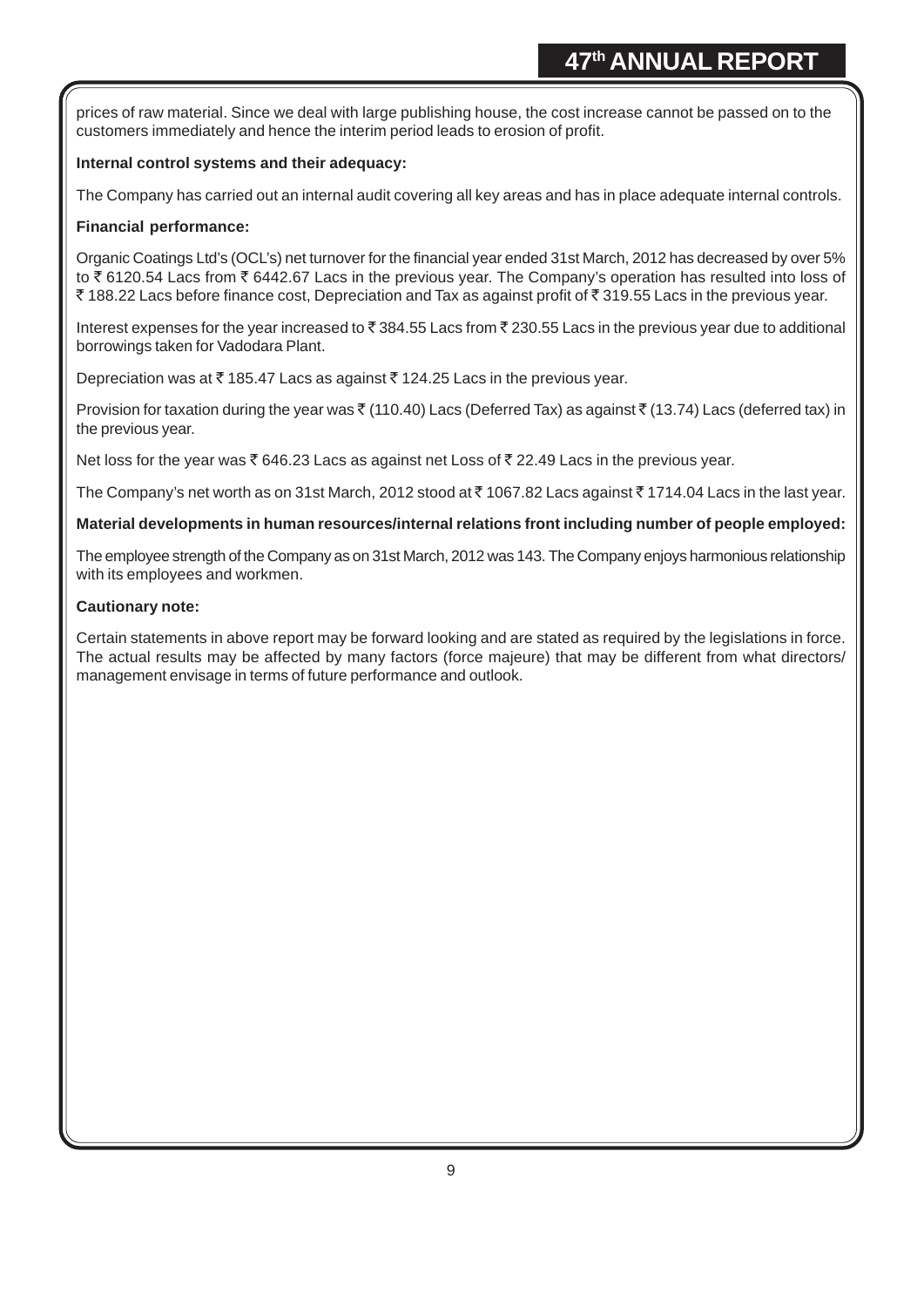# **REPORT ON CORPORATE GOVERNANCE**

**Pursuant to Clause 49 of the Listing Agreement, a Report on Corporate Governance is given below:**

## **A. MANDATORY REQUIREMENTS**

#### **1) Company's Philosophy**

Your Company believes that the Corporate Governance is a powerful medium to serve the long term interest of all stakeholders. Corporate Governance strengthens investors' trust and ensures a long term partnerships, which helps your Company in fulfilling its quest for achieving significant growth and profits. A sound Governance process consists of a combination of business practices, which results in enhanced shareholder value and enable the Company to fulfill its commitment to customers, employees, lenders and society in general. Your Company further believes that such practices are founded upon the core values of transparency, empowerment, accountability and independent monitoring.

The company believes in empowering people to perform at their best levels. Responsibilities are given with authority to change as per the needs. It is believed that every employee is motivated to perform at its best. It is the responsibility of the organization to create the environment to keep him motivated and do not behave in a way to de-motivate him. Human resource is the biggest asset the company has and it needs to be respected and taken care of as we would do to any other asset. The company also believes that it owes to its shareholders a true and transparent picture of the company's performance and work towards returning better results on their investments. Corporate Governance through a strong team of Independent Directors is achieved in all our reportings. This also strengthens our investors trust in us.

#### **2) Board of Directors**

Composition, attendance at the Board Meetings and the last Annual General Meeting :

| Name of Director                                            | Category of<br>Directorship                     | No. of<br><b>Board</b><br>Meetings<br>attended | Attendance at<br>last AGM held<br>on 28/09/2011 | No. of other<br>Companies in<br>which Director | No. of<br>Committees<br>(other than<br>Organic<br>Coatings<br>Limited) in<br>which member |
|-------------------------------------------------------------|-------------------------------------------------|------------------------------------------------|-------------------------------------------------|------------------------------------------------|-------------------------------------------------------------------------------------------|
| Mr. Sudhir Sathe<br>Chairman                                | Independent<br>* NED                            | $6\overline{6}$                                | N. A.                                           | $\overline{2}$                                 | <b>NIL</b>                                                                                |
| Mr. R.K.Shah<br>Vice Chairman &<br><b>Managing Director</b> | Promoter<br>$+$ ED                              | $\overline{6}$                                 | Yes                                             | <b>NIL</b>                                     | NIL                                                                                       |
| Justice S.C.Pratap***                                       | Independent<br>* NED                            | $\overline{5}$                                 | Yes                                             | <b>NIL</b>                                     | NIL                                                                                       |
| Mr. Abhay R. Shah                                           | Promoter +<br>Joint Managing<br><b>Director</b> | $\overline{5}$                                 | <b>Yes</b>                                      | <b>NIL</b>                                     | <b>NIL</b>                                                                                |
| Mr. Manoj V. Mehta                                          | Promoter &<br>$+$ ED                            | $\overline{6}$                                 | <b>Yes</b>                                      | <b>NIL</b>                                     | <b>NIL</b>                                                                                |
| Mr. Ajay R. Shah                                            | Promoter &<br>$+$ ED                            | $\overline{6}$                                 | Yes                                             | NIL                                            | <b>NIL</b>                                                                                |
| Mr. Vilas K. Shah ***                                       | Independent<br>* NED                            | 6                                              | Yes                                             | 1                                              | 1                                                                                         |
| Mr. Vimal C. Mehra ****                                     | Managing<br><b>Director</b>                     | $\overline{6}$                                 | <b>Yes</b>                                      | NIL                                            | NIL                                                                                       |
| Mr. Dhaval J. Nanavati **                                   | <b>Director</b><br>$+$ ED                       | $\overline{2}$                                 | N. A.                                           | 1                                              | <b>NIL</b>                                                                                |
| Mr. Vinay Jog **                                            | Independent<br>*NED                             | N.A.                                           | N.A.                                            | <b>NIL</b>                                     | <b>NIL</b>                                                                                |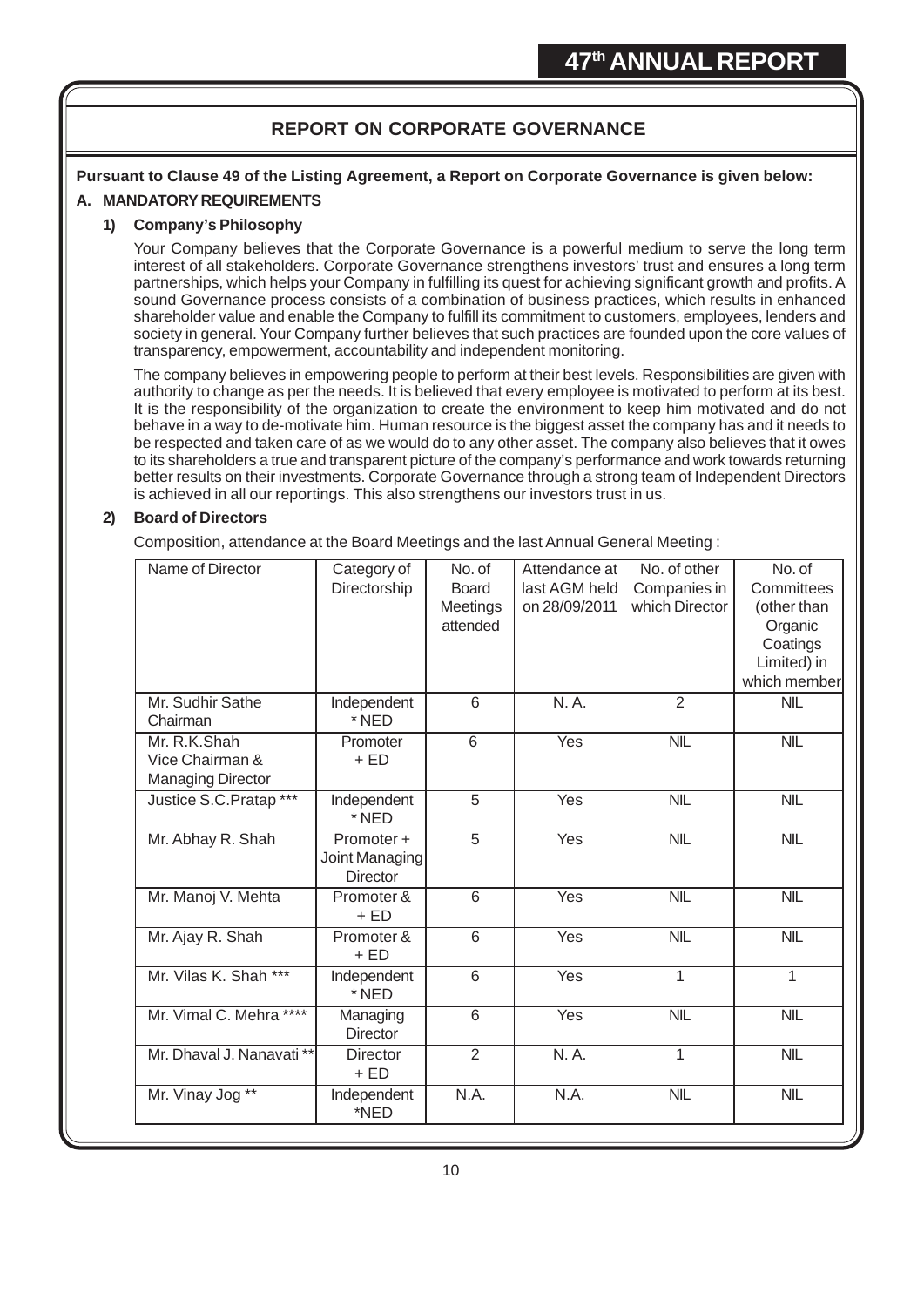#### $NED = Non-Executive Director$

\*\* Mr. Dhaval J. Nanavati resigned as a Director & Executive Director w.e.f. 15th July, 2011

\*\*\*Justice S.C.Pratap and Mr. Vilas K. Shah have resigned as Directors and Independent Directors w.e.f. 30th March, 2012 and 25th August, 2012 respectively.

\*\*\*\* Mr. Vimal C. Mehra resigned as a Director & Managing Director w.e.f. 30th September, 2012.

#### **Board's Functioning & Procedure**

The Company holds a minimum of four Board Meetings in a year, one each per quarter. Additional Board Meetings are convened as and when necessary to address the specific needs of the Company. The Board also approves urgent matters by passing resolutions by circulations. The Meetings of the Board are held at the Company's registered office or its factory at Ghodbunder Village or at a hall in South Mumbai depending on the circumstances.

Agenda papers are circulated to the directors in advance and all material information is incorporated in the Agenda papers for facilitating meaningful and focused discussions at the Meeting. Where it is not practicable to attach any document to the Agenda, the same are placed on the table at the meeting. In special and exceptional circumstances, additional or supplementary items on Agenda are permitted.

The information as required under Annexure I to Clause 49 of the Listing Agreement is made available to the Board in every meeting.

#### **Meetings of the Board of Directors**

During the year 2011-2012, six Board Meetings were held on 31/05/11, 20/06/11, 29/07/11, 22/09/11, 10/11/11 and 07/01/12.

#### **3) Audit Committee**

The Company continued to derive immense benefit during the financial year from the deliberations of the Audit Committee comprising of Mr. Vilas K. Shah, Justice S.C.Pratap and Mr. Sudhir Sathe all being Independent **Directors** 

#### **Terms of Reference**

The role and terms of reference of this Committee are wide enough to cover the matters specified for the Audit Committee under Clause 49 of the listing agreement as well as in Section 292 A of the Companies Act, 1956 and are as follows:

- a) Oversight of the Company's financial reporting process and the disclosure of its financial information to ensure that the financial statements are correct, sufficient and credible;
- b) To review with Management the financial statements at the end of a quarter, half year and the annual financial statements before submission to the Board for approval, focusing particularly on:
	- (i) matters required to be included in the Director's Responsibility Statement which form part of the Board's reporting in terms of Clause (2AA) of Section 217 of the Companies Act, 1956;
	- (ii) changes, if any, in accounting policies and practices and reasons for the same;
	- (iii) major accounting entries involving estimates based on the exercise of judgment by management;
	- (iv) significant adjustments made in the financial statements arising out of audit findings;
	- (v) compliance with listing and other legal requirements relating to financial statements;
	- (vi) disclosure of any related party transactions; and
	- (vii) qualifications in the draft audit report
- c) to consider the appointment or re-appointment of the statutory auditors, the audit fee, any questions of resignation or dismissal and payment to statutory auditors for any other services rendered by them;
- d) to discuss with the statutory auditors before the audit commences, about the nature and scope of the audit as well as post-audit discussion to ascertain any area of concern (in absence of management, wherever necessary);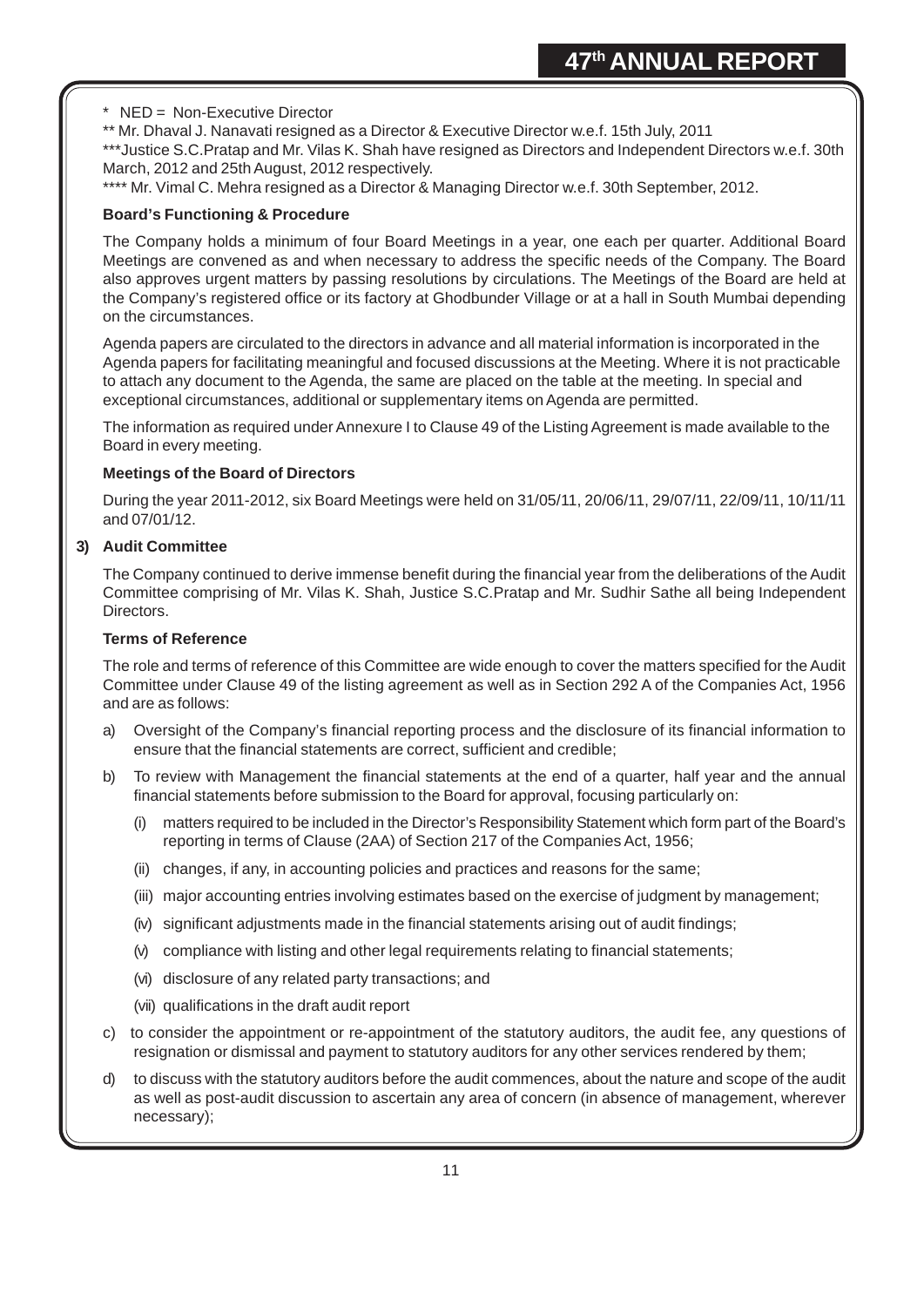- e) reviewing with management, performance of statutory and internal auditors, adequacy of the internal control systems and discuss the same periodically with the statutory auditors, prior to the Board making its statement thereon;
- f) reviewing the adequacy of internal audit function, if any, including the structure of the internal audit department, staffing and seniority of the official heading the department, reporting structure coverage and frequency of internal audit;
- g) discussion with internal auditors on any significant findings and follow up thereon.
- h) reviewing the findings of any internal investigation by the internal auditors into matters where there is suspected fraud or irregularity or a failure of internal control systems of a material nature and reporting the matter to the Board;
- i) to look into the reasons for substantial defaults in the payment to the depositors, debenture holders, shareholders (in case of non-payment of declared dividends) and creditors;
- j) to review the functioning of the Whistle Blower Mechanism, in case the same is existing;
- k) to review the external auditors' audit reports and presentations and management's response thereto;
- l) to ensure co-ordination between the internal and external auditors, and to request internal audit to undertake specific audit projects, having informed management of their intentions;
- m) to consider any material breaches or exposure to breaches of regulatory requirements or of ethical codes of practice to which the Company subscribes, or of any related codes, policies and procedures, which could have a material effect on the financial position or contingent liabilities of the Company;
- n) to review policies and procedures with respect to directors' and officers' expense accounts, including their use of corporate assets, and consider the results of any review of these areas by the internal auditors or the external auditors;
- o) to consider other topics, as defined by the Board;
- p) to review the following information :
	- i) Management discussion and analysis of financial condition and results of operations;
	- ii) Statement of significant related party transactions (as defined by the audit committee), submitted by management;
	- iii) Management letter/letters of internal control weaknesses issued by the statutory auditors;
	- iv) Internal audit reports relating control weaknesses; and
	- v) The appointment, removal and terms of remuneration of the Internal Auditor.

## **Details of attendance at the meetings of Audit Committee:**

| l Sr.No. | Name of the members   | No. of meetings held | No. of meetings attended |
|----------|-----------------------|----------------------|--------------------------|
|          | Mr. Vilas K. Shah *   |                      |                          |
|          | Justice S.C. Pratap * |                      |                          |
| 3)       | Mr. Sudhir Sathe      |                      |                          |
|          | Mr. Vinay S. Jog **   | ΝA                   | ΝA                       |

During the year 2011-2012, five Audit Committee Meetings were held on 31/05/11, 20/06/11, 22/09/11, 10/11/11 & 07/01/12.

\* Justice S.C.Pratap and Mr. Vilas K. Shah resigned w.e.f. 30th March, 2012 and 25th August, 2012 respectively. \*\* Mr. Vinay S. Jog has been appointed as Director and Member of Audit Committee w.e.f. 15th May, 2012.

## **4) Remuneration Committee (Non-Mandatory) :**

The Remuneration Committee of the Board is constituted to formulate and recommend to the Board from time to time, a compensation structure for Managing Directors/Whole-time Directors and Managerial Personnel of the Company.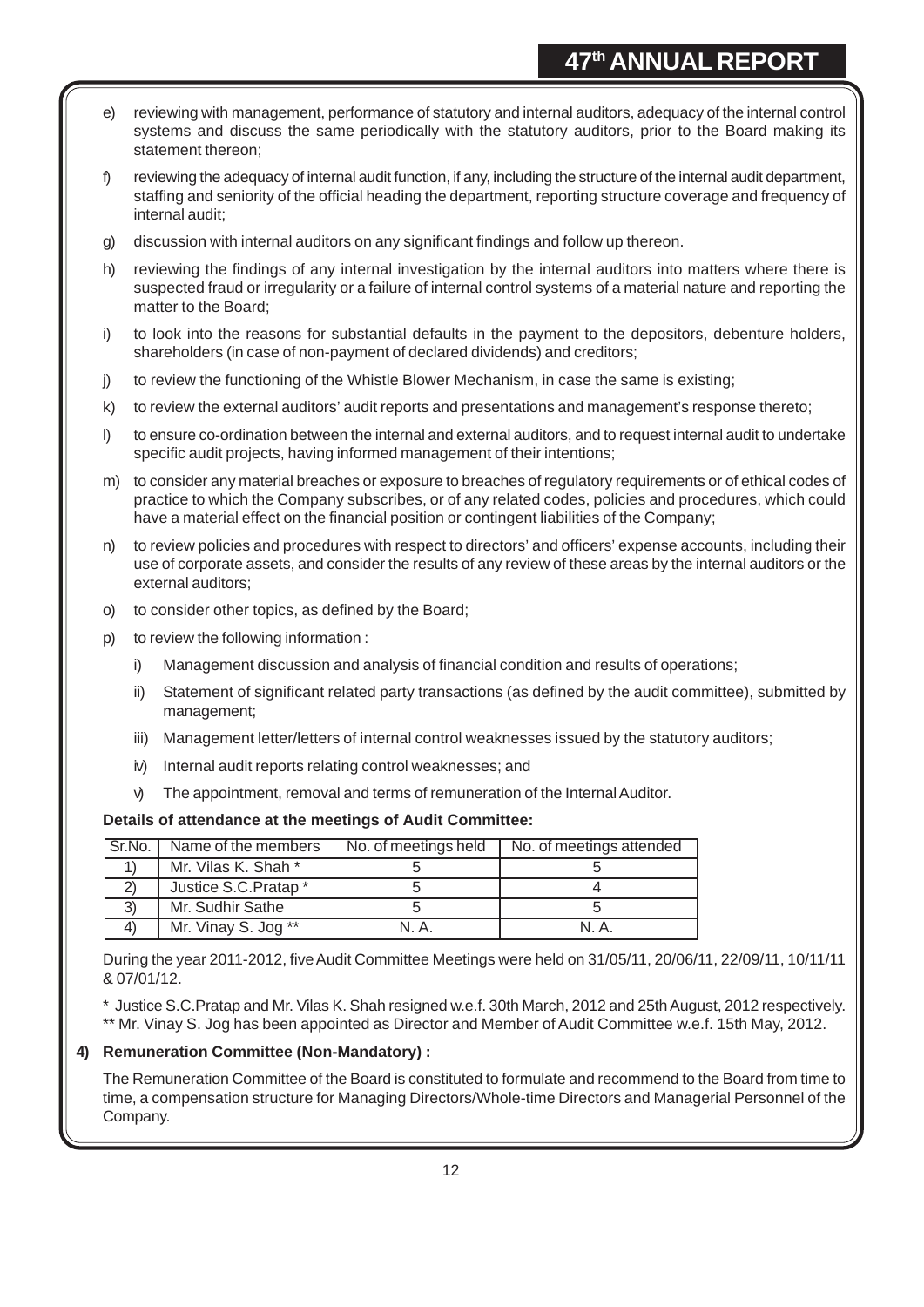**Details of attendance at the meetings of Remuneration Committee:**

| Sr.No.           | Name of the members   No. of meetings held | No. of meetings attended |
|------------------|--------------------------------------------|--------------------------|
|                  | Mr. Vilas K. Shah *                        |                          |
|                  | Justice S.C. Pratap *                      |                          |
| $\left(3\right)$ | Mr. Sudhir Sathe                           |                          |
|                  | Mr. Vinay S. Jog **                        | NΑ                       |

During the year 2011-12, three meetings of Remuneration Committee were held on 31/05/11, 10/11/11 & 07/01/12.

\* Justice S.C.Pratap and Mr. Vilas K. Shah resigned w.e.f. 30th March, 2012 and 25th August, 2012 respectively.

\*\* Mr. Vinay S. Jog has been appointed as Director and Member of Remuneration Committee w.e.f. 15th May, 2012.

#### **5) a) Details of remuneration paid to Managing Directors/Whole Time Directors during the year**

| <b>Name of Director</b> | Salary &<br><b>Allowances</b> | <b>Perquisites</b> | <b>Bonus</b> | P.F. Cont. | <b>Total</b> |
|-------------------------|-------------------------------|--------------------|--------------|------------|--------------|
|                         | (₹)                           | (₹)                | (₹)          | (₹)        | (₹)          |
| Mr. R.K.Shah            | 16,57,060                     | 1,97,105           | 25,000       | 1,20,120   | 19,99,285    |
| Mr. Abhay R. Shah       | 14,69,060                     | 1,78,540           | 25,000       | 1,02,960   | 17,75,560    |
| Mr. Ajay R. Shah        | 8,65,160                      | 1,10,700           | 25,000       | 60,060     | 10,60,920    |
| Mr. Manoj V. Mehta      | 8,65,160                      | 1,25,819           | 25,000       | 60,060     | 10,76,039    |
| Mr. Vimal C. Mehra      | 16,91,074                     | 1,62,624           | 25,000       | ۰          | 18,78,698    |
| Mr. Dhaval J. Nanavati  | 4,96,220                      | 66,000             | 8,833        | 33,264     | 6,03,817     |
| <b>Total</b>            | 70,43,734                     | 8,40,788           | 1,33,333     | 3,76,464   | 83,94,319    |

#### **b) Details of Sitting Fees paid during the year**

The sitting fees are paid to Non-Executive and Independent Directors for attending meetings of the Board of Directors and its Committees:

| <b>Name of Director</b> | Amount (र) |
|-------------------------|------------|
| Justice S.C. Pratap     | 2,80,000   |
| Mr. Vilas K. Shah       | 3,60,000   |
| Mr. Sudhir Sathe        | 3,60,000   |
| Total                   | 10,00,000  |

#### **c) Stock options details - Company does not have scheme of stock options.**

#### **6) Shareholders Committee**

- i) Name of non-executive director heading the Committee Mr. Sudhir A. Sathe, Chairman. During the year the Committee met four times mainly to look into the status of investor grievances reported by Link Intime India Pvt. Ltd., Registrar & Transfer Agent and proper minutes of the meetings were kept and signed by the Chairman.
- ii) Name and designation of Compliance Officer Mr. Sudhir R. Shah, Company Secretary
- iii) Details of attendance at the meetings of Shareholders Committee :

| Sr.No.  | Name of the members  | No. of meetings held | No. of meetings attended |
|---------|----------------------|----------------------|--------------------------|
|         | Mr. Sudhir Sathe     |                      |                          |
|         | Justice S.C. Pratap* |                      |                          |
| 3)      | Mr. Vilas K. Shah *  |                      |                          |
| $\vert$ | Mr. Abhay R. Shah    |                      |                          |
| 5)      | Mr. Manoj V. Mehta   |                      |                          |
| 6)      | Mr. Vinay S. Jog **  | NA                   | N A                      |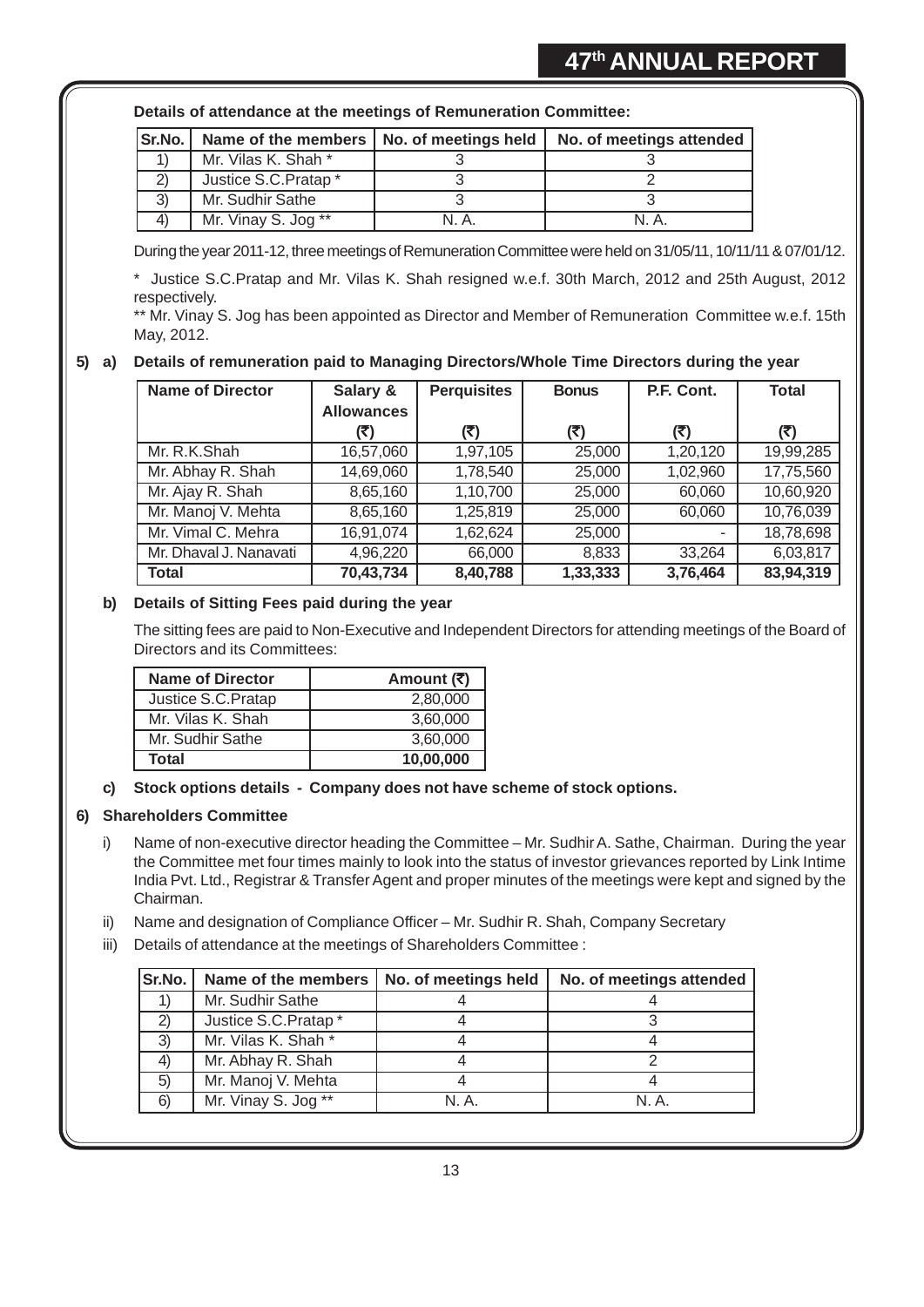During the year 2011-2012, four Shareholders Committee Meetings were held on 31/05/11, 22/09/11, 10/11/11 & 07/01/12.

\* Justice S.C.Pratap and Mr. Vilas K. Shah resigned w.e.f. 30th March, 2012 and 25th August, 2012 respectively.

\*\* Mr. Vinay S. Jog has been appointed as Director and Member of Shareholders Committee w.e.f. 15th May, 2012.

- iv) No. of shareholders complaints received during the year 10
- v) No. of complaints not solved to the satisfaction of the shareholders NIL
- vi) No. of pending shareholders complaints NIL

## **7) General Body Meetings**

Location and time of last three Annual General Meetings are as under:

| Year          | <b>Venue</b>                         | Date       | Time      |
|---------------|--------------------------------------|------------|-----------|
| $2010 - 2011$ | Vishal Hall, Vishal Shopping Centre, | 28/09/2011 | 4.00 p.m. |
|               | Nr. Andheri Railway Station,         |            |           |
|               | Andheri (E), Mumbai - 400 069.       |            |           |
| 2009 - 2010   | Vishal Hall, Vishal Shopping Centre, | 27/09/2010 | 3.00 p.m. |
|               | Nr. Andheri Railway Station,         |            |           |
|               | Andheri (E), Mumbai - 400 069.       |            |           |
| $2008 - 2009$ | Vishal Hall, Vishal Shopping Centre, | 28/08/2009 | 4.30 p.m. |
|               | Nr. Andheri Railway Station,         |            |           |
|               | Andheri (E), Mumbai - 400 069.       |            |           |

#### **Special Resolutions passed at the last three AGMs**

Year ended 31/03/2011 - No special resolution was passed.

Year ended 31/03/2010 - Seven special resolutions were passed empowering Board to increase Remunerations of Managing Directors, Executive Director and Wholetime Directors and payment of Commission to Non-Executive Directors of the company.

Year ended 31/03/2009 - Two special resolutions were passed.

## **8) Postal Ballot**

During the year, no resolution was passed by Postal Ballot and no resolution is proposed to be passed through postal ballot.

#### **9) Disclosures**

- a) Materially significant related party transaction NIL
- b) No penalties or strictures were imposed on the Company by any of the Stock Exchanges, SEBI or any other statutory authority, on any matter relating to capital markets during last three years.

#### **10) Means of Communication**

Unaudited quarterly financial results as well as yearly financial results are published in Free Press Journal and Navshakti within the time permitted by the Exchanges.

#### **11) General Shareholder Information**

| Annual General Meeting<br>Day, Date, Time and Venue | : Friday, 21st December, 2012 at Emerald Hall,<br>2nd Floor, Hotel Parle International,<br>Near Vile Parle Station, Vile Parle (East), |
|-----------------------------------------------------|----------------------------------------------------------------------------------------------------------------------------------------|
|                                                     | Mumbai – 400 057 at 4.00 p.m.                                                                                                          |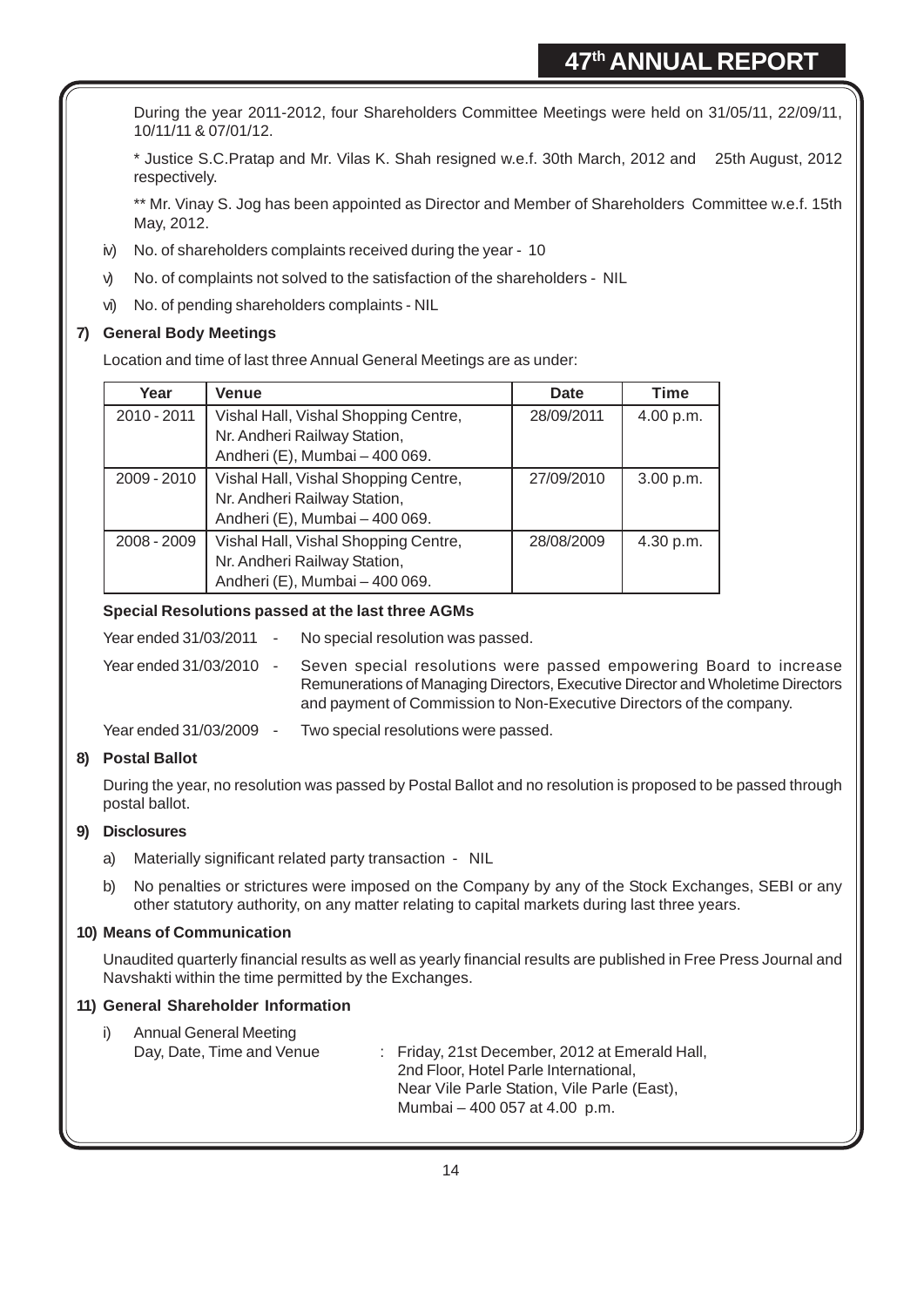ii) Financial Calendar : 2012-2013 on or before First Quarter Results : 14th August, 2012 Second Quarter/Half Yearly Results : 14th November, 2012 Third Quarter Results : 14th February, 2013

iii) Date of Book Closure : 17/12/2012 to 21/12/2012 both days inclusive

- iv) Listing on Stock Exchange : Equity shares of the Company are listed at Bombay Stock Exchange Ltd., Mumbai.
- v) Stock Code BSE Code No. 531157
- vi) Demat ISIN Numbers in NSDL & CDSL for Equity Shares : INE412E01011
- vii) Stock Price Performance at Bombay Stock Exchange Ltd., Mumbai :

| <b>Month</b> | Rate (र) |       |  |
|--------------|----------|-------|--|
|              | High     | Low   |  |
| April '11    | 20.00    | 17.10 |  |
| May '11      | 18.95    | 15.50 |  |
| June '11     | 17.75    | 13.45 |  |
| July '11     | 16.52    | 11.50 |  |
| Aug. '11     | 12.50    | 10.90 |  |
| Sept '11     | 12.50    | 10.15 |  |
| Oct. '11     | 13.85    | 10.05 |  |
| Nov. '11     | 15.45    | 12.33 |  |
| Dec. '11     | 15.09    | 11.17 |  |
| Jan. '12     | 14.49    | 9.83  |  |
| Feb. '12     | 12.40    | 8.75  |  |
| Mar. '12     | 10.25    | 7.75  |  |

- viii) Share Transfer System With a view to expedite the process of share transfers, the Board of Directors of the Company has delegated the power of share transfer to some of the Directors who are members of the Share Transfer Committee which attends to share transfer formalities. The shares for transfer received in physical form are transferred expeditiously, provided the documents are complete and the shares under transfer are not under any dispute. The share certificates duly endorsed are returned immediately to shareholders who prefer to retain the shares in the physical form. Confirmation in respect of the requests for dematerialization of shares is sent to the respective depositories i.e. National Securities Depository Limited (NSDL) and Central Depository Services (India) Limited (CDSL) expeditiously. These jobs are being handled by Link Intime India Pvt. Ltd. All requests for transfer are being received by them either directly or through the Company for processing. Approval of the Share Transfer Committee is being sought by them from time to time. The details of the shares transferred are reported to the Board of Directors from time to time.
- ix) A) Distribution of shareholdings as on March 31, 2012 :

| <b>Shares held</b> | No. of Holders | $\%$   | <b>No. of Shares</b> | $\frac{0}{0}$ |
|--------------------|----------------|--------|----------------------|---------------|
| $-500$             | 2,146          | 71.97  | 4,20,602             | 5.48          |
| $-1000$<br>501     | 406            | 13.61  | 3,66,071             | 4.77          |
| $-5000$<br>1001    | 308            | 10.33  | 7,50,245             | 9.78          |
| $-10000$<br>5001   | 53             | 1.78   | 3,82,097             | 4.98          |
| 10001 and above    | 69             | 2.31   | 57,55,585            | 74.99         |
| Total              | 2,982          | 100.00 | 76,74,600            | 100.00        |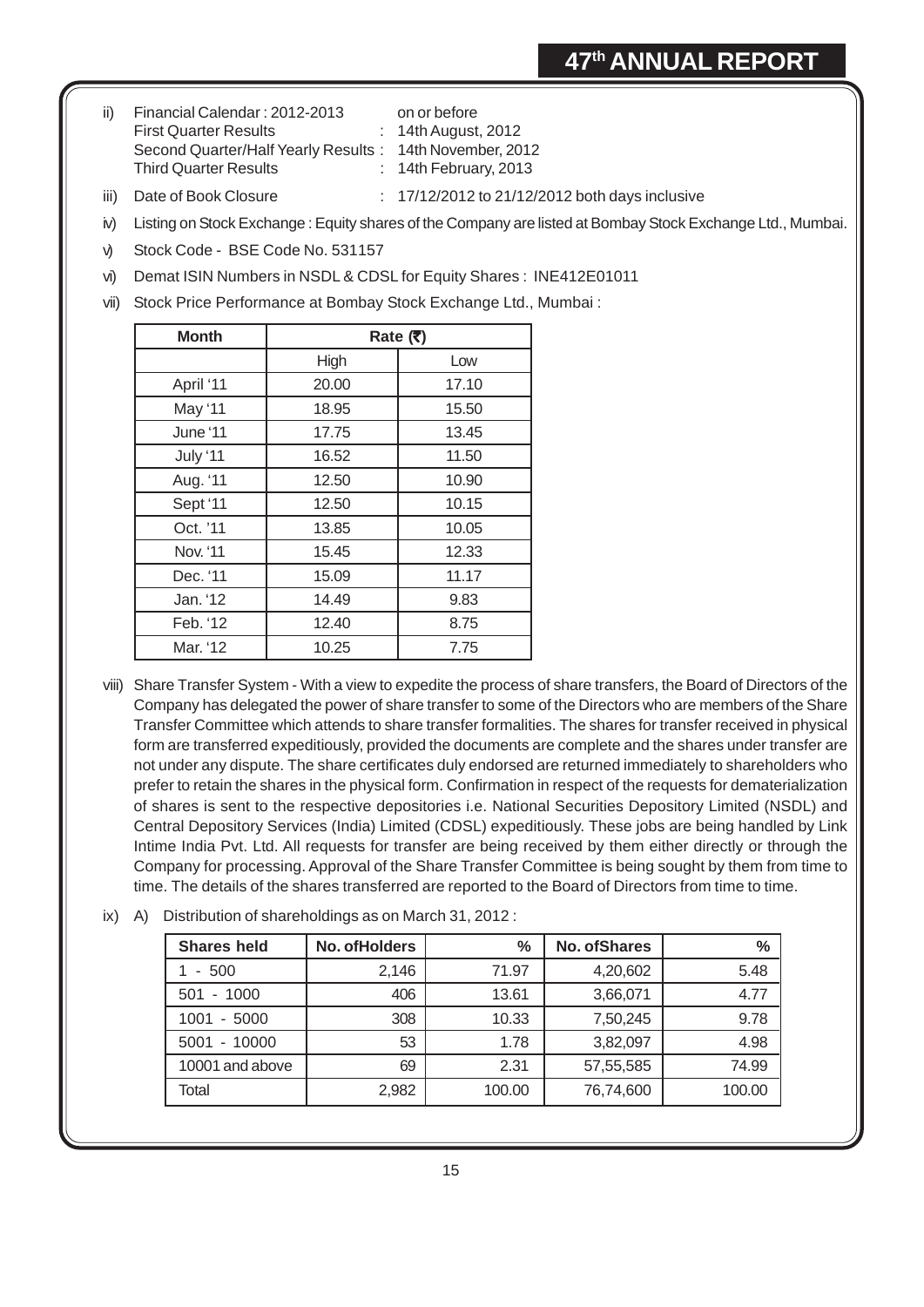B) Categories of Shareholders as on March 31, 2012 :

| <b>Categories</b>                        | <b>No. of Shares</b> | % in Capital |
|------------------------------------------|----------------------|--------------|
| A. Promoters & Persons acting in concert | 26,16,044            | 34.09        |
| B. Financial Institutions, Banks etc.    | 50,000               | 0.65         |
| C. Bodies Corporate                      | 3,91,455             | 5.10         |
| D. NRIs / OCBs                           | 1,88,479             | 2.46         |
| E. Indian Public                         | 44,28,622            | 57.70        |
| Total                                    | 76,74,600            | 100.00       |

C) Shareholders holding more than 1% of the share capital of the Company as at March 31, 2012 :

| Sr. No. | Name of the Shareholder         | <b>No. of SharesHeld</b> | % to share capital |
|---------|---------------------------------|--------------------------|--------------------|
| 1)      | Mr. Rajnikant Kodarlal Shah     | 8,06,444                 | 10.50              |
| 2)      | Mrs. Padmaja Rajnikant Shah     | 2,32,600                 | 3.03               |
| 3)      | Mr. Abhay Rajnikant Shah        | 2,58,850                 | 3.37               |
| 4)      | Mrs. Minal Abhay Shah           | 1,61,865                 | 2.11               |
| 5)      | Mr. Ajay Rajnikant Shah         | 4,13,970                 | 5.39               |
| 6)      | Mrs. Aparna Ajay Shah           | 1,91,815                 | 2.50               |
| 7)      | Mr. Manoj Vasantlal Mehta       | 81,500                   | 1.06               |
| 8)      | Mrs. Kanchan Vasantlal Mehta    | 2,98,000                 | 3.88               |
| 9)      | Mr. Dhaval Janardan Nanavati    | 7,51,000                 | 9.79               |
| 10)     | Mr. Vimal Chimanlal Mehra       | 8,00,000                 | 10.42              |
| 11)     | Premji & Sons Trading Pvt. Ltd. | 2,45,514                 | 3.20               |
| 12)     | Mr. Shashikant G. Badani        | 1,69,435                 | 2.21               |
| 13)     | Mr. Dipak K. Shah               | 1,15,000                 | 1.50               |

- x) Dematerialization of Shares The Shares of the Company are in compulsory demat segment and are available for trading in the depository systems of both the National Securities Depository Limited and the Central Depository Services (India) Limited. As on 31.03.2012, a total of 72,31,600 equity shares of the Company, forming 94.23% of the share capital of the Company, stand dematerialized (NSDL – 5184806 CDSL - 2046794).
- xi) Outstanding GDR/ADR/warrants NIL

xii) Plants location - 1) S. V. Road, Ghodbunder Village, Post Mira, Dist. Thane – 401 104. 2) Block No. 395, 437, 450 Umraya Village, Padra Taluka, Vadodara District, Gujarat - 391 440.

- xiii) Address for correspondence 1) Plot No. 31, Vimal Pushpa, Tarun Bharat Society, Chakala, Andheri (East), Mumbai – 400 099. 2) S. V. Road, Ghodbunder Village,
	- Post Mira, Dist. Thane 401 104.

xiv) Compliance Certificate from Auditors of the Company – published elsewhere in this report.

xv) Compliance with other mandatory requirements.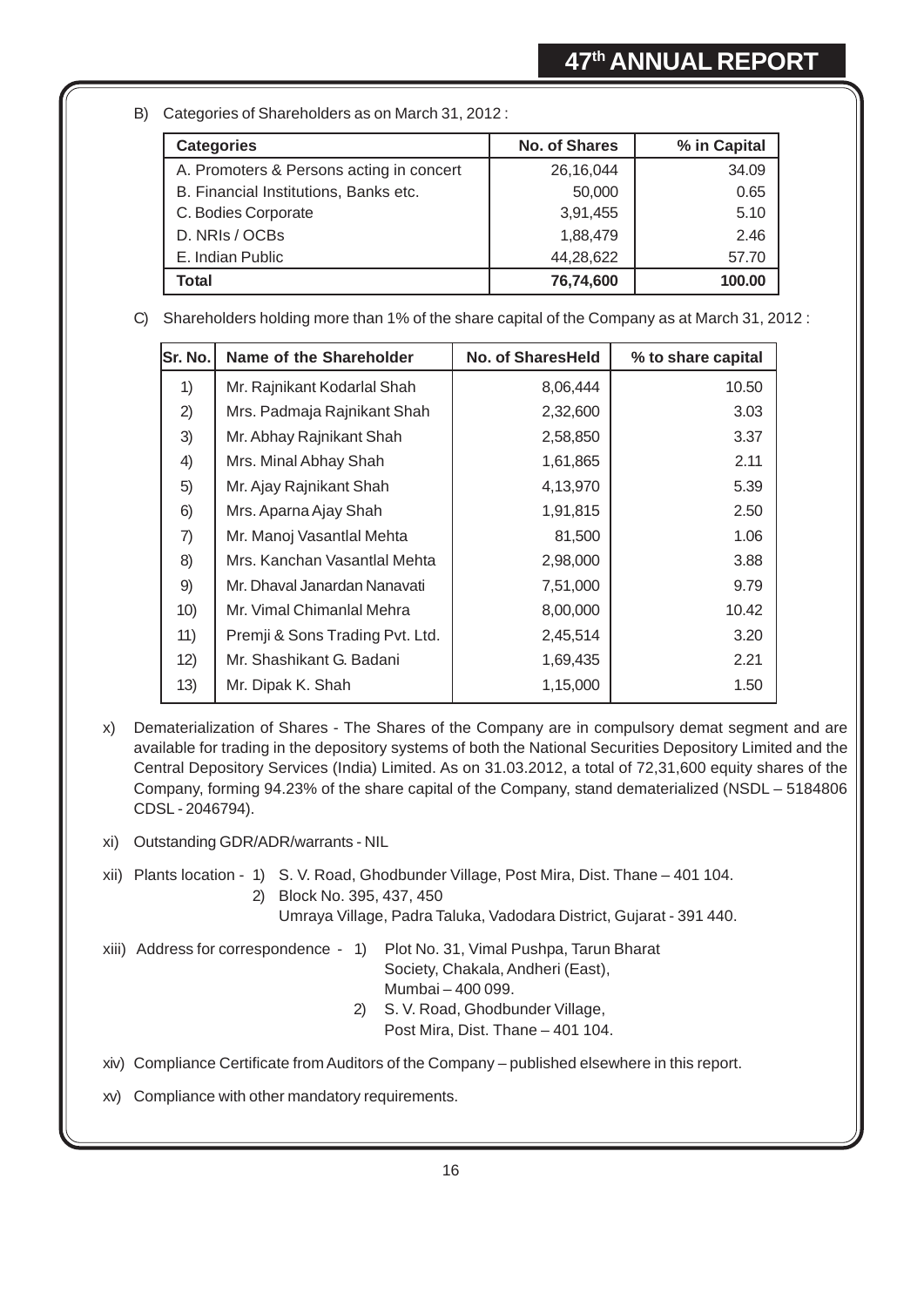#### **1. Management Discussion and Analysis**

Management Discussion and Analysis Report forms part of the Annual Report and includes discussions on various matters specified under clause 49(iv)(F) of the Listing Agreement is attached.

#### **2. Disclosures**

2.1 Related party Transactions

The details of all transactions with related parties are placed before the audit committee.

2.2 Disclosure of Accounting Treatment

In the preparation of financial statements, the Company has followed the Accounting Standards issued by the Institute of Chartered Accountants of India to the extent applicable.

#### **3. Code of Conduct**

The Board has formulated a code of conduct for the Board members and senior management of the Company. The same has also been posted on the website of the Company. All board members and superior personnel have affirmed their compliance with code. A declaration to this effect signed by the Vice Chairman & Managing Director and Joint Managing Director of the Company is given elsewhere in the Annual Report.

#### **4. CEO/CFO certification**

A Certificate from Vice Chairman & Managing and Whole Time Director on the financial statements of the Company was placed before the Board.

#### **5. Review of Directors' Responsibility statement**

The Board in its report have confirmed that the annual accounts for the year ended 31st March, 2012 have been prepared as per applicable accounting standards and policies and that sufficient care has been taken for maintaining adequate accounting records.

#### **NON-MANDATORY REQUIREMENTS**

- a) Any qualification in Auditors Report NIL
- 

b) Remuneration Committee Remuneration Committee has been constituted.

c) Shareholder Rights The Company's Quarterly results are published in English and The half yearly declaration of financial Marathi newspapers having wide circulation. In view of the above, performance including summary of the the half yearly declaration of financial performance including significant events in last six months summary of the significant events in the last six months are not sent. should be sent to each household of The audited Results for the financial year are communicated to the shareholders Shareholders through the Annual Report.

The Board would review implementation of non-mandatory requirements of Corporate Governance code regarding Tenure of independent directors on the board, Training of Board Members, Mechanism for evaluating non-executive board members and Whistle Blower Policy at appropriate time.

#### **Declaration on compliance with code of conduct**

The Board has formulated a code of conduct for the Board members and senior management of the Company, which has been posted on the web site of the Company.

It is hereby affirmed that all the Directors and Senior management personnel have complied with the code of conduct framed by the Company and a confirmation to that effect has been obtained from the directors and senior management.

On behalf of the Board of Directors

R. K. Shah Vice Chairman & Managing Director

Place : Mumbai Date: October 10, 2012

Abhay R. Shah Joint Managing Director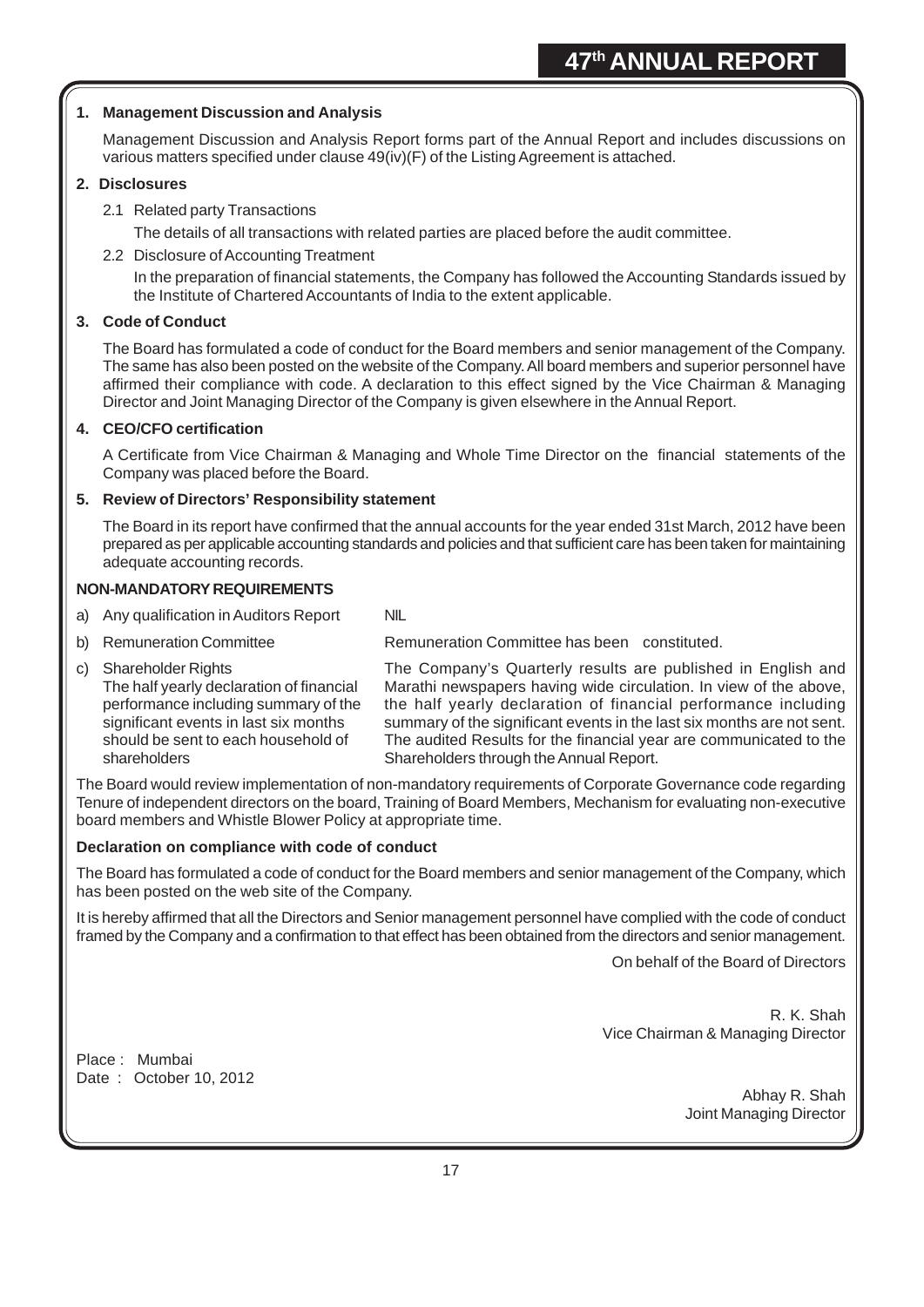### **To The Members of** Organic Coatings Limited

We have examined the compliance of the condition of Corporate Governance by Organic Coatings Limited for the year ended 31st March, 2012 as stipulated in Clause 49 of the Listing Agreement of the said Company with Bombay Stock Exchange Ltd., Mumbai.

The compliance of the conditions of Corporate Governance is the responsibility of the Management. Our examination has been limited to a review of the procedure and implementation thereof, adopted by the Company for ensuing compliance with the conditions of Corporate Governance. It is neither an audit nor an expression of opinion on the financial statements of the Company.

In our opinion and the best of our information and according to the explanations given to us, and the representations made by the Directors and the Management, we certify that the Company has complied with the conditions of Corporate Governance as stipulated in Clause 49 of the above mentioned Listing Agreement.

As required by the Guidance Note issued by the Institute of Chartered Accountants of India we have to state that based on the report given by the Registrars of the Company to the Investor Grievance Committee as on 31st March, 2012 there were no investor grievance matters against the Company remaining unattended/pending for more than 30 days.

We further state that such compliance is neither an assurance as to the future viability of the Company nor the efficiency or effectiveness with which the Management has conducted the affairs of the Company.

**For Soman Uday & Co.** Chartered Accountants

UDAY SOMAN Proprietor Membership No. 38870

Mumbai October 10, 2012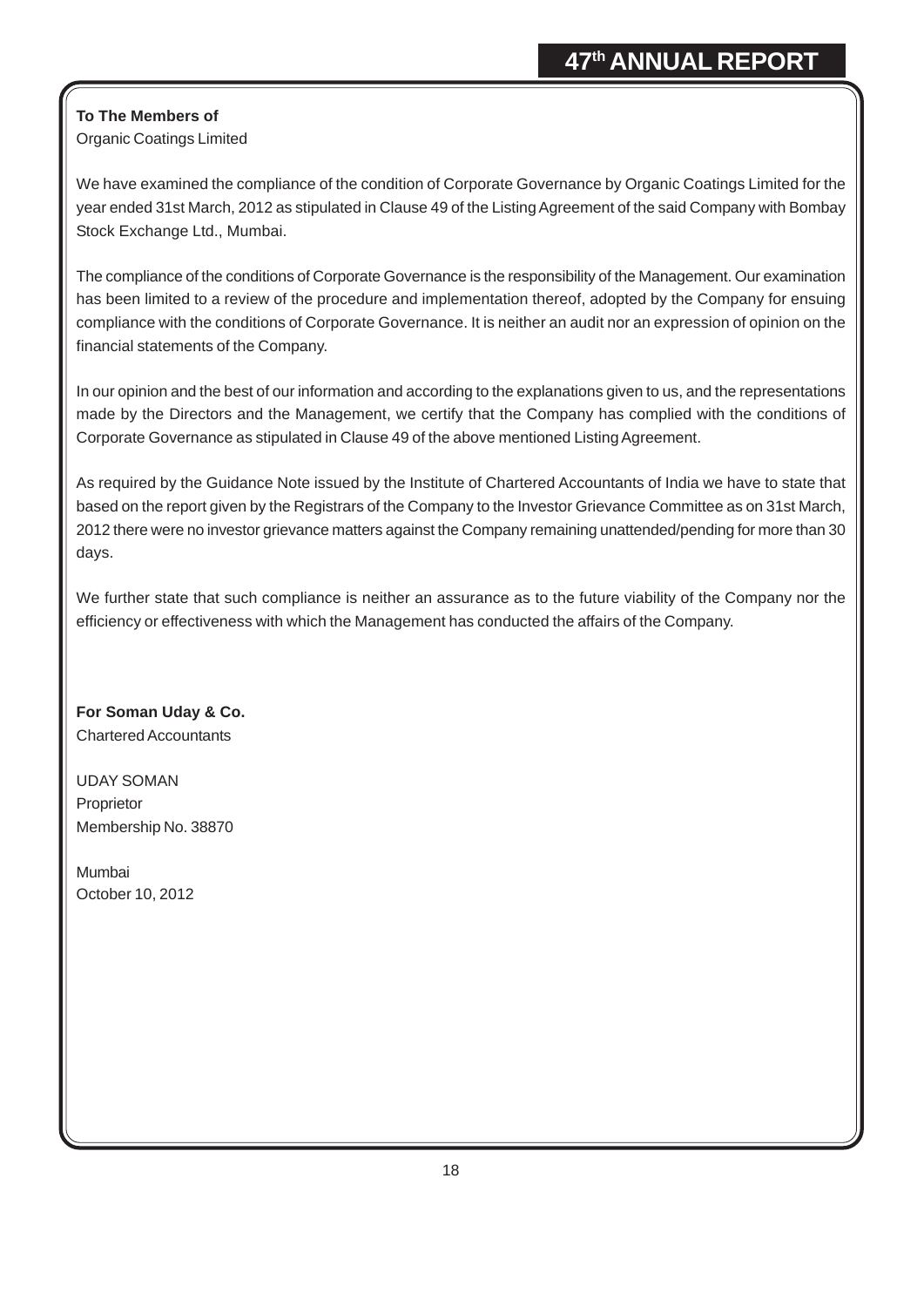# **AUDITOR'S REPORT**

#### **TO, THE MEMBERS OF ORGANIC COATINGS LIMITED**

- 1. We have audited the attached Balance Sheet of **ORGANIC COATINGS LIMITED** as at 31<sup>st</sup> March 2012, and also the Profit & Loss Statement and the Cash Flow Statement for the year ended on that date both annexed thereto. These financial statements are the responsibility of the Company Management. Our responsibility is to express an opinion on these financial statements based on our audit.
- 2. We conducted our audit in accordance with auditing standards generally accepted in India. Those standards require that we plan and perform the audit to obtain reasonable assurance about whether the financial statements are free of material misstatement. An audit includes examining, on a test basis, evidence supporting the amounts and disclosures in the financial statements. An audit also includes assessing the accounting principles used and significant estimates made by the Management, as well as evaluating the overall financial statement presentation. We believe that our audit provides a reasonable basis for our opinion.
- 3. As required by the Companies (Auditors Report) Order 2003 issued by the Central Government of India in terms of sub-section (4A) of section 227 of the Companies Act, 1956 we enclose in the Annexure a statement on the matters specified in paragraphs 4 and 5 of the said Order to the extent applicable.
- 4. Further to our comments in the Annexure referred to in paragraph 3 above we report that:
	- (i) We have obtained all the information and explanations, which to the best of our knowledge and belief were necessary for the purposes of our audit;
	- (ii) In our opinion, proper books of accounts as required by law have been kept by the Company so far as appears from our examination of those books;
	- (iii) The Balance Sheet, Profit and Loss Statement and Cash Flow Statement dealt with by this report are in agreement with the books of accounts;
	- (iv) In our opinion, the Balance Sheet, Profit and Loss Statement and Cash Flow Statement dealt with by this report comply with the Accounting Standards referred to in sub-section (3C) of section 211 of the Companies Act, 1956;
	- (v) On the basis of written representations received from the directors, as on 31<sup>st</sup> March 2012 and taken on record by the Board of Directors, we report that none of the directors is disqualified as on 31<sup>st</sup> March 2012 from being appointed as a director in terms of clause (g) of sub-section (1) of Section 274 of the Companies Act,1956;
	- (vi) In our opinion and to the best of our information and according to the explanations given to us, the said accounts give the information required by the Companies Act, 1956, in the manner so required and give a true and fair view in conformity with the accounting principles generally accepted in India;
		- a) in the case of the Balance Sheet, of the state of affairs of the Company as at 31<sup>st</sup> March 2012;
		- b) in the case of the Profit and Loss Statement, of the Loss for the year ended on that date; and
		- c) in the case of the Cash Flow Statement, of the cash flows for the year ended on that date.

Mumbai **For Soman Uday & Co. Chartered Accountants** August 25<sup>th</sup> 2012 **Firm Regn. No. 110352W** 

> **Uday Soman** Proprietor Membership No. 38870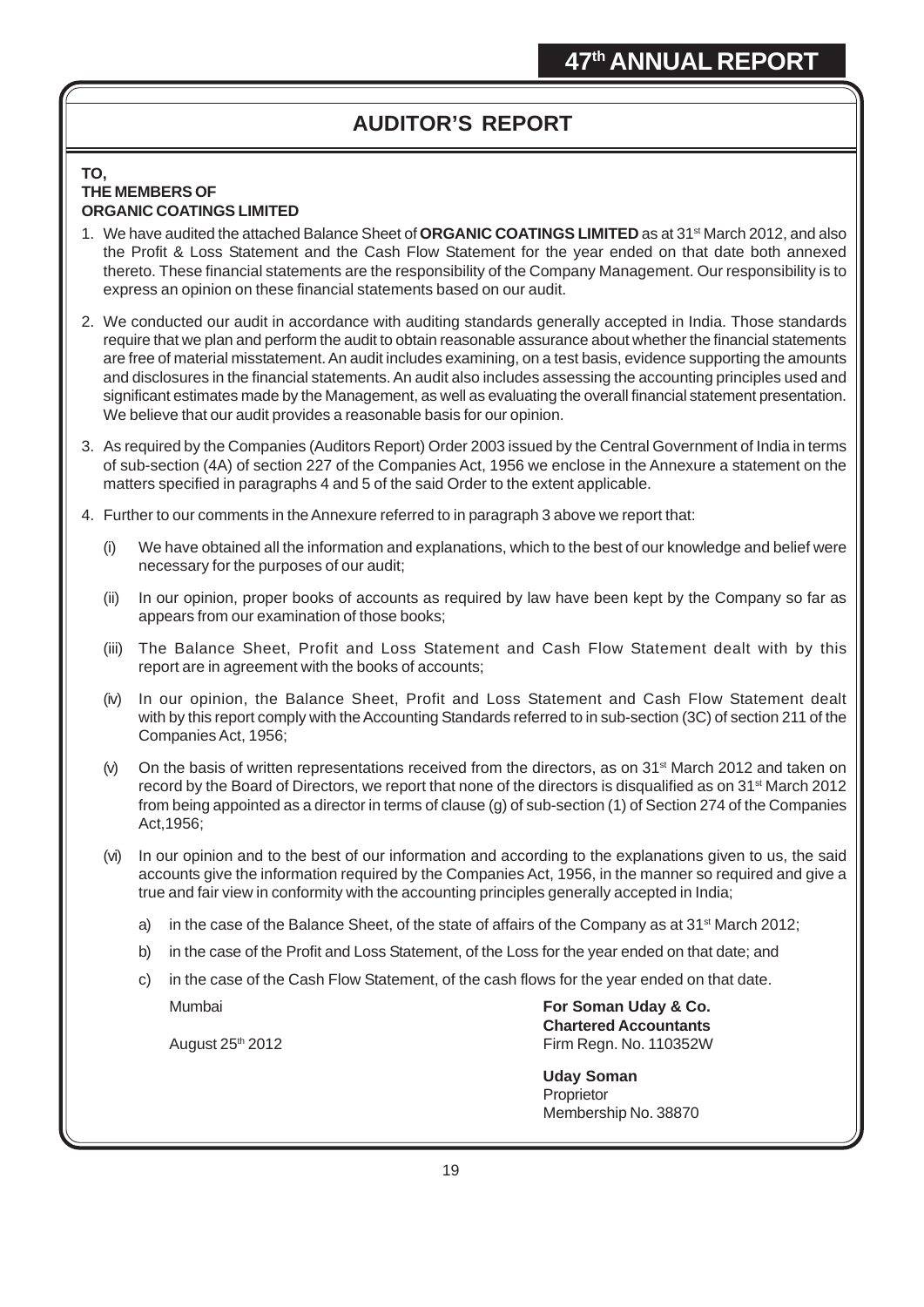#### **ANNEXURE TO THE AUDITORS' REPORT**

(Referred to in paragraph 3 of our report of even date)

- (i) (a) The Company has maintained proper records showing full particulars including quantitative details and situation of fixed assets.
	- (b) As explained to us the fixed assets have been physically verified by the management at reasonable intervals during the year, which in our opinion is reasonable having regard to the size of the Company and nature of its assets. No material discrepancies were noticed on such verification.
	- (c) In our opinion, the Company has not disposed off substantial part of fixed assets during the year and the going concern status of the Company is not affected.
- (ii) (a) As explained to us inventories have been physically verified by the management at regular intervals during the year.
	- (b) In our opinion and according to the information and explanations given to us, the procedures of physical verification of stocks followed by the Management are reasonable and adequate in relation to the size of the Company and nature of its business.
	- (c) In our opinion and according to the information and explanations given to us, the Company is maintaining proper records of inventory. The discrepancies noticed on verification between the physical stocks and book records were not material, having regard to the size of the operations of the Company, and the same have been properly dealt with in the books of accounts.
- (iii) (a) The Company has taken loans from parties covered in the register maintained under Section 301 of the Companies Act, 1956, the details of which are as under:

| <b>Number of Parties</b> | Maximum amount involved | Year end balance           |
|--------------------------|-------------------------|----------------------------|
|                          | (₹)                     | $(\overline{\mathcal{F}})$ |
| Three                    | 33.33.228               | 4.56.377                   |

There are no Companies, firms or other parties covered in the register maintained under Section 301 of the Companies Act,1956 to whom the Company has granted loans.

- (b) In our opinion and according to the information and explanation given to us, the rate of interest and other terms and conditions on which the loans have been taken from other parties listed in the register maintained under Section 301 of the Companies Act,1956 are not, prima-facie, prejudicial to the interest of the Company.
- (c) The Company is regular in repaying the principal amounts as stipulated and has been regular in the payment of interest.
- (d) There are no overdue amount of loans taken from three parties listed in the register maintained under Section 301 of the Companies Act, 1956.
- (iv) In our opinion and according to the information and explanation given to us, there are adequate internal control procedures commensurate with the size of the Company and the nature of its business with regard to purchases of inventories and fixed assets and with regard to the sale of goods. During the course of our audit, we have not observed any major weakness in the internal controls.
- (v) (a) To the best of our knowledge and belief and according to the information and explanations given to us, we are of the opinion that the particulars of all contracts or arrangements that needed to be entered into the register maintained under Section 301 of the Companies Act, 1956 have been so entered.
	- (b) In our opinion and according to the explanations given to us, transactions made in pursuance of contracts or arrangements entered in the register maintained under Section 301 of the Companies Act, 1956, did not exceed the value of  $(\bar{\tau})$  Five Lakhs in respect of any party during the year and have been made at prices which are reasonable having regard to prevailing market prices at the relevant time where such market prices are available.
- (vi) In our opinion and according to the explanations given to us, the Company has not accepted deposits from the public during the period covered by our audit report.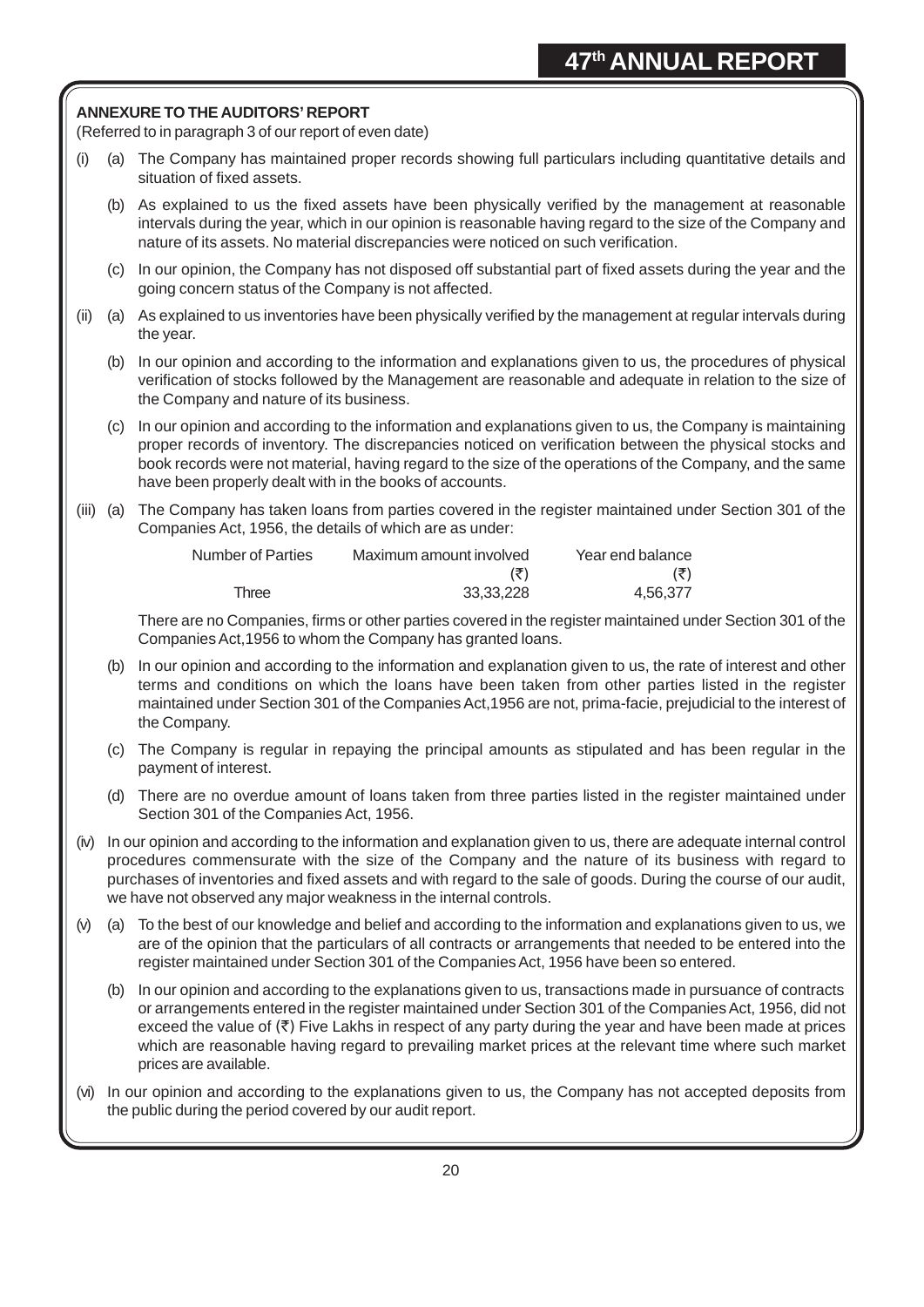- (vii) The Company has appointed a firm of Chartered Accountants to do the internal audit regularly and in our opinion the internal audit is commensurate with its size and nature of business.
- (viii) We have broadly reviewed the books of account maintained by the Company pursuant to the Rules made by the Central Government of India for the maintenance of cost records under clause (d) of sub-section (1) of section 209 of the Companies Act, 1956 and are of the opinion that prima facie the prescribed accounts and records have been made and maintained. We however have not made a detailed examination of the records with a view to determine whether they are accurate or complete.
- (ix) (a) According to the information and explanation given to us, the Company is generally regular in depositing with appropriate authorities undisputed statutory dues including Provident Fund, Investor Education and Protection Fund, Employee's State Insurance, Income Tax, Sales Tax, Wealth Tax, Service Tax, Custom Duty, Excise Duty, Cess and other applicable statutory dues and there are no undisputed amounts payable in respect of the aforesaid dues that were outstanding as at 31<sup>st</sup> March 2012 for a period of more than six months from the date they became payable.
	- (b) According to the information and explanation given to us, the dues outstanding of sales tax, income tax, customs duty, wealth tax, excise duty, service tax on account of dispute are as follows:

| Nature of the<br>statute                  | Nature of dues                            | Amount<br>$(\overline{\mathbf{z}})$ | Amount paid<br>under protest<br>(₹) | Period to which<br>amount relates | Forum where<br>dispute is<br>pending                                   |
|-------------------------------------------|-------------------------------------------|-------------------------------------|-------------------------------------|-----------------------------------|------------------------------------------------------------------------|
| Tamil Nadu<br>Value Added<br>Tax Act 2006 | Value Added<br>Tax With<br>Penalty        | 1,21,136                            | 20,190                              | 2010-11                           | The Appellate<br>Deputy<br>Commissioner<br>(CT),<br>Kancheepuram       |
| Tamil Nadu<br>Value Added<br>Tax Act 2006 | Value Added<br>Tax With<br>Penalty        | 75,839                              | 12,640                              | 2009-10                           | The Appellate<br>Deputy<br>Commissioner<br>(CT),<br>Kancheepuram<br>Aa |
| Tamil Nadu<br>Value Added<br>Tax Act 2006 | <b>Value Added</b><br>Tax With<br>Penalty | 3,07,672                            | 38,459                              | 2007-08                           | The Appellate<br>Deputy<br>Commissioner<br>(CT),<br>Kancheepuram       |

- (x) The Company's accumulated loss at the end of the financial year is not more than fifty percent of net worth of the Company. The Company has incurred cash losses amounting to  $(\bar{z})$  4,77,16,681 during the financial year covered by our audit, however there was no cash loss in immediately preceding financial year.
- (xi) In our opinion and according to the information and explanation given to us, the Company has not defaulted in repayment of dues to a financial institution, or bank.
- (xii) In our opinion and according to the information and explanation given to us, no loans and advances have been granted by the Company on the basis of security by way of pledge of shares, debentures and other securities.
- (xiii) In our opinion, the Company is not a chit fund or a nidhi/mutual benefit society. Therefore the provisions of clause 4(xiii) of the Companies (Auditors Report) Order 2003 are not applicable to the Company.
- (xiv) In our opinion and according to the information and explanation given to us, the Company is not dealing in or trading in shares, securities, debentures, and other investments. Accordingly the provisions of clause (xiv) of the Companies (Auditors Report) Order 2003 are not applicable to the Company.
- (xv) In our opinion and according to the information and explanations given to us, the Company has not given any guarantee for loans taken by others from banks or financial institutions.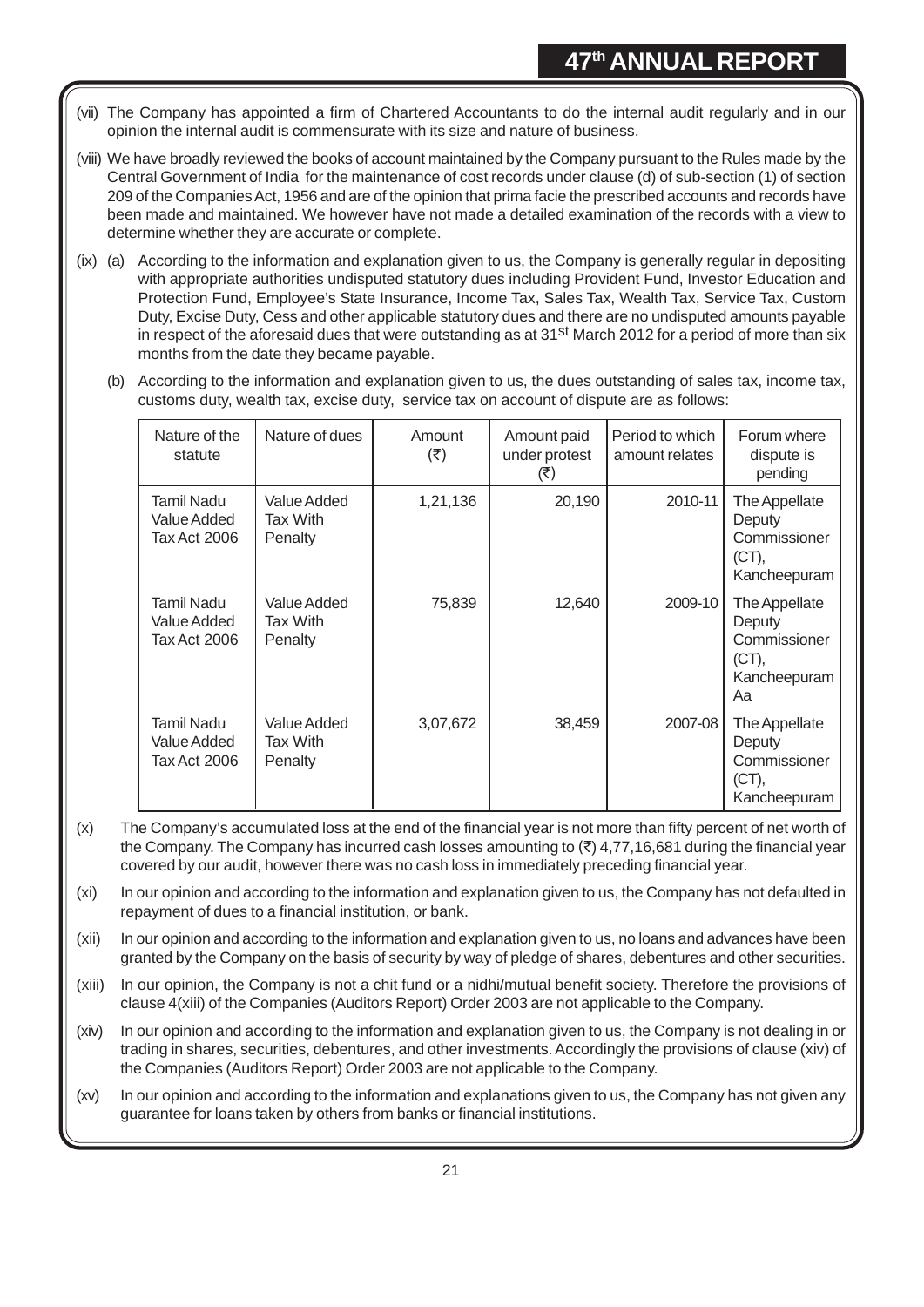- (xvi) In our opinion and according to the information and explanations given to us, the term loans have been applied for the purpose for which they were raised.
- (xvii) In our opinion and according to the information and explanation given to us and on an overall examination of Balance Sheet of the Company, we report that no funds raised on short-term basis have been used for long term investment.
- (xviii) According to the information and explanations given to us, the Company has not made any preferential allotment of shares during the year to parties covered in the register maintained under Section 301 of the Companies Act, 1956.
- (xix) In our opinion and according to the information and explanations given to us, the Company has not issued any secured debentures during the period covered by our report. Accordingly, the provisions of clause 4(xix) of the Companies (Auditors Report) Order 2003, are not applicable to the Company.
- (xx) During the period covered by our audit report, the Company has not raised any money by public issues
- (xxi) In our opinion and according to the information and explanations given to us, no fraud on or by the Company has been noticed or reported during the course of our audit.

Mumbai **For Soman Uday & Co. Chartered Accountants** August 25<sup>th</sup> 2012 **Firm Regn. No. 110352W** Firm Regn. No. 110352W

> **Uday Soman Proprietor** Membership No. 38870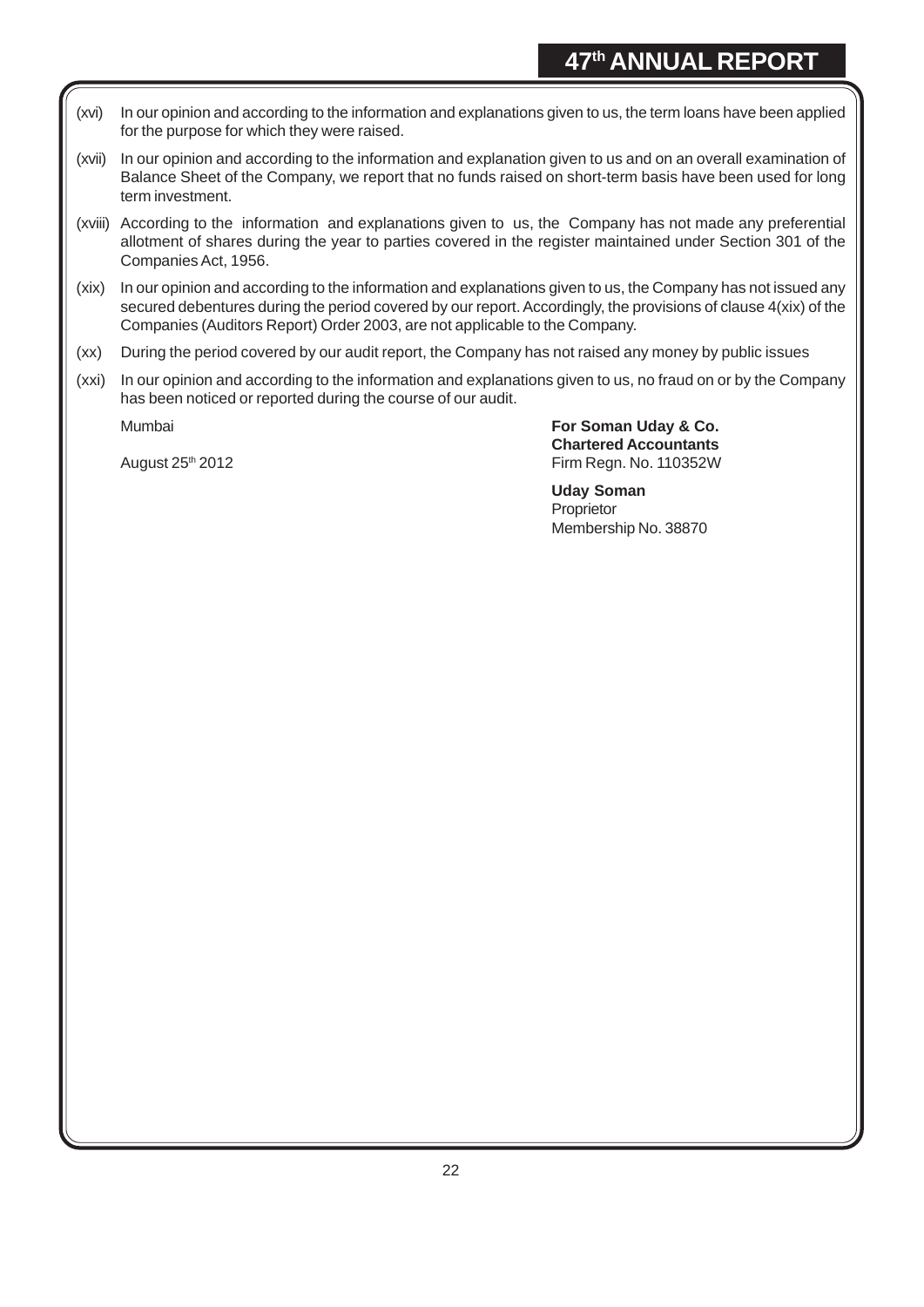## **ORGANIC COATINGS LIMITED BALANCE SHEET AS AT 31ST MARCH 2012**

| <b>Particulars</b>                                          | <b>Note</b><br>No.                |              | As at 31 <sup>st</sup> March, 2012<br>(5)   | As at 31 <sup>st</sup> March, 2011<br>$(\overline{\zeta})$ |
|-------------------------------------------------------------|-----------------------------------|--------------|---------------------------------------------|------------------------------------------------------------|
| <b>EQUITY AND LIABILITIES</b>                               |                                   |              |                                             |                                                            |
|                                                             |                                   |              |                                             |                                                            |
| <b>Shareholders' Funds</b>                                  |                                   |              |                                             |                                                            |
| Share Capital<br>Reserves and Surplus                       | 1<br>$\overline{c}$               |              | 7,68,66,000                                 | 7,68,66,000<br>9,57,69,469                                 |
|                                                             |                                   |              | 3, 10, 51, 635                              |                                                            |
|                                                             |                                   |              | 10,79,17,635                                | 17,26,35,469                                               |
| <b>Non-current liabilities</b>                              |                                   |              |                                             |                                                            |
| Long Term Borrowings                                        | 3                                 |              | 3,52,62,805                                 | 5,80,79,105                                                |
| Deferred Tax Liabilities (Net)                              | $\overline{4}$                    |              |                                             | 1,10,40,191                                                |
|                                                             |                                   |              | 3,52,62,805                                 | 6,91,19,296                                                |
| <b>Current Liabilities</b>                                  |                                   |              |                                             |                                                            |
| Short Term Borrowings                                       | 5                                 |              | 21,92,89,994                                | 19,34,05,181                                               |
| <b>Trade Payables</b>                                       | 6                                 |              | 12,67,96,136                                | 9, 18, 21, 974                                             |
| <b>Other Current Liabilities</b>                            | 7                                 |              | 4,31,97,729                                 | 2,81,96,374                                                |
| <b>Short Term Provisions</b>                                | 8                                 |              | 1,21,06,194                                 | 1,40,61,652                                                |
|                                                             |                                   |              | 40,13,90,053                                | 32,74,85,181                                               |
|                                                             |                                   | <b>TOTAL</b> | 54,45,70,493                                | 56,92,39,946                                               |
|                                                             |                                   |              |                                             |                                                            |
| <b>ASSETS</b>                                               |                                   |              |                                             |                                                            |
| <b>Non Current Assets</b>                                   |                                   |              |                                             |                                                            |
| <b>Fixed Assets</b>                                         | $\boldsymbol{9}$                  |              |                                             |                                                            |
| (i) Tangible Assets                                         |                                   |              | 21,27,14,096                                | 14,32,65,218                                               |
| (ii) Intangible Assets                                      |                                   |              | 11,65,473                                   | 13,77,280                                                  |
| (iii) Capital Work-In-Progress                              |                                   |              |                                             | 1,23,10,948                                                |
|                                                             |                                   |              |                                             |                                                            |
|                                                             |                                   |              | 21,38,79,569                                | 15,69,53,446                                               |
| <b>Current Assets</b>                                       |                                   |              |                                             |                                                            |
| Inventories                                                 | 10                                |              | 10,46,85,381                                | 15,46,47,213                                               |
| <b>Trade Receivables</b>                                    | 11                                |              | 18,70,13,282                                | 18,87,97,272                                               |
| Cash and Cash Equivalents                                   | 12                                |              | 75,41,982                                   | 1,44,66,802                                                |
| Short Term Loans and Advances                               | 13                                |              | 3,14,50,279                                 | 5,43,75,213                                                |
|                                                             |                                   |              | 33,06,90,924                                | 41,22,86,500                                               |
|                                                             |                                   | <b>TOTAL</b> | 54,45,70,493                                | 56,92,39,946                                               |
| <b>Significant Accounting policies</b>                      | A to N                            |              |                                             |                                                            |
| Accompanying Notes Forming Part of the Financial Statements | 1 to 31                           |              |                                             |                                                            |
|                                                             |                                   |              |                                             |                                                            |
| As per our report of even date                              |                                   |              | For and on behalf of the Board of Directors |                                                            |
| For Soman Uday & Co.                                        |                                   |              |                                             |                                                            |
| <b>Chartered Accountants</b>                                | (R.K. SHAH)                       |              |                                             | (VIMAL MEHRA)                                              |
|                                                             | Vice Chairman & Managing Director |              |                                             | <b>Managing Director</b>                                   |
|                                                             |                                   |              |                                             |                                                            |
| <b>Uday Soman</b>                                           | (ABHAY R. SHAH)                   |              |                                             | (AJAY R. SHAH)                                             |
|                                                             |                                   |              |                                             |                                                            |
| Proprietor                                                  | Jt. Managing Director             |              |                                             | <b>Director</b>                                            |
| Membership No: 38870                                        |                                   |              |                                             |                                                            |
| FRN No.: 110352W                                            | (MANOJ V. MEHTA)                  |              |                                             | (SUDHIR R. SHAH)                                           |
|                                                             | <b>Director</b>                   |              |                                             | <b>Company Secretary</b>                                   |
|                                                             |                                   |              |                                             |                                                            |
| Place: Mumbai                                               |                                   |              |                                             |                                                            |
| Date: 25 <sup>th</sup> August, 2012                         |                                   |              |                                             |                                                            |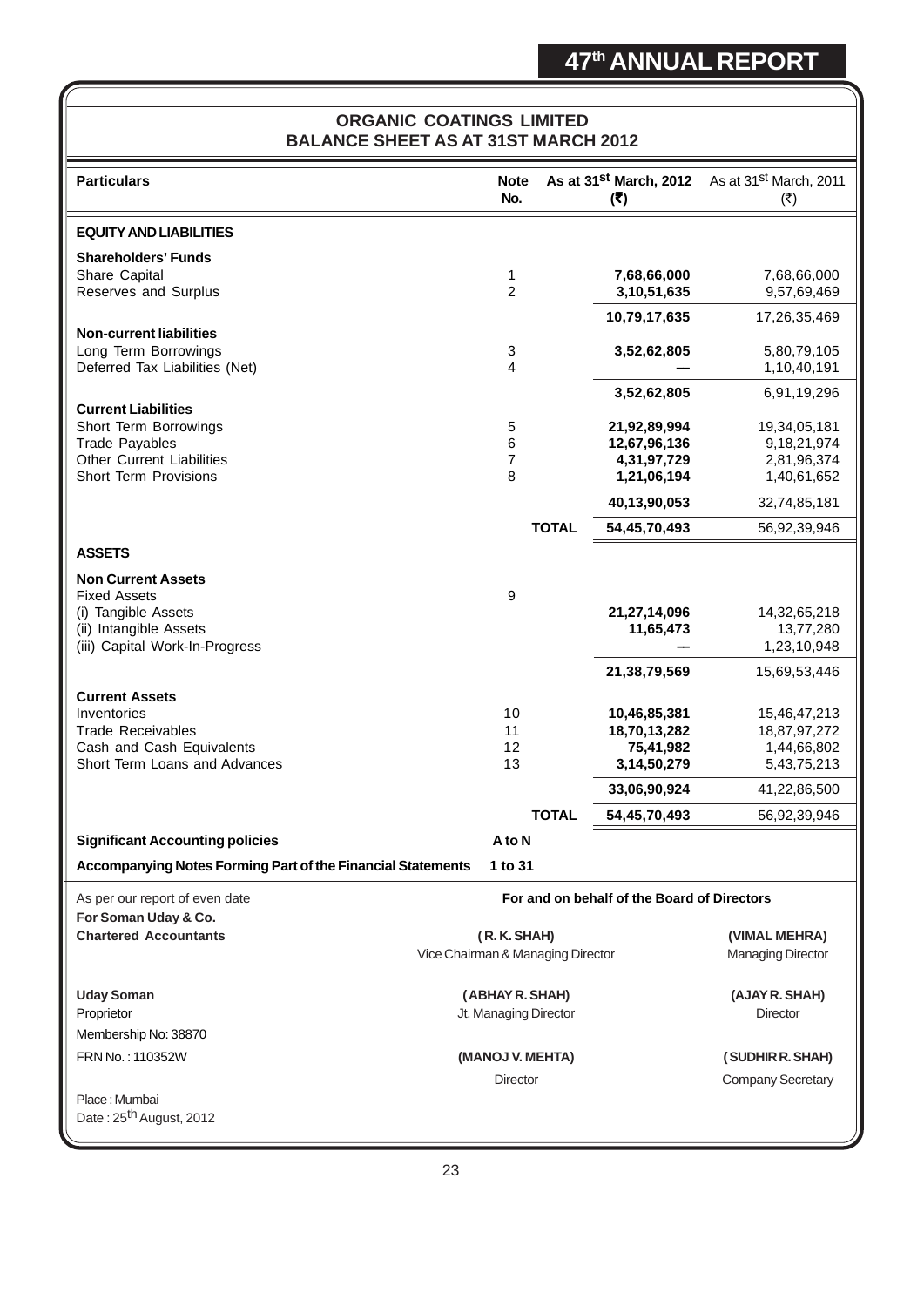## **ORGANIC COATINGS LIMITED STATEMENT OF PROFIT AND LOSS FOR THE YEAR ENDED 31ST MARCH, 2012**

| <b>Particulars</b>                                          | <b>Note</b><br>No.                | For the year ended<br>31 <sup>st</sup> March, 2012<br>(5) | For the year ended<br>31st March, 2011<br>(3) |
|-------------------------------------------------------------|-----------------------------------|-----------------------------------------------------------|-----------------------------------------------|
| <b>INCOME</b>                                               |                                   |                                                           |                                               |
| Revenue from Operations                                     | 14                                | 61,21,26,980                                              | 64, 42, 67, 737                               |
| Other Income                                                | 15                                | 17,73,718                                                 | 46,19,549                                     |
| <b>Total Revenue (A)</b>                                    |                                   | 61,39,00,698                                              | 64,88,87,286                                  |
| <b>EXPENDITURE</b>                                          |                                   |                                                           |                                               |
| Cost of Materials Consumed                                  | 16                                | 42,85,50,279                                              | 48,96,02,210                                  |
| Changes in Inventories of Finished Goods, Work-In-Progress  |                                   |                                                           |                                               |
| and Stock-In-Trade                                          | 17                                | 3,47,32,389                                               | (2,76,45,854)                                 |
| <b>Employee Benefits Expense</b>                            | 18                                | 4,06,24,213                                               | 3,90,83,781                                   |
| <b>Finance Cost</b>                                         | 19                                | 3,84,55,098                                               | 2,30,55,009                                   |
| Depreciation and Amortisation Expenses                      | 20                                | 1,85,46,835                                               | 1,24,25,001                                   |
| Other Expenses                                              | 21                                | 12,88,16,069                                              | 11,58,92,499                                  |
| <b>Total Expenses (B)</b>                                   |                                   | 68,97,24,883                                              | 65,24,12,646                                  |
| Profit / (Loss) before tax                                  |                                   | (7, 58, 24, 185)                                          | (35, 25, 360)                                 |
| <b>Tax Expense:</b>                                         |                                   |                                                           |                                               |
| Current Tax Expense for Current Year                        |                                   |                                                           |                                               |
| Current Tax Expense Relating to Prior Years (Net)           |                                   | (1,61,261)                                                | 98,244                                        |
| Deferred Tax                                                |                                   | (1, 10, 40, 191)                                          | (13, 74, 340)                                 |
| Profit / (Loss) for the year                                |                                   | (6, 46, 22, 733)                                          | (22, 49, 264)                                 |
| Earnings per Equity share of Face Value of Rs 10 each       |                                   |                                                           |                                               |
| <b>Basic Earning Per Share</b>                              | 22                                | (8.42)                                                    | (0.33)                                        |
| Diluted Earning Per Share                                   |                                   | (8.42)                                                    | (0.29)                                        |
| <b>Significant Accounting policies</b>                      | A to N                            |                                                           |                                               |
| Accompanying Notes Forming Part of the Financial Statements |                                   |                                                           |                                               |
| As per our report of even date                              |                                   | For and on behalf of the Board of Directors               |                                               |
| For Soman Uday & Co.<br><b>Chartered Accountants</b>        | (R.K.SHAH)                        |                                                           | (VIMAL MEHRA)                                 |
|                                                             | Vice Chairman & Managing Director |                                                           | <b>Managing Director</b>                      |
| <b>Uday Soman</b>                                           | (ABHAY R. SHAH)                   |                                                           | (AJAY R. SHAH)                                |
| Proprietor                                                  | Jt. Managing Director             |                                                           | <b>Director</b>                               |
| Membership No: 38870                                        |                                   |                                                           |                                               |
| FRN No.: 110352W                                            | (MANOJ V. MEHTA)                  |                                                           | (SUDHIR R. SHAH)                              |
|                                                             | <b>Director</b>                   |                                                           | <b>Company Secretary</b>                      |
| Place: Mumbai                                               |                                   |                                                           |                                               |
| Date: 25 <sup>th</sup> August, 2012                         |                                   |                                                           |                                               |
|                                                             |                                   |                                                           |                                               |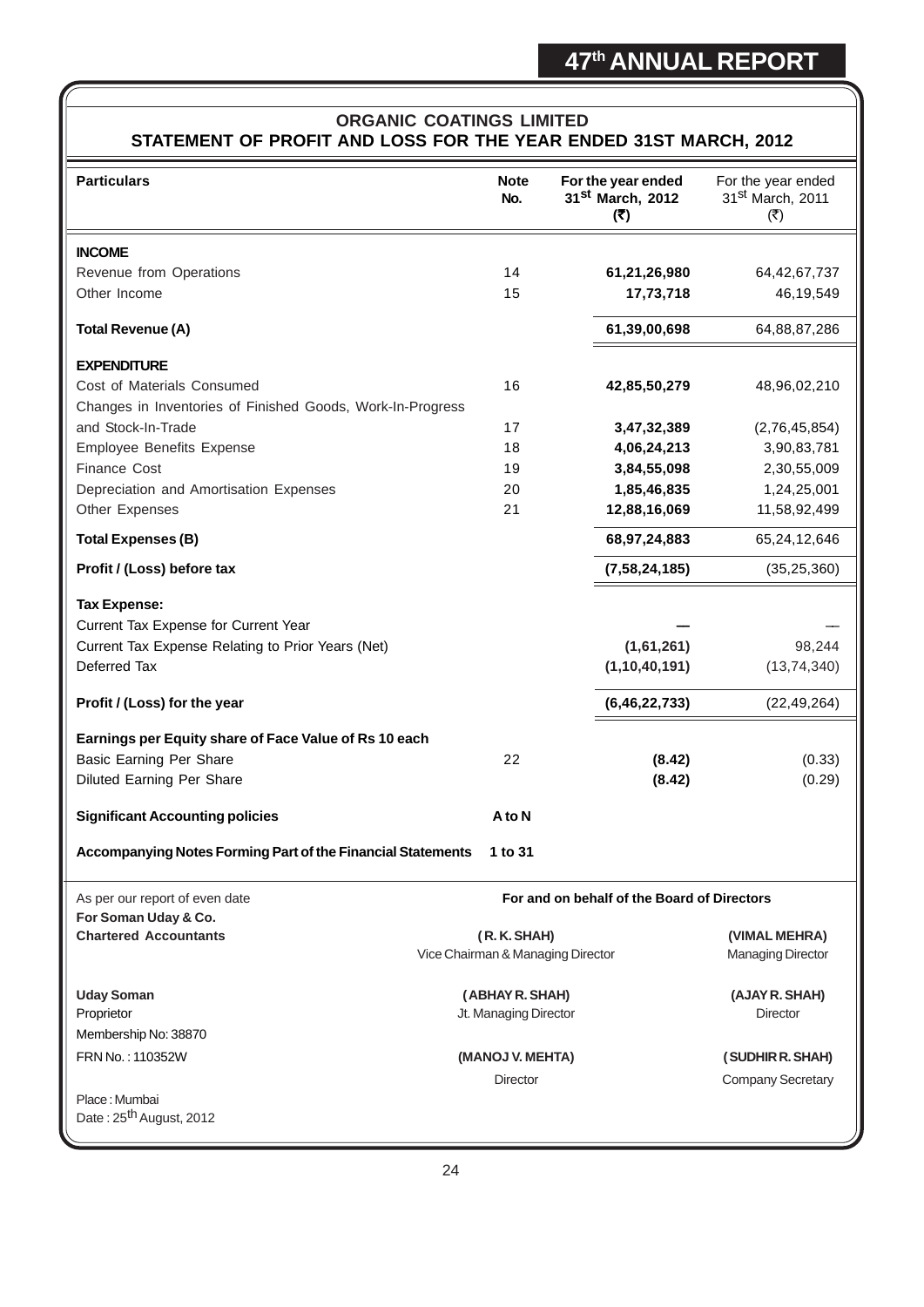## **ORGANIC COATINGS LIMITED CASH FLOW STATEMENT FOR THE YEAR ENDED 31ST MARCH, 2012**

| <b>Particulars</b>                                                                                       |                                   | For the year ended<br>31 <sup>st</sup> March, 2012 | For the year ended<br>31 <sup>St</sup> March, 2011 |
|----------------------------------------------------------------------------------------------------------|-----------------------------------|----------------------------------------------------|----------------------------------------------------|
|                                                                                                          |                                   | (3)                                                | (₹)                                                |
| A. Cash Flow From Operating Activities                                                                   |                                   |                                                    |                                                    |
| Net Profit / (Loss) before Tax as per Satetement of Profit and Loss Account                              |                                   | (7, 58, 24, 185)                                   | (35, 25, 360)                                      |
| Adjustments for:                                                                                         |                                   |                                                    |                                                    |
| Depreciation and amortisation (Including Depreciation Withdrawn)                                         |                                   | 1,86,41,936                                        | 1,25,20,102                                        |
| (Profit) / loss on sale / write off of assets                                                            |                                   | 11,34,446                                          | 4,10,442                                           |
| Finance costs                                                                                            |                                   | 3,84,55,098                                        | 2,30,55,009                                        |
| Interest income<br><b>Bad Debts</b>                                                                      |                                   | (14, 88, 221)                                      | (3,72,666)                                         |
| <b>Bad Debt Recovered</b>                                                                                |                                   | 2,609,860                                          | 3,16,639<br>(24, 30, 000)                          |
|                                                                                                          |                                   | (1,64,71,067)                                      | 2,99,74,166                                        |
| Operating profit / (loss) before working capital changes<br>Changes in working capital:                  |                                   |                                                    |                                                    |
| Adjustments for (increase) / decrease in operating assets:                                               |                                   |                                                    |                                                    |
| Inventories                                                                                              |                                   | 4,99,61,832                                        | (3, 54, 33, 123)                                   |
| Trade receivables                                                                                        |                                   | 43,93,850                                          | (2,33,38,457)                                      |
| Short-term loans and advances                                                                            |                                   | 3, 16, 21, 017                                     | 79,53,958                                          |
| Adjustments for increase / (decrease) in operating liabilities:                                          |                                   |                                                    |                                                    |
| Trade payables                                                                                           |                                   | 3,49,74,162                                        | 34,07,781                                          |
| Other current liabilities                                                                                |                                   | 1,50,01,355                                        | (41, 36, 588)                                      |
| Short-term provisions                                                                                    |                                   | (19, 55, 458)                                      | 25,86,073                                          |
| <b>Cash Generation from Operation</b>                                                                    |                                   | 11,75,25,690                                       | (1,89,86,190)                                      |
| Net cash flow from / (used in) operating activities (A)<br><b>B. Cash Flow From Investing Activities</b> |                                   | 11,75,25,690                                       | (1,89,86,190)                                      |
| Capital expenditure on fixed assets, including capital advances                                          |                                   | (7, 84, 35, 899)                                   | (7,06,20,316)                                      |
| Proceeds from sale of fixed assets                                                                       |                                   | 17,33,394                                          | 3,30,000                                           |
| Interest Income                                                                                          |                                   | 14,88,221                                          | 3,72,666                                           |
| Net cash flow from / (used in) investing activities (B)                                                  |                                   | (7, 52, 14, 284)                                   | (6,99,17,650)                                      |
| C. Cash flow from financing activities                                                                   |                                   |                                                    |                                                    |
| Proceeds from issue of equity shares                                                                     |                                   |                                                    | 96,20,568                                          |
| Repayment of long-term borrowings                                                                        |                                   | (2, 28, 16, 300)                                   | 3,48,09,112                                        |
| Net increase / (decrease) in working capital borrowings                                                  |                                   | 2,54,28,436                                        | 6, 16, 23, 415                                     |
| Proceeds from other short-term borrowings                                                                |                                   | 4,56,377                                           |                                                    |
| Finance cost                                                                                             |                                   | (3,84,55,098)                                      | (2,30,55,009)                                      |
| Net cash flow from / (used in) financing activities (C)                                                  |                                   | (3,53,86,585)                                      | 8,29,98,086                                        |
| Net increase / (decrease) in Cash and cash equivalents (A+B+C)                                           |                                   | 69,24,821                                          | (59,05,754)                                        |
| Cash and cash equivalents at the Beginning of the year                                                   |                                   | 1,44,66,802                                        | 85,61,047                                          |
| Cash and cash equivalents at the end of the year                                                         |                                   | 75,41,981                                          | 1,44,66,802                                        |
| * Comprises:                                                                                             |                                   | 6,924,821                                          | (59, 05, 755)                                      |
| (a) Cash on hand                                                                                         |                                   | 1, 11, 215                                         | 2,51,326                                           |
| (c) Balances with banks                                                                                  |                                   |                                                    |                                                    |
| (i) In current accounts                                                                                  |                                   | 20,66,087                                          | 59,73,784                                          |
| (ii) In EEFC accounts                                                                                    |                                   | 6,565                                              | 69,911                                             |
| (iii) In deposit accounts with Banks                                                                     |                                   | 53,58,115                                          | 81,71,781                                          |
|                                                                                                          |                                   | 75,41,981                                          | 1,44,66,802                                        |
| As per our report of even date                                                                           |                                   | For and on behalf of the Board of Directors        |                                                    |
| For Soman Uday & Co.                                                                                     |                                   |                                                    |                                                    |
| <b>Chartered Accountants</b>                                                                             | (R. K. SHAH)                      |                                                    | (VIMAL MEHRA)                                      |
|                                                                                                          | Vice Chairman & Managing Director |                                                    | <b>Managing Director</b>                           |
|                                                                                                          |                                   |                                                    |                                                    |
| <b>Uday Soman</b>                                                                                        | (ABHAY R. SHAH)                   |                                                    | (AJAY R. SHAH)                                     |
| Proprietor                                                                                               | Jt. Managing Director             |                                                    | <b>Director</b>                                    |
| Membership No: 38870                                                                                     |                                   |                                                    |                                                    |

FRN No. : 110352W **(MANOJ V. MEHTA) ( SUDHIR R. SHAH)**

Director Company Secretary

Place : Mumbai

Date: 25<sup>th</sup> August, 2012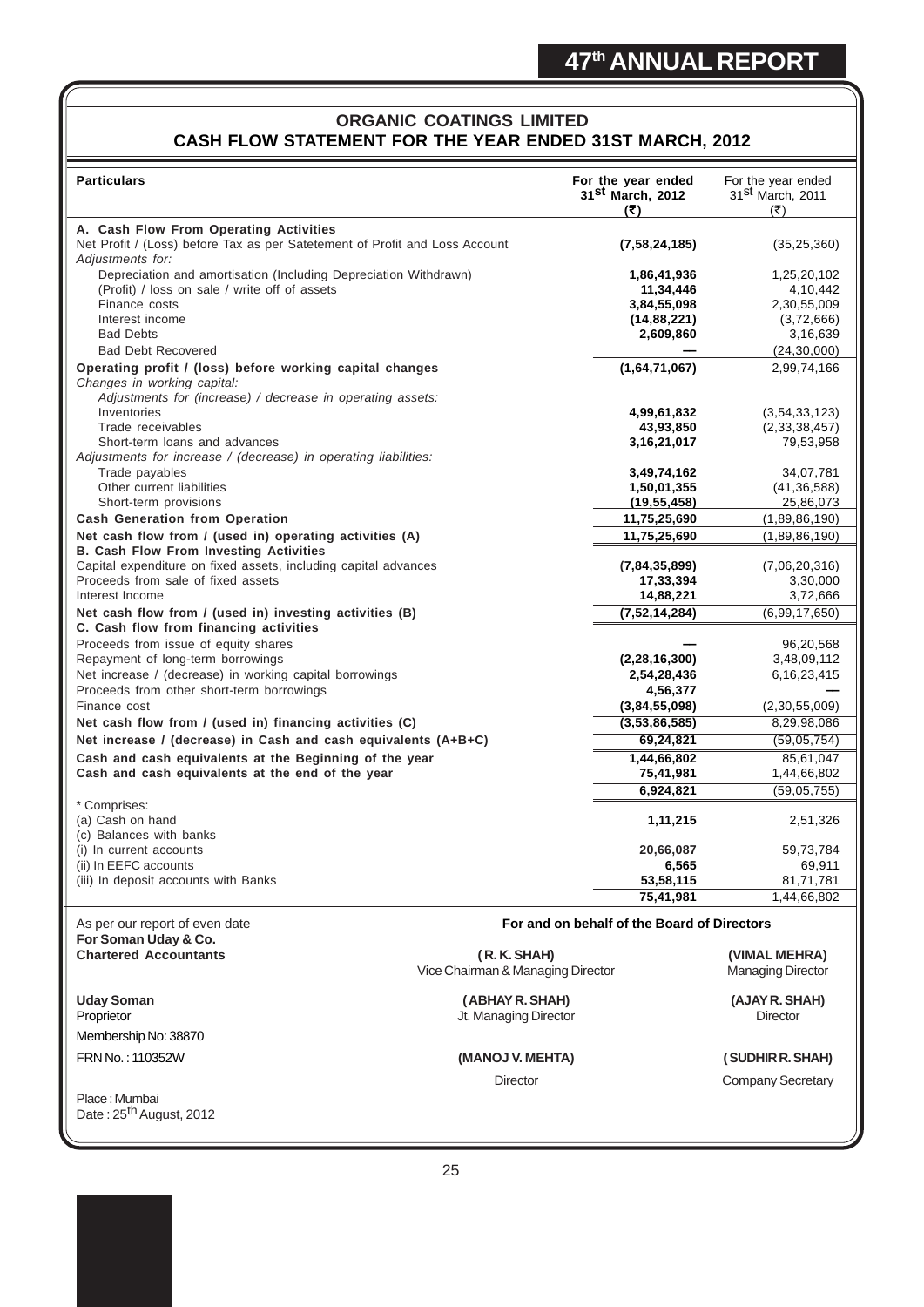# **ORGANIC COATINGS LIMITED SIGNIFICANT ACCOUNTING POLICIES**

#### **A Basis of Preparation of Financial Statements**

The financial statements are prepared under the historical cost convention except for certain fixed assets which are revaluated, in accordance with the generally accepted accounting principles in India and the provisions of the Companies Act, 1956.

#### **B Use of Estimates**

The preparation of the financial statements requires estimates and assumptions to be made that affect the reported amounts of assets and liabilities on the date of the financial statements and the reported amount of the revenues and expenses during the reporting period. The differences between the actual results and the estimates are recognised in the periods in which the results are known / materialised.

#### **C Inventories**

In terms of the Accounting Standard "Valuation of the Inventories" (Revised) (AS-2) issue by the Institute of Chartered Accountants of India, inventories are valued on First in First out Basis (FIFO). Inventories of Raw Materials, Consumable Stores, Packing Materials, Work in Progress and Finished Goods are valued at lower of Cost and net realisable Value. Cost Comprises all cost of purchase and other cost incurred in bringing inventories to their present location and condition. Work in Progress and Finished Goods include appropriate amount proportions of the overhead and where applicable excise duty. Imported raw materials, stock in transit are valued at cost and custom duty thereon.

#### **D Depreciation and Amortisation**

Depreciation has been provided on the straight-line method as per the rates prescribed in Schedule XIV to the Companies Act, 1956 w.e.f 1st April 1994 in accordance with the Accounting Standard on Depreciation (Revised) (AS-6) issued by the Institute of Chartered Accountant of India. Prior to 1st April, 1994, depreciation was charged on written down value method as per the rates prescribed under the Income Tax Act, 1961.

#### **E Revenue recognition**

Sales of goods are recognised, net of returns and trade discounts, on transfer of significant risks and rewards of ownership to the buyer, which generally coincides with the delivery of goods to customers. Sales include excise duty but exclude sales tax and value added tax.

Interest income is accounted on accrual basis. Dividend income is accounted for when the right to receive it is established.

Insurance claims are accounted for on the basis of claims admitted / expected to be admitted and to the extent that there is no uncertainty in receiving the claims.

## **F Tangible Fixed Assets**

Fixed Assets are stated at cost of acquisition net of cenvat including any cost, directly attributable to bringing the assets to their working condition less accumulated depreciation except for certain fixed assets, which have been revalued.

Capital Work in Progress are carried at cost, comprising direct cost, related incidental expenses and attributable interest.

## **G Intangible Fixed Assets**

Intangible Assets are stated at cost of acquisition net of recoverable taxes less accumulated amortisation. All costs till the commencement of the commercial production are capitalised.

#### **H Foreign Currency Transactions**

Transactions denominated in the foreign currencies are recorded at the exchange rate prevailing on the date of transaction or that approximates the actual rate at the date of the transaction.

The assets and liabilities item denominated in the foreign currencies at the year end are restated at the year end rates.

Any income or expense on account of exchange difference either on settlement on translation is recognised in the profit and loss account except in the case the long term liabilities, where they relate to the acquisition to the fixed assets, in which case they are adjusted to the carrying amount of such assets.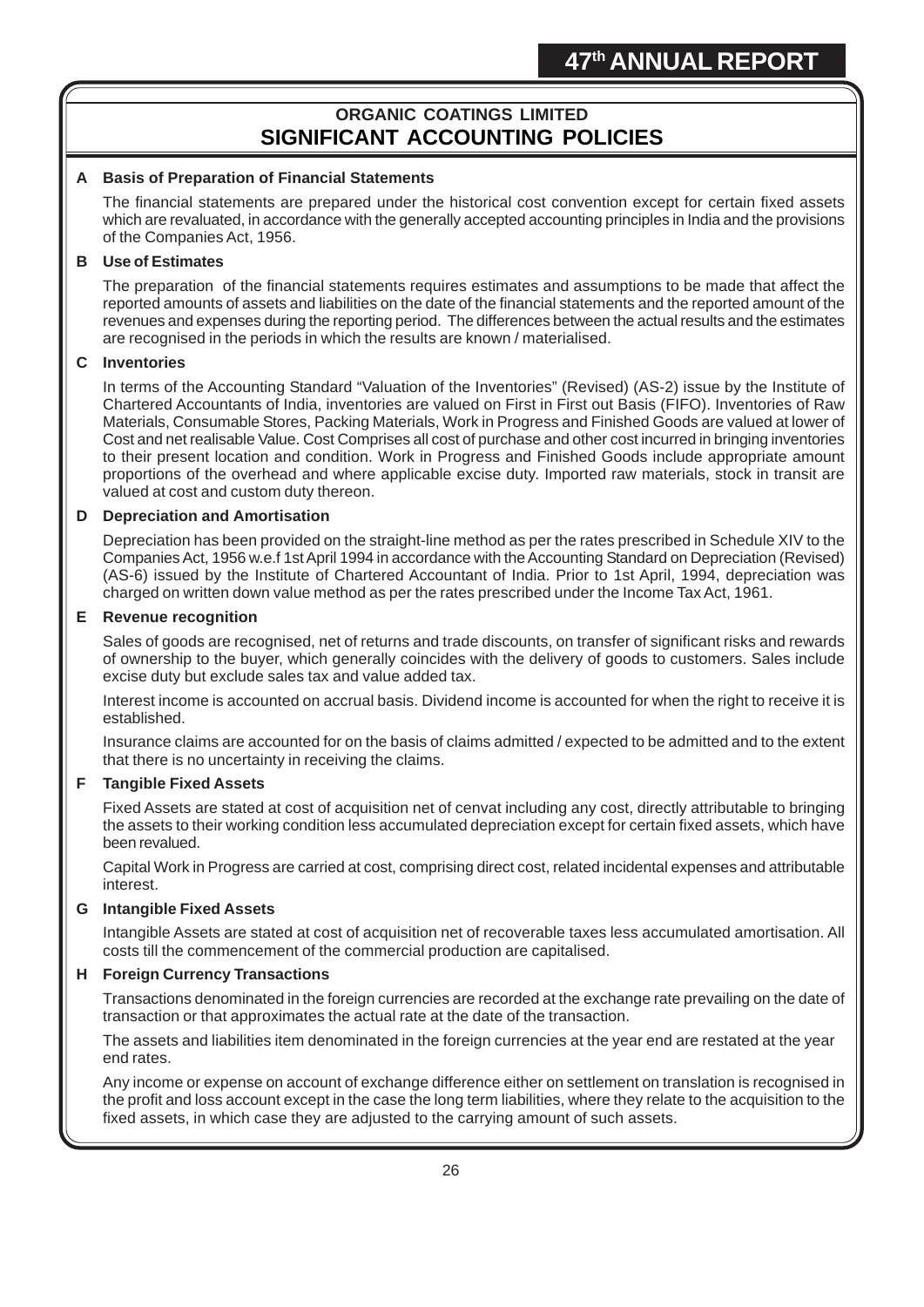# **ORGANIC COATINGS LIMITED SIGNIFICANT ACCOUNTING POLICIES**

#### **I Employees Benefits**

Short term employees benefits are recognised as an expenses in the statement of the profit and loss account of the year in which the related service are rendered.

Post employment and other long term employees benefits are recognised as an expenses in the statement of the profit and loss account for the year in which the employees has rendered the services. The expenses are recognised at the present value of the amounts payable determined using actuarial valuations actuarial gain and losses in respect of the post employment and other long term benefits are charged to the profit and loss account.

#### **J Borrowing Cost**

Borrowing costs that are attributable to the acquisition of qualifying assets are capitalised as part of the cost of such assets. A qualifying asset is one that takes substantial period of time to get ready for its intended use. All other borrowing cost are charged to the profit and loss account

#### **K Impairment of Assets**

The carrying values of assets / cash generating units at each Balance Sheet date are reviewed for impairment. If any indication of impairment exists, the recoverable amount of such assets is estimated and impairment is recognised, if the carrying amount of these assets exceeds their recoverable amount. The recoverable amount is the greater of the net selling price and their value in use. Value in use is arrived at by discounting the future cash flows to their present value based on an appropriate discount factor. When there is indication that an impairment loss recognised for an asset in earlier accounting periods no longer exists or may have decreased, such reversal of impairment loss is recognised in the Statement of Profit and Loss, except in case of revalued assets.

#### **L Research and Development**

Revenue expenditure pertaining to research is charged to the Statement of Profit and Loss. Development costs of products are also charged to the Statement of Profit and Loss unless a product's technological feasibility has been established, in which case such expenditure is capitalised. The amount capitalised comprises expenditure that can be directly attributed or allocated on a reasonable and consistent basis to creating, producing and making the asset ready for its intended use. Fixed assets utilised for research and development are capitalised and depreciated in accordance with the policies stated for Tangible Fixed Assets and Intangible Assets.

#### **M Provision of Current Tax and Deferred Tax**

'Current tax is the amount of tax payable on the taxable income for the year as determined in accordance with the provisions of the Income Tax Act, 1961.

Deferred tax is recognised on timing differences, being the differences between the taxable income and the accounting income that originate in one period and are capable of reversal in one or more subsequent periods. Deferred tax is measured using the tax rates and the tax laws enacted or substantially enacted as at the reporting date. Deferred tax liabilities are recognised for all timing differences. Deferred tax assets in respect of unabsorbed depreciation and carry forward of losses are recognised only if there is virtual certainty that there will be sufficient future taxable income available to realise such assets. Deferred tax assets are recognised for timing differences of other items only to the extent that reasonable certainty exists that sufficient future taxable income will be available against which these can be realised. Deferred tax assets are reviewed at each Balance Sheet date for their realisability.

#### **N Provisions and Contingents Liabilities and Contingent Assets**

Provisions involving substantial degree of estimate in measurement are recognised when there is a present obligation as a result of the past events and it is probable that there will be an outflow resources. contingents liabilities and commitments are not recognised but are disclosed in the notes. Contingents assets are neither recognised nor disclosed in the financial statements.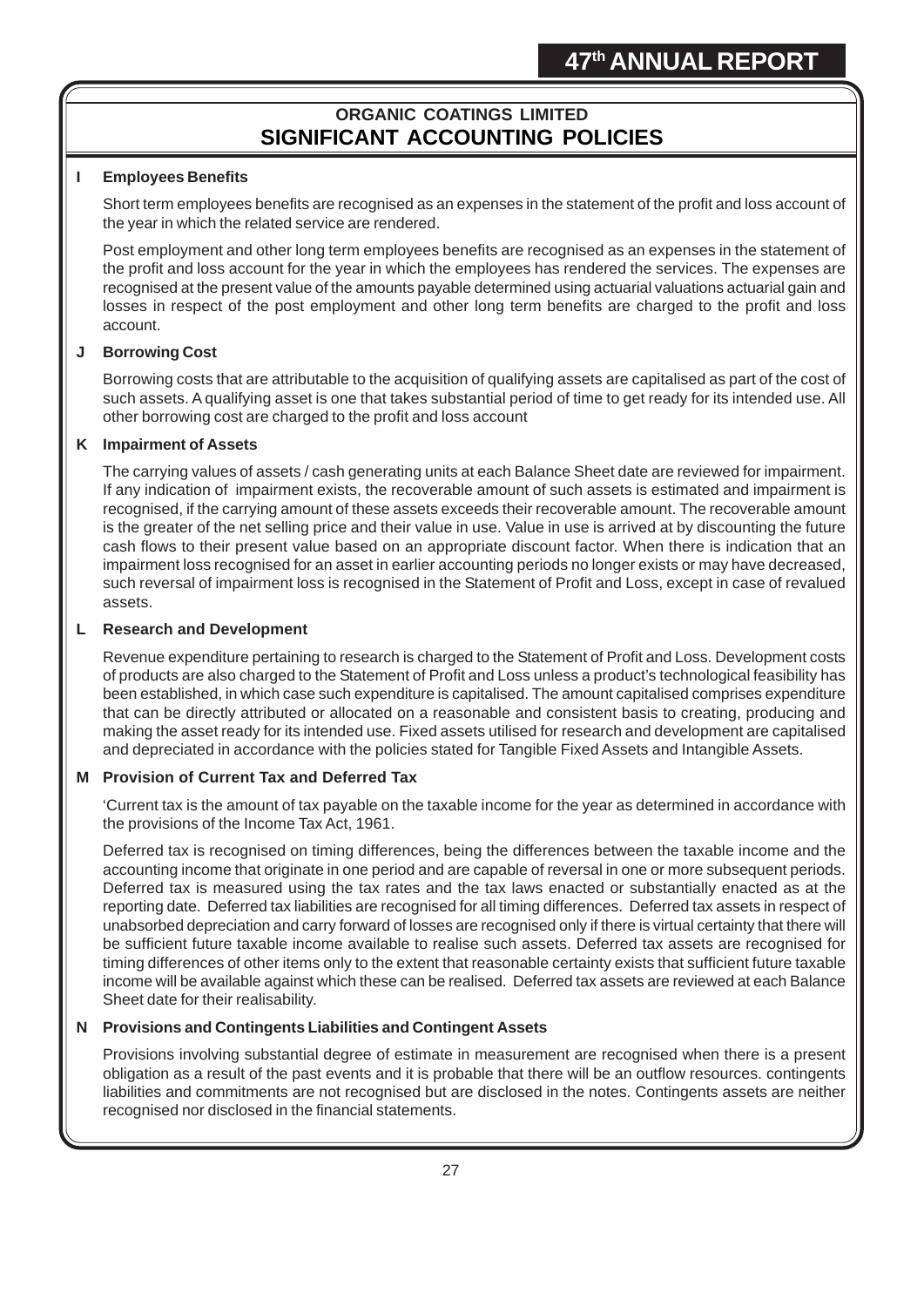|                                                                                                                                                                        |                                                                           | NOTES ON FINANCIAL STATEMENTS FOR THE YEAR ENDED 31ST MARCH, 2012  |
|------------------------------------------------------------------------------------------------------------------------------------------------------------------------|---------------------------------------------------------------------------|--------------------------------------------------------------------|
| <b>Particulars</b>                                                                                                                                                     | As At<br>31st March, 2012 31st March, 2011<br>(5)                         | As At<br>(₹)                                                       |
| 1. SHARE CAPITAL                                                                                                                                                       |                                                                           |                                                                    |
| (a) Authorised<br>1,00,00,000 (1,00,00,000) Equity shares of (₹) 10 each                                                                                               | 10,00,00,000                                                              | 10,00,00,000                                                       |
|                                                                                                                                                                        |                                                                           |                                                                    |
| (b) Issued<br>77,00,000 (77,00,000) Equity shares of (₹) 10 each                                                                                                       | 7,70,00,000                                                               | 7,70,00,000                                                        |
| (c) Subscribed and fully paid up                                                                                                                                       |                                                                           |                                                                    |
| 76,74,600 (76,74,600) Equity shares of (₹) 10 each                                                                                                                     | 7,67,46,000                                                               | 7,67,46,000                                                        |
| Less: Calls in Arrears Equity Shares                                                                                                                                   | 7,000                                                                     | 7,000                                                              |
| Add: Forfeited on Equity Shares                                                                                                                                        | 1,27,000                                                                  | 1,27,000                                                           |
|                                                                                                                                                                        | <b>TOTAL</b><br>7,68,66,000                                               | 7,68,66,000                                                        |
| 1.1 Details of the Shareholders holding more than 5% of shares                                                                                                         |                                                                           |                                                                    |
| <b>Name of the Shareholders</b>                                                                                                                                        | As at<br>31 <sup>st</sup> March, 2012<br><b>No of Shares</b><br>% of held | As at<br>31 <sup>st</sup> March, 2011<br>No of Shares<br>% of held |
| Mr Rajnikant K Shah                                                                                                                                                    | 8,06,444                                                                  | 7,73,524                                                           |
|                                                                                                                                                                        | 10.51%                                                                    | 10.08%                                                             |
| Ajay R Shah                                                                                                                                                            | 4,13,970                                                                  | 4,13,870                                                           |
|                                                                                                                                                                        | 5.39%                                                                     | 5.39%                                                              |
| Vimal C Mehra                                                                                                                                                          | 8,00,000                                                                  | 8,00,000                                                           |
|                                                                                                                                                                        | 10.42%                                                                    | 10.42%                                                             |
| Dhaval J Natavati                                                                                                                                                      | 7,51,000                                                                  | 7,51,000                                                           |
|                                                                                                                                                                        | 9.79%                                                                     | 9.79%                                                              |
| 1.2 The Reconciliation of the number of the shares outstanding<br>is set out below                                                                                     |                                                                           |                                                                    |
|                                                                                                                                                                        |                                                                           |                                                                    |
| <b>Particulars</b>                                                                                                                                                     | As at<br>31st March, 2012                                                 | As at<br>31st March, 2011                                          |
|                                                                                                                                                                        | (No of Shares)                                                            | (No of Shares)                                                     |
| Equity Shares at the beginning of the year                                                                                                                             | 76,74,600                                                                 | 76,74,600                                                          |
| Equity Shares at the end of the year                                                                                                                                   | 76,74,600                                                                 | 76,74,600                                                          |
| 1.3 Terms/Rights attached to Equity Shares                                                                                                                             |                                                                           |                                                                    |
| The Compnay has only one class of Equity Shares having a par value of $(3)$ 10/- per share. Each holder of the Equity                                                  |                                                                           |                                                                    |
| shares is entitled to one vote per share. The Company declares and pays dividends in indian rupees and every equity<br>share is entitled to the same rate of dividend. |                                                                           |                                                                    |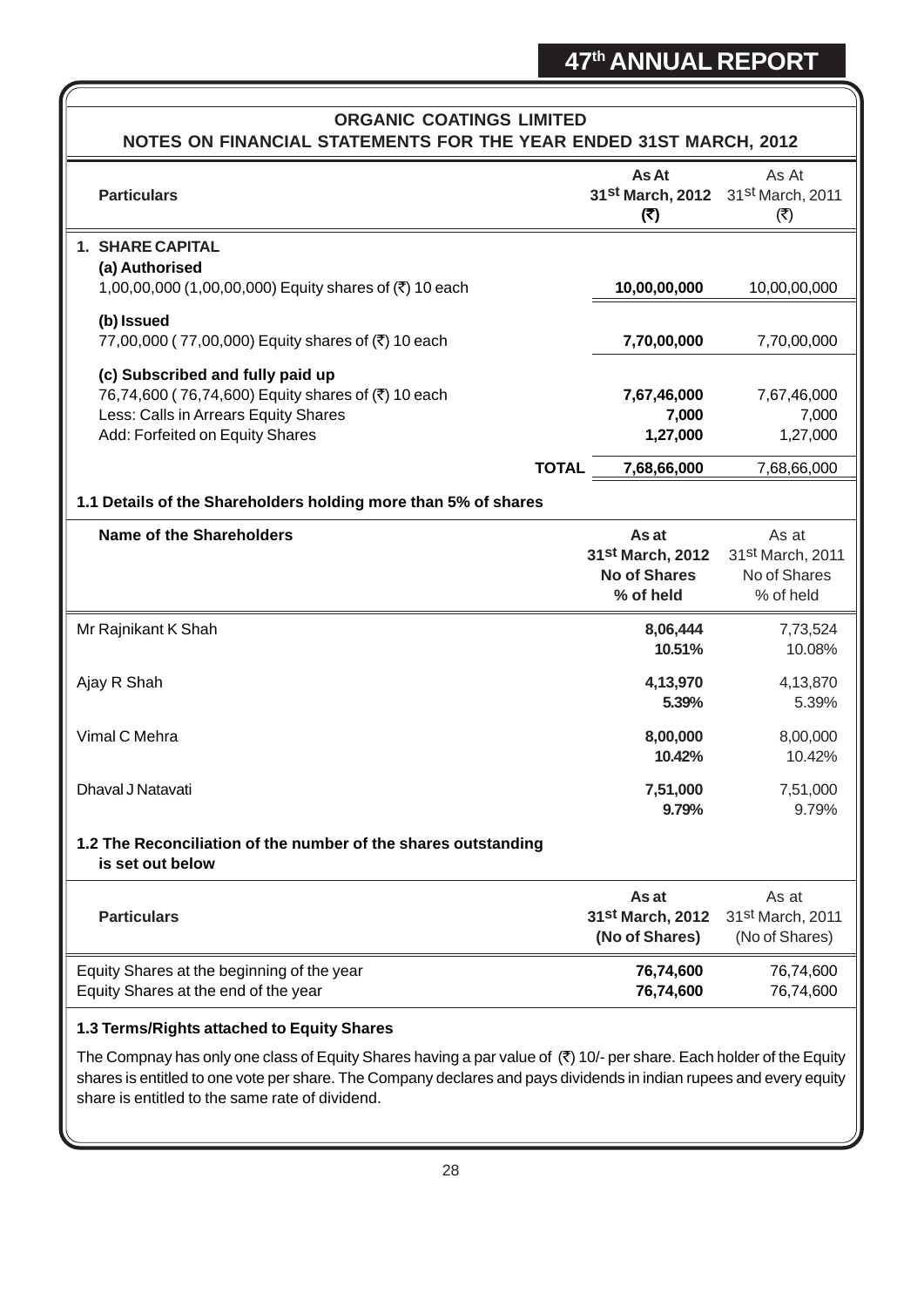| <b>ORGANIC COATINGS LIMITED</b><br>NOTES ON FINANCIAL STATEMENTS FOR THE YEAR ENDED 31ST MARCH, 2012                  |                                                                                                                                                                                                                                                                                                                                                                           |                                                                                                                                                                                |              |                                           |                                                          |  |
|-----------------------------------------------------------------------------------------------------------------------|---------------------------------------------------------------------------------------------------------------------------------------------------------------------------------------------------------------------------------------------------------------------------------------------------------------------------------------------------------------------------|--------------------------------------------------------------------------------------------------------------------------------------------------------------------------------|--------------|-------------------------------------------|----------------------------------------------------------|--|
|                                                                                                                       |                                                                                                                                                                                                                                                                                                                                                                           | <b>Particulars</b>                                                                                                                                                             |              | As At<br>(5)                              | As At<br>31st March, 2012 31st March, 2011<br>(₹)        |  |
|                                                                                                                       |                                                                                                                                                                                                                                                                                                                                                                           | 2. RESERVE AND SURPLUS                                                                                                                                                         |              |                                           |                                                          |  |
|                                                                                                                       |                                                                                                                                                                                                                                                                                                                                                                           | (a) Securities premium account<br>As per last Balance Sheet<br>Add: Premium on shares issued during the year<br>Less: Utilised during the year for Preferential issue Expenses |              | 7,78,44,711                               | 7,48,44,767<br>30,79,360<br>79,416                       |  |
|                                                                                                                       |                                                                                                                                                                                                                                                                                                                                                                           |                                                                                                                                                                                |              | 7,78,44,711                               | 7,78,44,711                                              |  |
|                                                                                                                       |                                                                                                                                                                                                                                                                                                                                                                           | (b) Revaluation reserve<br>As per last Balance Sheet<br>Less: Transferred to statement of Profit and Loss Account<br>(Refer Note No 9.1)                                       |              | 12,30,612<br>95,101                       | 13,25,713<br>95,101                                      |  |
|                                                                                                                       |                                                                                                                                                                                                                                                                                                                                                                           |                                                                                                                                                                                |              | 11,35,511                                 | 12,30,612                                                |  |
|                                                                                                                       | (c)                                                                                                                                                                                                                                                                                                                                                                       | <b>General reserve</b><br>As per last Balance Sheet                                                                                                                            |              | 51,75,000                                 | 51,75,000                                                |  |
|                                                                                                                       |                                                                                                                                                                                                                                                                                                                                                                           | (d) Surplus / (Deficit) in Statement of Profit and Loss<br>As per last Balance Sheet<br>Add/(Less): Profit (Loss) for the year                                                 |              | 1, 15, 19, 146<br>(6, 46, 22, 733)        | 1,37,68,410<br>(22, 49, 264)                             |  |
|                                                                                                                       |                                                                                                                                                                                                                                                                                                                                                                           |                                                                                                                                                                                |              | (5,31,03,587)                             | 1,15,19,146                                              |  |
|                                                                                                                       |                                                                                                                                                                                                                                                                                                                                                                           | <b>TOTAL</b>                                                                                                                                                                   |              | 3,10,51,635                               | 9,57,69,469                                              |  |
| <b>LONG TERM BORROWINGS</b><br>3.<br>As At<br>As At<br>31st March, 2012 31st March, 2011<br><b>Particulars</b><br>(₹) |                                                                                                                                                                                                                                                                                                                                                                           |                                                                                                                                                                                |              | (₹)                                       |                                                          |  |
|                                                                                                                       |                                                                                                                                                                                                                                                                                                                                                                           | <b>Secured</b><br><b>From Banks</b><br>Term Loan on Plant and Equipment<br>Vehicle Loan                                                                                        |              | 3,37,72,329<br>14,90,476                  | 5,50,00,329<br>30,78,776                                 |  |
|                                                                                                                       |                                                                                                                                                                                                                                                                                                                                                                           |                                                                                                                                                                                | <b>TOTAL</b> | 3,52,62,805                               | 5,80,79,105                                              |  |
|                                                                                                                       | 3.1 The Term Loan on Plant and Equipment are secured by Equitable mortgage of Factory Land and Building<br>and hypothecation of Plant and Equipment at S V Road, Ghodbunder Village, Post Mira Road, District -<br>Thane and at Village Umraya, Taluka-Padra, District-Vadodara. These loans are further guaranteed by one<br>of the director in his personal capacities. |                                                                                                                                                                                |              |                                           |                                                          |  |
|                                                                                                                       |                                                                                                                                                                                                                                                                                                                                                                           | 3.2 The Vehicles loans are secured by hypothecation of Vehicles.                                                                                                               |              |                                           |                                                          |  |
|                                                                                                                       |                                                                                                                                                                                                                                                                                                                                                                           | 3.3 Maturity Profile of the Term loans of the Plant and Equipments are set out as under                                                                                        |              |                                           |                                                          |  |
|                                                                                                                       |                                                                                                                                                                                                                                                                                                                                                                           | 1-2 Years<br>2-3 Years<br>3-4 Years<br>Above 4 Years                                                                                                                           |              | 2,12,28,000<br>2,12,28,000<br>1,25,44,329 | 1,24,69,891<br>2,12,28,000<br>2,12,28,000<br>1,25,44,329 |  |
|                                                                                                                       |                                                                                                                                                                                                                                                                                                                                                                           |                                                                                                                                                                                | <b>TOTAL</b> | 5,50,00,329                               | 6,74,70,220                                              |  |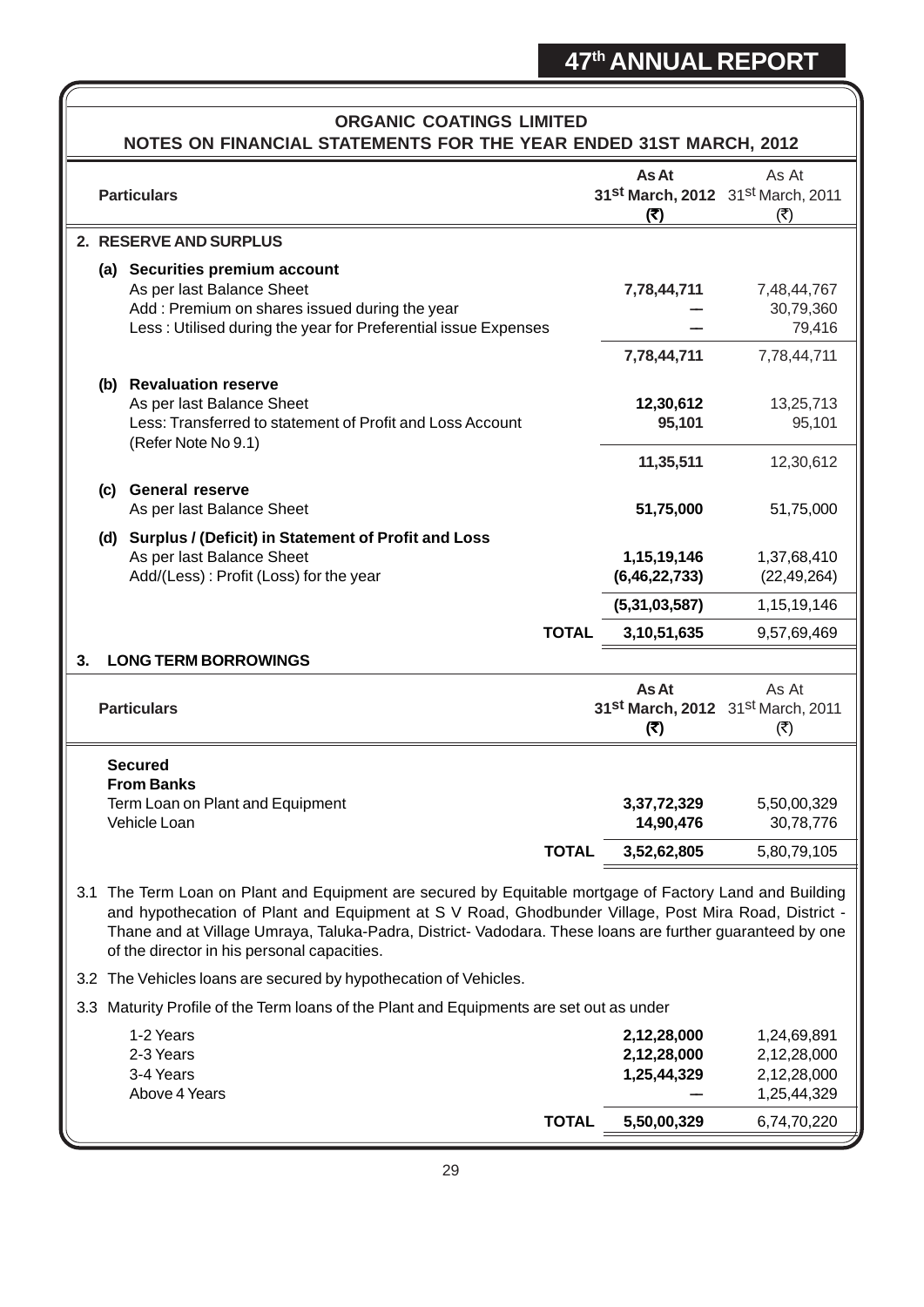| <b>ORGANIC COATINGS LIMITED</b>    |                                                                                                                                                                                                                                                                                                                                                                                                                     |                                                   |                                                   |  |  |
|------------------------------------|---------------------------------------------------------------------------------------------------------------------------------------------------------------------------------------------------------------------------------------------------------------------------------------------------------------------------------------------------------------------------------------------------------------------|---------------------------------------------------|---------------------------------------------------|--|--|
|                                    | NOTES ON FINANCIAL STATEMENTS FOR THE YEAR ENDED 31ST MARCH, 2012                                                                                                                                                                                                                                                                                                                                                   |                                                   |                                                   |  |  |
|                                    | <b>Particulars</b>                                                                                                                                                                                                                                                                                                                                                                                                  | As At<br>(5)                                      | As At<br>31st March, 2012 31st March, 2011<br>(₹) |  |  |
| 4.                                 | DEFRERRED TAX LIABILITIES (NET)                                                                                                                                                                                                                                                                                                                                                                                     |                                                   |                                                   |  |  |
|                                    | <b>Deferred Tax Liability</b><br>Related to Depreciation difference of fixed assets                                                                                                                                                                                                                                                                                                                                 |                                                   | 1,21,74,594                                       |  |  |
|                                    | <b>Deferred Tax Asset</b><br>Disallowance under the Income Tax 1961                                                                                                                                                                                                                                                                                                                                                 |                                                   | 11,34,403                                         |  |  |
|                                    | <b>TOTAL</b>                                                                                                                                                                                                                                                                                                                                                                                                        |                                                   | 1,10,40,191                                       |  |  |
|                                    | 4.1 In terms of Accounting Standard 22 "Accounting for Taxes on Income" issued by the Instititue of Chartred<br>Accountants of India, the Compny has Deferred Tax Assets as on 31st March 2012. In terms of the said<br>Standard, the Management has decided not to incorporate the same in the books of accounts, considering<br>the future taxable income available for realisation of this Deffrered Tax Assets. |                                                   |                                                   |  |  |
| <b>SHORT TERM BORROWINGS</b><br>5. |                                                                                                                                                                                                                                                                                                                                                                                                                     |                                                   |                                                   |  |  |
|                                    | <b>Particulars</b>                                                                                                                                                                                                                                                                                                                                                                                                  | As At<br>31st March, 2012 31st March, 2011<br>(₹) | As At<br>$(\overline{\mathbf{z}})$                |  |  |
|                                    | <b>Secured</b><br><b>From Banks</b><br><b>Working Capital Loans</b>                                                                                                                                                                                                                                                                                                                                                 | 21,88,33,617                                      | 19,34,05,181                                      |  |  |
|                                    | <b>Unsecured</b><br><b>Others Loans and Advances</b><br><b>Loan from Directors</b>                                                                                                                                                                                                                                                                                                                                  | 4,56,377                                          |                                                   |  |  |
|                                    | <b>TOTAL</b>                                                                                                                                                                                                                                                                                                                                                                                                        | 21,92,89,994                                      | 19,34,05,181                                      |  |  |
|                                    | 5.1 The Working Capital Loan are secured by hypothecation of the inventory and trade receivables, Equitable mortgage<br>of Factory land and Building and hypothecation of Plant and Equipment at S V Road, Ghodbunder Village, Post<br>Mira Road, District -Thane and at Village Umraya, Taluka-Padra, District- Vadodara. These loans are further<br>guaranteed by one of the director in his personal capacities. |                                                   |                                                   |  |  |
| 6.                                 | <b>TRADE PAYABLE</b>                                                                                                                                                                                                                                                                                                                                                                                                |                                                   |                                                   |  |  |
|                                    | <b>Particulars</b>                                                                                                                                                                                                                                                                                                                                                                                                  | As At<br>31st March, 2012 31st March, 2011<br>(₹) | As At<br>(₹)                                      |  |  |
|                                    | Micro, Small and Medium Enterprises<br><b>Others</b>                                                                                                                                                                                                                                                                                                                                                                | 12,67,96,136                                      |                                                   |  |  |
|                                    | <b>TOTAL</b>                                                                                                                                                                                                                                                                                                                                                                                                        | 12,67,96,136                                      | 9, 18, 21, 974<br>9, 18, 21, 974                  |  |  |
| 6.1                                | The Company has not received any intimation from suppliers regarding status under "Micro, Small and Medium<br>Enterprises Development Act, 2006" and hence, disclosure, if any relating to amounts unpaid as at the end of<br>year together with interest paid/payable as required under the said act has not been given.                                                                                           |                                                   |                                                   |  |  |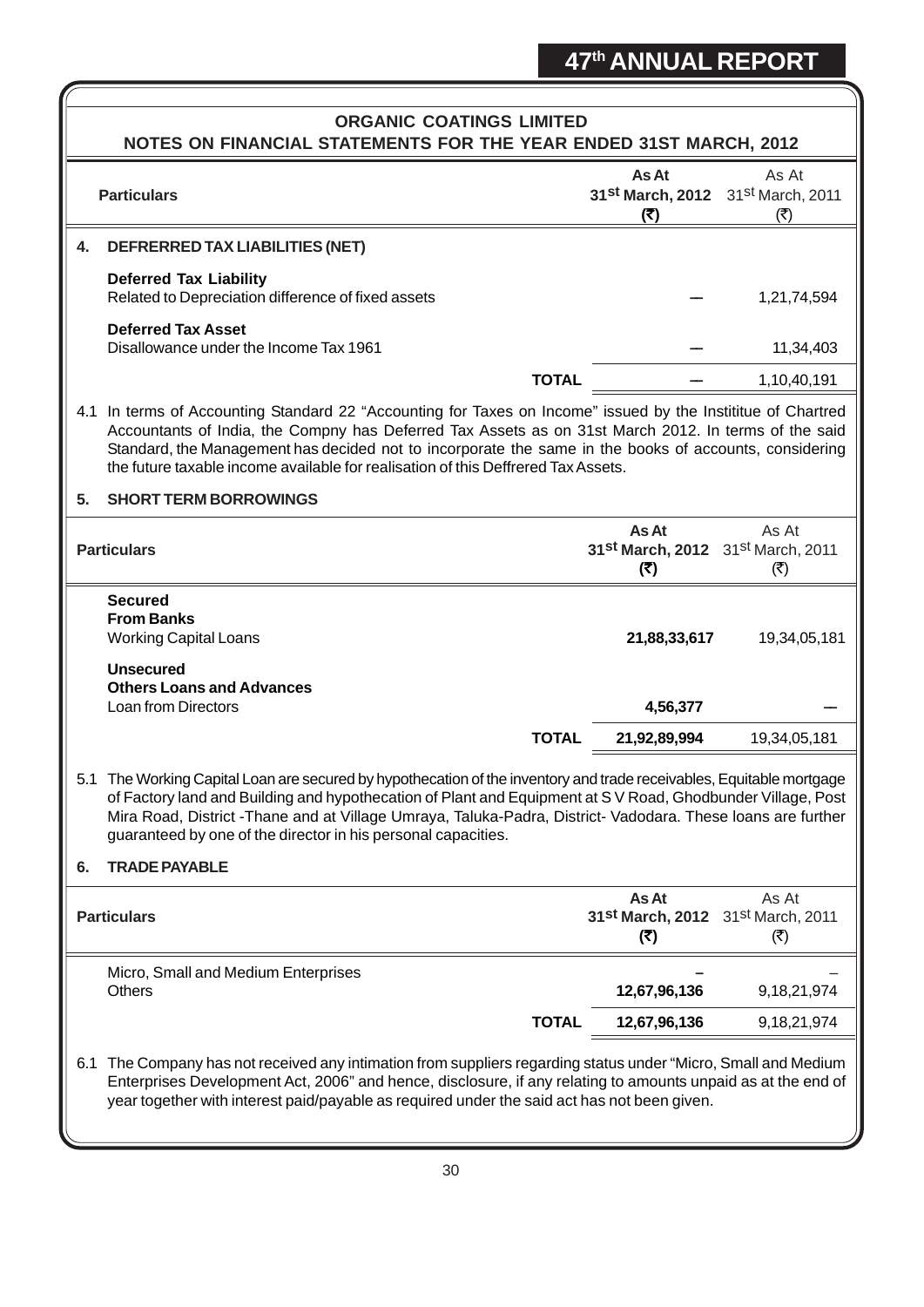# **ORGANIC COATINGS LIMITED NOTES ON FINANCIAL STATEMENTS FOR THE YEAR ENDED 31ST MARCH, 2012**

| <b>Particulars</b>                                                                                                      |              | As At<br>31st March, 2012<br>(5) | As At<br>31st March, 2011<br>(₹)                  |
|-------------------------------------------------------------------------------------------------------------------------|--------------|----------------------------------|---------------------------------------------------|
| <b>7. OTHER CURRENT LIABILITIES</b>                                                                                     |              |                                  |                                                   |
| <b>Current Maturities of Long Term Debt</b><br>(Refer Note No: 3)                                                       |              | 2,12,28,000                      | 1,24,69,891                                       |
| <b>Current Maturities Vehicle Loans</b>                                                                                 |              | 15,88,300                        | 12,52,186                                         |
| Unclaimed Dividends #                                                                                                   |              | 88,918                           | 97,476                                            |
| <b>Creditors for Capital Expenditures</b>                                                                               |              | 39,79,278                        | 40,20,480                                         |
| Others Payable                                                                                                          |              |                                  |                                                   |
| - Statutory Liabilities                                                                                                 |              | 23,01,247                        | 22,54,467                                         |
| - Security Deposit Payable<br>- Other Current Liabilities                                                               |              | 7,95,533                         | 9,79,810                                          |
|                                                                                                                         |              | 1,32,16,453                      | 71,22,064                                         |
|                                                                                                                         | <b>TOTAL</b> | 4,31,97,729                      | 2,81,96,374                                       |
| # The figure do not include any amount due and outstanding to be credited to Investor Education and Protection<br>Fund. |              |                                  |                                                   |
| 8. SHORT TERM PROVISIONS                                                                                                |              |                                  |                                                   |
| <b>Particulars</b>                                                                                                      |              | As At<br>31st March, 2012<br>(5) | As At<br>31st March, 2011<br>$(\overline{\zeta})$ |
| <b>Provision for Gratuity</b>                                                                                           |              | 17,95,073                        | 21,49,242                                         |
| <b>Provision for Leave Encashment</b>                                                                                   |              | 41,86,841                        | 41,78,325                                         |
| <b>Provision for Wealth Tax</b>                                                                                         |              | 22,420                           | 19,651                                            |
| <b>Others Provisions</b>                                                                                                |              | 61,01,860                        | 77, 14, 434                                       |
|                                                                                                                         | <b>TOTAL</b> | 1,21,06,194                      | 1,40,61,652                                       |
|                                                                                                                         |              |                                  |                                                   |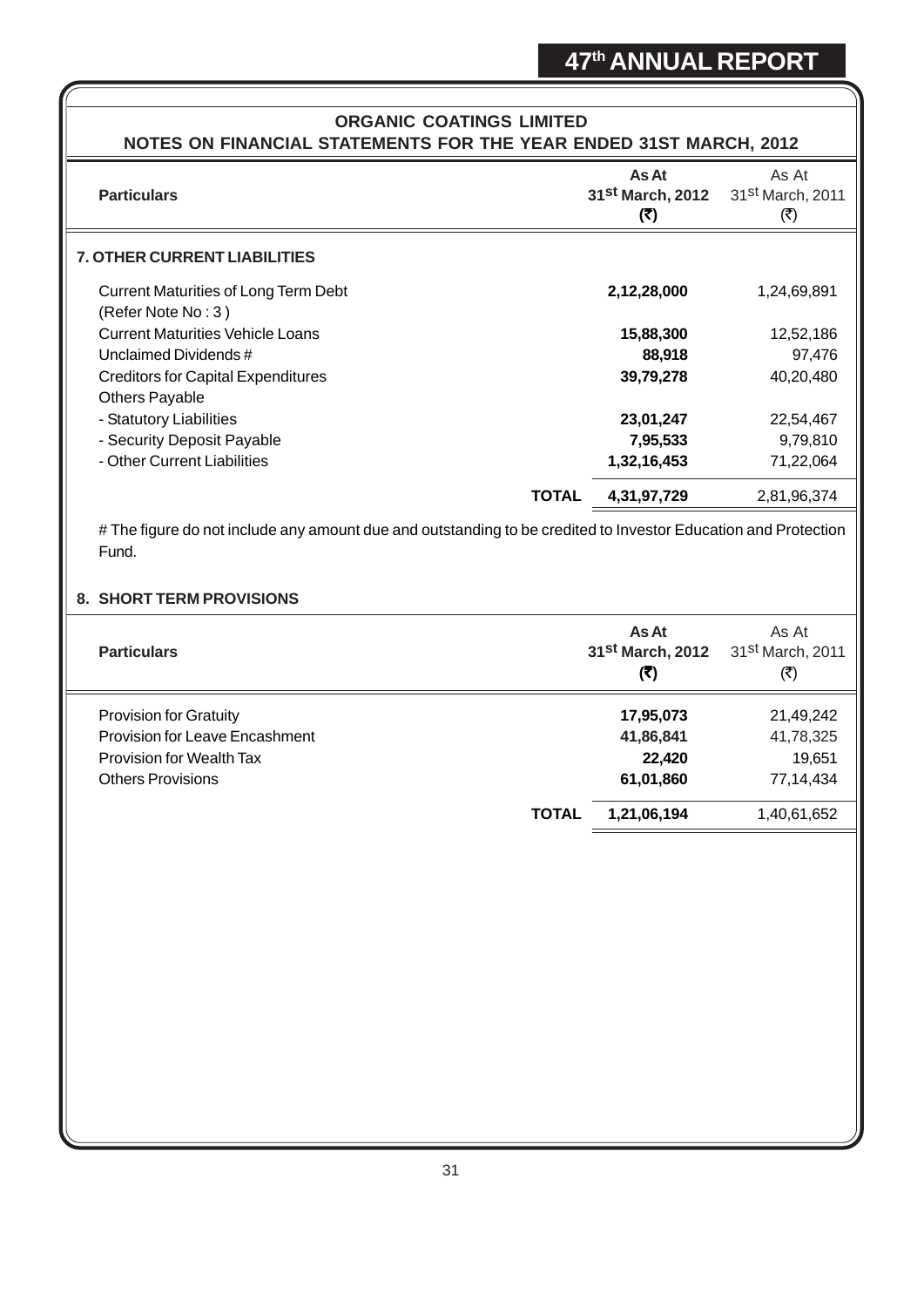| 9. FIXED ASSETS                                                                                                                                                                                                                                                                                                                                                                                                              |                          |                                          |                                            |                           |                          |                       |                                             |                                       |                                       | (Amount in ₹)             |
|------------------------------------------------------------------------------------------------------------------------------------------------------------------------------------------------------------------------------------------------------------------------------------------------------------------------------------------------------------------------------------------------------------------------------|--------------------------|------------------------------------------|--------------------------------------------|---------------------------|--------------------------|-----------------------|---------------------------------------------|---------------------------------------|---------------------------------------|---------------------------|
|                                                                                                                                                                                                                                                                                                                                                                                                                              |                          | <b>GROSSBLOCK</b>                        |                                            |                           |                          | <b>DEPRECIATION</b>   |                                             |                                       | <b>NETBLOCK</b>                       |                           |
| <b>Particulars</b>                                                                                                                                                                                                                                                                                                                                                                                                           | April, 2011<br>As at 1st | Addition<br>the year<br>during           | during the year<br>Adjustment<br>Deduction | March, 2012<br>As at 31st | April, 2011<br>As at 1st | For the year          | during the year<br>Adjustment/<br>Deduction | March, 2012<br>As at 31 <sup>st</sup> | March, 2012<br>As at 31 <sup>st</sup> | March, 2011<br>As at 31st |
| Tangible Assets<br>Free Hold Land                                                                                                                                                                                                                                                                                                                                                                                            | 1,72,81,842              |                                          |                                            | 1,72,81,842               |                          |                       |                                             |                                       | 1,72,81,842                           | 1,72,81,842               |
| Building                                                                                                                                                                                                                                                                                                                                                                                                                     | 3,79,98,281              | 82,75,860                                | $\mathbf{I}$                               | 4,62,74,141               | 87,01,999                | 13,42,968             |                                             | 1,00,44,967                           | 3,62,29,174                           | 2,92,96,282               |
| Electric Installation<br>Office Equipment                                                                                                                                                                                                                                                                                                                                                                                    | 53,49,254<br>34,46,557   | 1,27,20,508<br>75,163                    | л.<br>$\overline{1}$                       | 35,21,720<br>1,80,69,762  | 12,63,799<br>13,16,880   | 1,84,960<br>10,68,087 |                                             | 15,01,840<br>23,31,887                | 1,57,37,875<br>20,19,880              | 40,85,455<br>21,29,677    |
| Plant & Equipment                                                                                                                                                                                                                                                                                                                                                                                                            | 16, 11, 42, 004          | 6,78,92,493                              | $\ddot{\phantom{1}}$                       | 22,90,34,497              | 8,60,76,864              | 1,30,88,473           |                                             | 9,91,65,337                           | 12,98,69,160                          | 7,50,65,140               |
| Furniture & Fixtures                                                                                                                                                                                                                                                                                                                                                                                                         | 55,23,768                |                                          |                                            | 55,23,768                 | 20,37,995                | 3,23,746              |                                             | 23,61,741                             | 31,62,027                             | 34,85,773                 |
| Computers<br>Vehicles                                                                                                                                                                                                                                                                                                                                                                                                        | 33,50,374<br>1,49,75,296 | 2,08,118<br>15,74,705                    | 19,19,561                                  | 35,58,492<br>1,07,30,441  | 26,97,889<br>37,06,732   | 5,64,180<br>18,57,715 | 29,51,721                                   | 32,62,069<br>26,12,726                | 2,96,423<br>81,17,715                 | 6,52,485<br>1,12,68,564   |
| Total (A)                                                                                                                                                                                                                                                                                                                                                                                                                    | 24,90,67,376             | 9,07,46,847                              | 58, 19, 561                                | 33,39,94,663              | 10,58,02,158             | 1,84,30,129           | 29,51,721                                   | 12,12,80,567                          | 21,27,14,096                          | 14,32,65,218              |
| Intangible Assets<br>Computer Software<br>Patents                                                                                                                                                                                                                                                                                                                                                                            | 676,260<br>997,095       | $\mathbf{I}$<br>$\overline{\phantom{a}}$ | $\mathbf{I}$                               | 6,76,260<br>9,97,095      | 20,163<br>2,75,912       | 50,178<br>1,61,629    | $\mathbf{I}$<br>J.                          | 3,26,090<br>1,81,792                  | 3,50,170<br>8,15,303                  | 4,00,348<br>9,76,932      |
| Total (B)                                                                                                                                                                                                                                                                                                                                                                                                                    | 16,73,355                | $\mathbf{I}$                             | 1                                          | 16,73,355                 | 2,96,075                 | 2,11,807              | -                                           | 5,07,882                              | 11,65,473                             | 13,77,280                 |
| Total (A+B)                                                                                                                                                                                                                                                                                                                                                                                                                  | 25,07,40,731             | 9,07,46,847                              | 58, 19, 561                                | 33,56,68,018              | 10,60,98,233             | 1,86,41,936           | 29,51,721                                   | 12, 17, 88, 449                       | 21,38,79,569                          | 14,46,42,498              |
| Capital Work in Progress                                                                                                                                                                                                                                                                                                                                                                                                     |                          |                                          |                                            |                           |                          |                       |                                             |                                       |                                       | 1,23,10,948               |
| Previous Year                                                                                                                                                                                                                                                                                                                                                                                                                | 21,83,90,912             | 3,39,62,780                              | 6,12,962                                   | 25,07,40,730              | 9,43,00,650              | 1,25,20,102           | 7,22,519                                    | 10,60,98,233                          | 14,46,42,497                          |                           |
| charge of depreciation of (₹) 95,101 (Previous Year (₹) 95,101) which has been withdrawn from Revaluation Reserve and credited to the statement of profit and loss. This has no impact on loss for the year.<br>Note 9.1: The gross block of fixed assets includes (₹) 3,49,31,299/- (Previous year (₹) 3,49,31,299/-) on account of revaluation on fixed assets. Consequent to the said revaluation, there is an additional |                          |                                          |                                            |                           |                          |                       |                                             |                                       |                                       |                           |
| Note 9.2: The Borrowing cost (₹) 21,62,212/- (Previous Year of (₹) 24,13,002/-capitalised under tangible assets (Previous year in Capital Work in Progress)                                                                                                                                                                                                                                                                  |                          |                                          |                                            |                           |                          |                       |                                             |                                       |                                       |                           |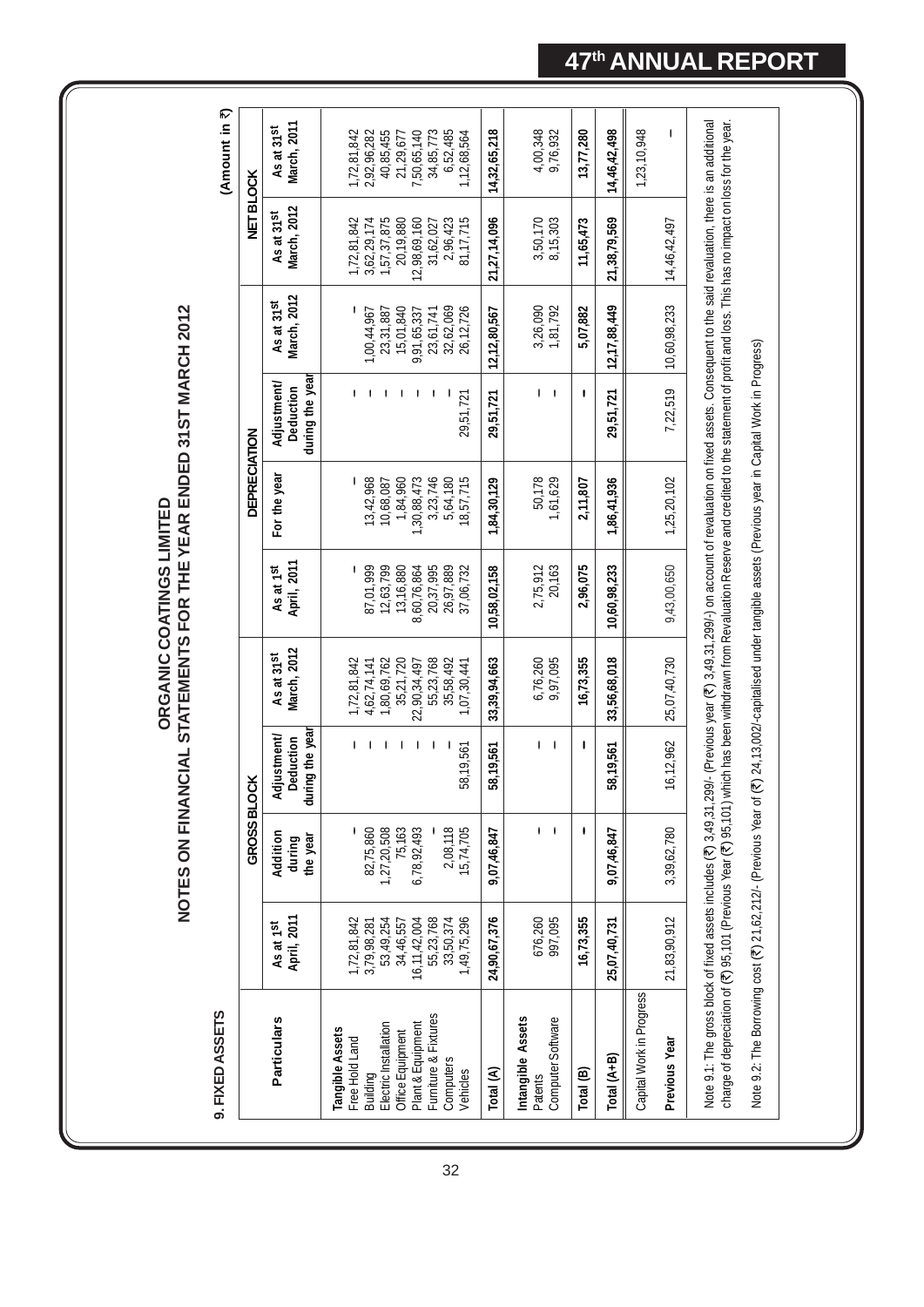# **ORGANIC COATINGS LIMITED NOTES ON FINANCIAL STATEMENTS FOR THE YEAR ENDED 31ST MARCH, 2012 As At** As At **Particulars Particulars Particulars Particulars 31st March, 2012** 31st March, 2011 **(そ)** (そ) **10. INVENTORIES (At Lower of Cost and Net Realisable Value)** Raw Materials **3,75,79,732** 5,21,69,274 Stock-in-Process **61,51,602** 1,43,62,349<br>
Finished Goods 8.30.46.325 Finished Goods **5,65,24,683** 8,30,46,325 Packing Materials **26,22,079** 28,20,133 Consumables Stores **18,07,285** 22,49,132  **TOTAL 10,46,85,381** 15,46,47,213 **11. TRADE RECEIVABLES (Unsecured and Considered Good) As At** As At<br>**As At** As At Alarch, 2012 31st March, 2011 **Particulars 31st March, 2012** 31st March, 2011 **(₹)** (₹) Over Six Months **1,63,82,502** 1,52,96,743 Others **17,06,30,780** 17,35,00,529  **TOTAL 18,70,13,282** 18,87,97,272 **12.CASH AND BANK BALANCES As At** As At **Particulars Particulars Particulars Particulars 31st March, 2012** 31st March, 2011 **(₹)** (₹) Balance With Banks \* - In Current Accounts **20,66,087** 59,73,784 - In EEFC Accounts **6,565** 69,911 Cash on Hand **1,11,215** 2,51,326 Fixed Deposits With Banks # **53,58,115** 81,71,781  **TOTAL 75,41,982** 1,44,66,802 \* Balance with Banks includes Unclaimed Dividend of ( $\bar{z}$ ) 93,753/- (Previous ( $\bar{z}$ ) 1,02,476/-) # Fixed Deposits with Banks include deposits of (₹) 28,90,467/- (Previous Year of (₹) 54,60,276/-) with maturity of more than 12 months. **13. SHORT TERM LOANS AND ADVANCES (Unsecured and Considered Good) As At** As At **Particulars 31st March, 2012** 31st March, 2012 31st March, 2011 **(₹)** (₹) Capital Advances **---** 2,43,46,588 Advance Income Tax (Net of Provisions) **40,58,803** 66,29,139 Security Deposits **23,80,525** 16,67,900 Balance with Government Authority **2,27,92,401** 1,63,28,491 Loans to Employees **2,20,536** 4,95,030 Prepaid Expenses **3,40,652** 7,76,274 Other Loans and Advances **16,57,362** 41,31,791  **TOTAL 3,14,50,279** 5,43,75,213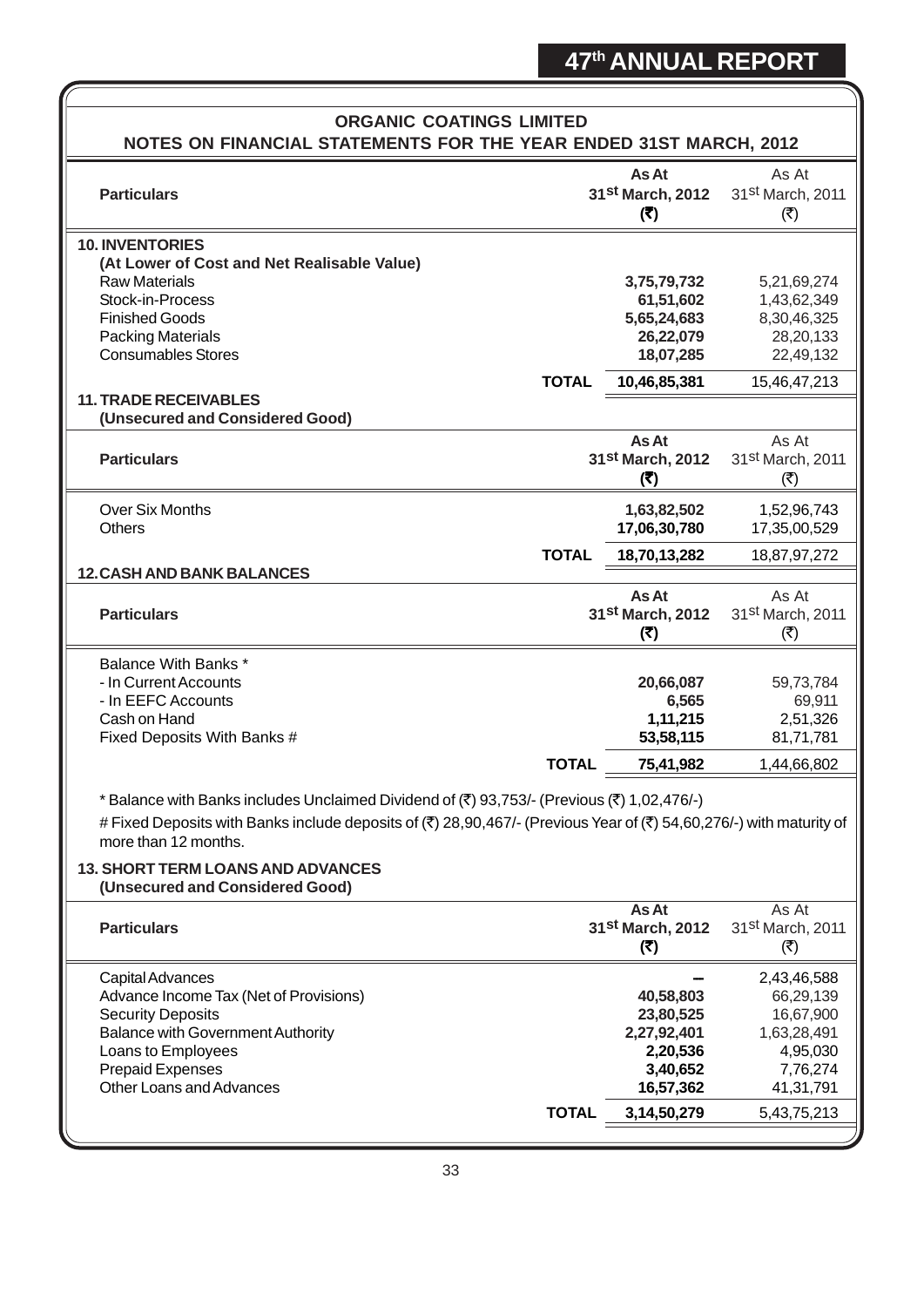| <b>ORGANIC COATINGS LIMITED</b>                                                                                                                                                          |              |                                                            |                                                            |  |  |  |
|------------------------------------------------------------------------------------------------------------------------------------------------------------------------------------------|--------------|------------------------------------------------------------|------------------------------------------------------------|--|--|--|
| NOTES ON FINANCIAL STATEMENTS FOR THE YEAR ENDED 31ST MARCH, 2012                                                                                                                        |              |                                                            |                                                            |  |  |  |
| <b>Particulars</b>                                                                                                                                                                       |              | For the year ended<br>31st March, 2012<br>(5)              | For the year ended<br>31 <sup>st</sup> March, 2011<br>(₹)  |  |  |  |
| <b>14. REVENUE FROM OPERATION</b>                                                                                                                                                        |              |                                                            |                                                            |  |  |  |
| Sale of Products<br>Less: Excise Duty Recovered                                                                                                                                          |              | 68, 18, 51, 837<br>6,97,24,857                             | 70,63,10,088<br>6,20,42,351                                |  |  |  |
| <b>14.1 PARTICULARS OF SALE OF PRODUCTS</b>                                                                                                                                              | <b>TOTAL</b> | 61,21,26,980                                               | 64,42,67,737                                               |  |  |  |
| <b>Manufactured Goods</b><br>Printing Ink<br>Coatings<br><b>Auxiluries</b>                                                                                                               | <b>TOTAL</b> | 51,05,88,400<br>5,08,55,167<br>5,06,83,413<br>61,21,26,980 | 55,26,73,866<br>3,31,05,785<br>5,84,88,086<br>64,42,67,737 |  |  |  |
| <b>15. OTHER INCOME</b>                                                                                                                                                                  |              |                                                            |                                                            |  |  |  |
| <b>Particulars</b>                                                                                                                                                                       |              | For the year ended<br>31st March, 2012<br>(₹)              | For the year ended<br>31st March, 2011<br>(₹)              |  |  |  |
| <b>Interest Income</b><br>- Interest on Bank Deposits<br>- Interest on Income Tax refund<br>- Interest Income others                                                                     |              | 9,49,034<br>4,88,200<br>50,987                             | 2,34,518<br>90,844<br>47,304                               |  |  |  |
| <b>Other Non Operation Income</b><br><b>Sundry Written Back</b><br>Net Gain on Foreign Currency (Net)<br><b>Bad Debt Recovered</b><br>Insurance Claim Received<br><b>Export Benefits</b> |              | 2,85,497                                                   | 1,95,445<br>24,30,000<br>3,65,288<br>12,56,150             |  |  |  |
| <b>16. COST OF MATERIALS CONSUMED</b>                                                                                                                                                    | <b>TOTAL</b> | 17,73,718                                                  | 46,19,549                                                  |  |  |  |
| <b>Particulars</b>                                                                                                                                                                       |              | For the year ended<br>31st March, 2012<br>(5)              | For the year ended<br>31st March, 2011<br>(₹)              |  |  |  |
| <b>Raw Material Consumed</b>                                                                                                                                                             |              |                                                            |                                                            |  |  |  |
| <b>Opening Stock</b><br>Add: Purchases                                                                                                                                                   |              | 5,21,69,274<br>38,20,29,379                                | 4,57,95,370<br>46, 37, 32, 437                             |  |  |  |
| Less: Closing Stock                                                                                                                                                                      |              | 43,41,98,653<br>3,75,79,732                                | 50,95,27,807<br>5,21,69,274                                |  |  |  |
| <b>Packing Material Consumed</b><br><b>Opening Stock</b><br>Add: Purchases                                                                                                               |              | 39,66,18,921<br>28,20,133<br>3, 17, 33, 304                | 45,73,58,533<br>21,66,136<br>3,28,97,674                   |  |  |  |
| Less: Closing Stock                                                                                                                                                                      |              | 3,45,53,437<br>26,22,079                                   | 3,50,63,810<br>28,20,133                                   |  |  |  |
|                                                                                                                                                                                          |              | 3, 19, 31, 358                                             | 3,22,43,677                                                |  |  |  |
|                                                                                                                                                                                          | <b>TOTAL</b> | 42,85,50,279                                               | 48,96,02,210                                               |  |  |  |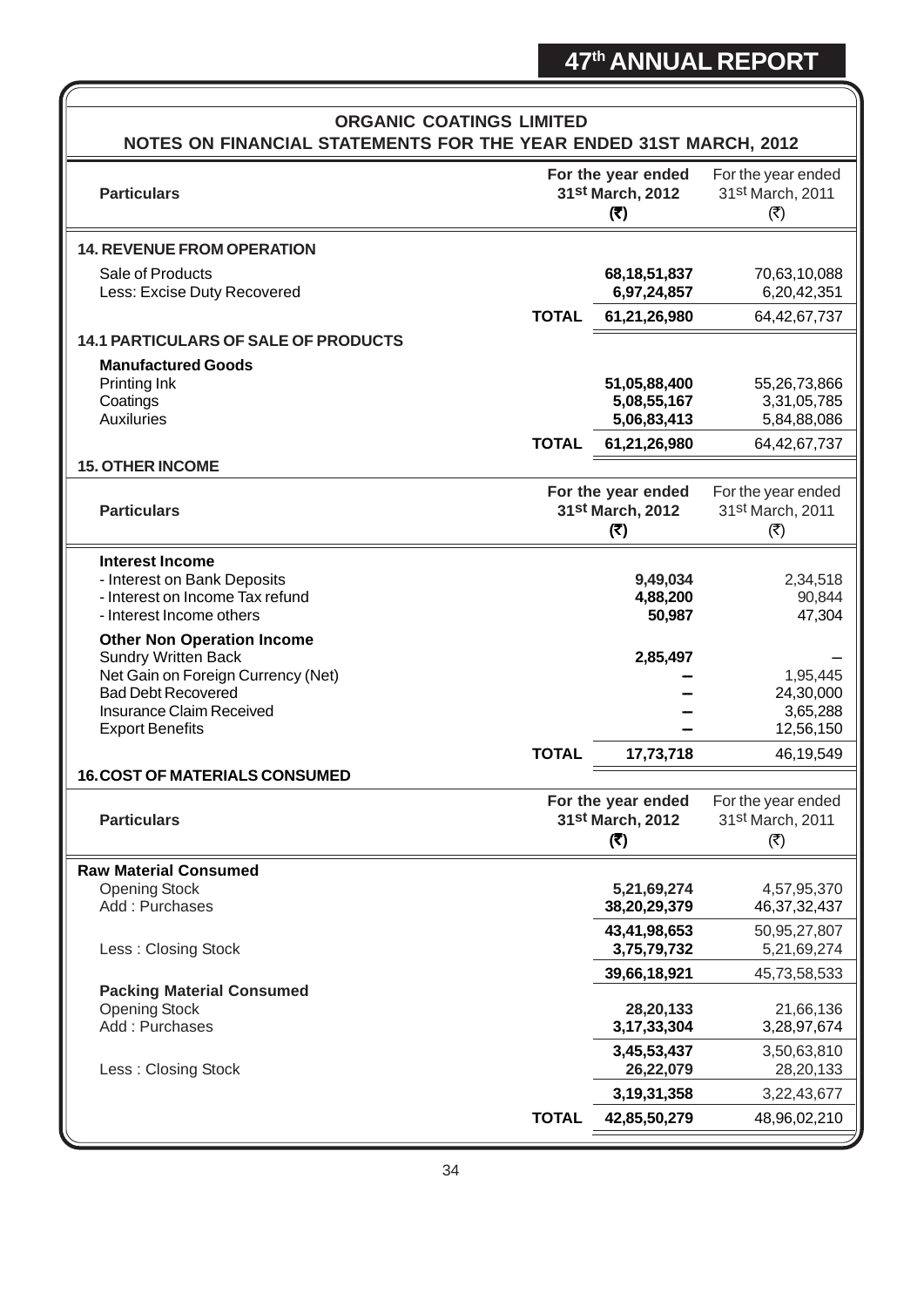| <b>ORGANIC COATINGS LIMITED</b>                                                                                                                                                                                                                                   |              |                                                           |                                                                                 |  |
|-------------------------------------------------------------------------------------------------------------------------------------------------------------------------------------------------------------------------------------------------------------------|--------------|-----------------------------------------------------------|---------------------------------------------------------------------------------|--|
| NOTES ON FINANCIAL STATEMENTS FOR THE YEAR ENDED 31ST MARCH, 2012                                                                                                                                                                                                 |              |                                                           |                                                                                 |  |
| <b>Particulars</b>                                                                                                                                                                                                                                                |              | For the year ended<br>31st March, 2012<br>(5)             | For the year ended<br>31 <sup>st</sup> March, 2011<br>$(\overline{\mathbf{z}})$ |  |
| 16.1 PARTICULARS OF RAW MATERIALS CONSUMED                                                                                                                                                                                                                        |              |                                                           |                                                                                 |  |
| Chemicals<br>Pigment<br><b>Resins</b><br>Oil and Miscellaneous                                                                                                                                                                                                    |              | 6,59,98,782<br>9,57,96,455<br>9,82,94,171<br>13,65,29,514 | 7,84,55,718<br>13, 14, 68, 160<br>10,82,79,282<br>13,91,55,373                  |  |
|                                                                                                                                                                                                                                                                   | <b>TOTAL</b> | 39,66,18,922                                              | 45,73,58,533                                                                    |  |
| 16.2 PARTICULARS OF IMPORTS AND INDIGINIOUS CONSUMPTION AND PERCENTAGE OF CONSUMPTION                                                                                                                                                                             |              |                                                           |                                                                                 |  |
| <b>Raw Material Consumed</b><br>Imported<br>Indigenous                                                                                                                                                                                                            | <b>TOTAL</b> | 9,60,28,790<br>30,05,90,131<br>39,66,18,921               | 14, 10, 71, 851<br>31,62,86,682<br>45,73,58,533                                 |  |
| <b>Percentage Raw Material Consumed</b>                                                                                                                                                                                                                           |              |                                                           |                                                                                 |  |
| Imported<br>Indigenous                                                                                                                                                                                                                                            |              | 24.21%<br>75.79%                                          | 30.84%<br>69.16%                                                                |  |
|                                                                                                                                                                                                                                                                   | <b>TOTAL</b> | 100.00%                                                   | 100.00%                                                                         |  |
| 17. CHANGES IN INVENTORIES OF FINISHED GOODS, STOCK IN PROCESS AND STOCK IN TRADE                                                                                                                                                                                 |              |                                                           |                                                                                 |  |
| <b>Particulars</b>                                                                                                                                                                                                                                                |              | For the year ended<br>31st March, 2012<br>(₹)             | For the year ended<br>31st March, 2011<br>$(\overline{\mathbf{x}})$             |  |
| Inventories at the beginning of the year<br>- Finished Goods<br>- Stock in Process                                                                                                                                                                                |              | 8,30,46,325<br>1,43,62,349                                | 6,05,18,029<br>92,44,789                                                        |  |
| Inventories at the end of the year<br>- Finished Goods                                                                                                                                                                                                            |              | 9,74,08,674<br>5,65,24,683                                | 6,97,62,818<br>8,30,46,325                                                      |  |
| - Stock in Process                                                                                                                                                                                                                                                |              | 61,51,602<br>6,26,76,285                                  | 1,43,62,349<br>9,74,08,674                                                      |  |
|                                                                                                                                                                                                                                                                   | <b>TOTAL</b> | 3,47,32,389                                               | (2,76,45,854)                                                                   |  |
| <b>18. EMPLOYEES BENEFIT EXPENSE</b>                                                                                                                                                                                                                              |              |                                                           |                                                                                 |  |
| <b>Particulars</b>                                                                                                                                                                                                                                                |              | For the year ended<br>31st March, 2012<br>(3)             | For the year ended<br>31 <sup>st</sup> March, 2011<br>(रै)                      |  |
| Salaries and Wages<br>Contribution to Provident and Other Funds<br><b>Staff Welfare Expenses</b>                                                                                                                                                                  |              | 3,56,07,548<br>35,94,979<br>14,21,686                     | 3,34,11,782<br>44,58,701<br>12,13,298                                           |  |
|                                                                                                                                                                                                                                                                   | <b>TOTAL</b> | 4,06,24,213                                               | 3,90,83,781                                                                     |  |
| 18.1 As per Accounting Standard 15 "Employee Benefits", the disclosure as defined in the Accounting Standard are<br>given below:<br><b>Defined Contribution Plan</b><br>Contribution to Defined Contribution Plans, recognised as expenses for the year as under: |              |                                                           |                                                                                 |  |
| <b>Employer's Contribution to Provident Fund</b>                                                                                                                                                                                                                  |              | 17,45,587                                                 | 16,09,184                                                                       |  |
|                                                                                                                                                                                                                                                                   | <b>TOTAL</b> | 17,45,587                                                 | 16,09,184                                                                       |  |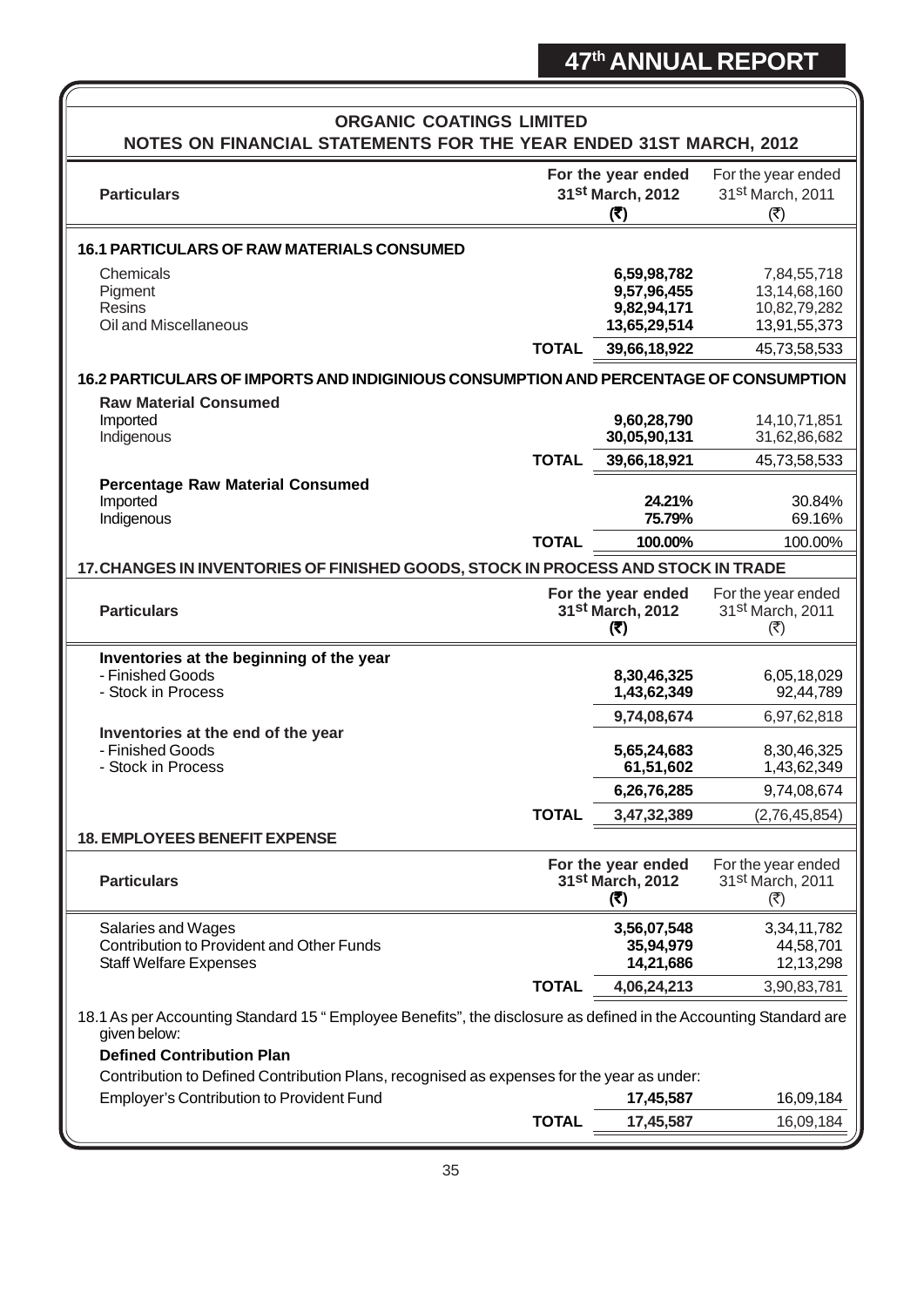|       | <b>ORGANIC COATINGS LIMITED</b><br>NOTES ON FINANCIAL STATEMENTS FOR THE YEAR ENDED 31ST MARCH, 2012                                                                                       |              |                                                                           |                                                                 |  |
|-------|--------------------------------------------------------------------------------------------------------------------------------------------------------------------------------------------|--------------|---------------------------------------------------------------------------|-----------------------------------------------------------------|--|
|       | <b>Particulars</b>                                                                                                                                                                         |              | For the year ended<br>31st March, 2012<br>(5)                             | For the year ended<br>31st March, 2011<br>(₹)                   |  |
|       | <b>Defined Benefit Plan</b>                                                                                                                                                                |              |                                                                           |                                                                 |  |
| (1)   | Recognition of Opening and Closing Balances of Defined Benefit Obligation of Gratuity and Fair<br>Value of the Plan Assets (Funded)                                                        |              |                                                                           |                                                                 |  |
|       | Defined Benefit Obligation at the beginning of the Year<br><b>Current Service Cost</b><br><b>Interest Cost</b><br>Actuarial Losses/(Gain)<br>Past Service Cost<br><b>Benefit Paid</b>      |              | 41,64,914<br>3,00,917<br>3,25,391<br>10,66,416<br>10,49,406<br>(2,94,727) | 66,12,317<br>4,61,811<br>5,37,786<br>(6,07,453)<br>(3, 18, 418) |  |
|       | Defined Benefit Obligation at the end of the year                                                                                                                                          |              | 66,12,317                                                                 | 66,86,043                                                       |  |
|       | Fair Value of the Plan assets at the beginning of the Year<br><b>Expected Return of the Plan Assets</b><br>Actuarial Gain /(Losses)<br><b>Employer Contribution</b><br><b>Benefit Paid</b> |              | 42,62,085<br>2,97,273<br>98,391<br>2,45,811<br>(2,94,727)                 | 46,08,833<br>3,38,027<br>1,47,979<br>11,14,549<br>(3, 18, 418)  |  |
|       | Defined Benefit Obligation at the end of the year                                                                                                                                          |              | 46,08,833                                                                 | 58,90,970                                                       |  |
|       | Actual Return on Plan Assets                                                                                                                                                               |              | 3,95,664                                                                  | 4,86,006                                                        |  |
| (II)  | Reconciliation of the Fair Value of the Plan Assets and Defined Benefit Obligation                                                                                                         |              |                                                                           |                                                                 |  |
|       | Fair Value of the Plan Assets<br>Present Value of the Obligation                                                                                                                           |              | 46,08,833<br>66,12,317                                                    | 58,90,970<br>66,86,043                                          |  |
|       | Amount Recognised in the Balance Sheet                                                                                                                                                     |              | 20,03,484                                                                 | 7,95,073                                                        |  |
| (III) | <b>Expenses Recognised During the year</b>                                                                                                                                                 |              |                                                                           |                                                                 |  |
|       | <b>Current Service Cost</b><br>Interest cost<br>Expected return of the Plan Assets<br>Net Actuarial Losses/(Gain)<br>Past Service Cost                                                     | <b>TOTAL</b> | 3,00,917<br>3,25,391<br>(297, 273)<br>9,68,025<br>10,49,406<br>23,46,466  | 4,61,811<br>5,37,786<br>(3,38,027)<br>(755, 432)<br>(93, 862)   |  |
|       | (IV) Investment Details                                                                                                                                                                    |              |                                                                           |                                                                 |  |
|       | <b>Insured Managed Funds</b>                                                                                                                                                               |              | 100%                                                                      | 100%                                                            |  |
|       |                                                                                                                                                                                            | <b>TOTAL</b> | 100%                                                                      | 100%                                                            |  |
| (IV)  | <b>Actuarial Assumptions of Gratuity</b>                                                                                                                                                   |              |                                                                           |                                                                 |  |
|       | Mortality Tables (LIC)                                                                                                                                                                     |              | 1994-96                                                                   | 1994-96                                                         |  |
|       | Discount Rate (Per Annum)<br>Expected Rate of Return on Plan Assets (Per Annum)<br>Rate of Escalation in Salary (Per Annum)                                                                |              | 8.55%<br>7.50%<br>6.00%                                                   | 8.00%<br>7.50%<br>6.00%                                         |  |
|       | The estimates of the rate of the escalation in salary considered in the actuarial valuation, take in to account inflation,                                                                 |              |                                                                           |                                                                 |  |

seniority, promotion and other relevant factors.The expected rate of return on plan assets is determined bases on expectation of the average long term rate of return expected on investments of the fund during the estimated term of the obligations.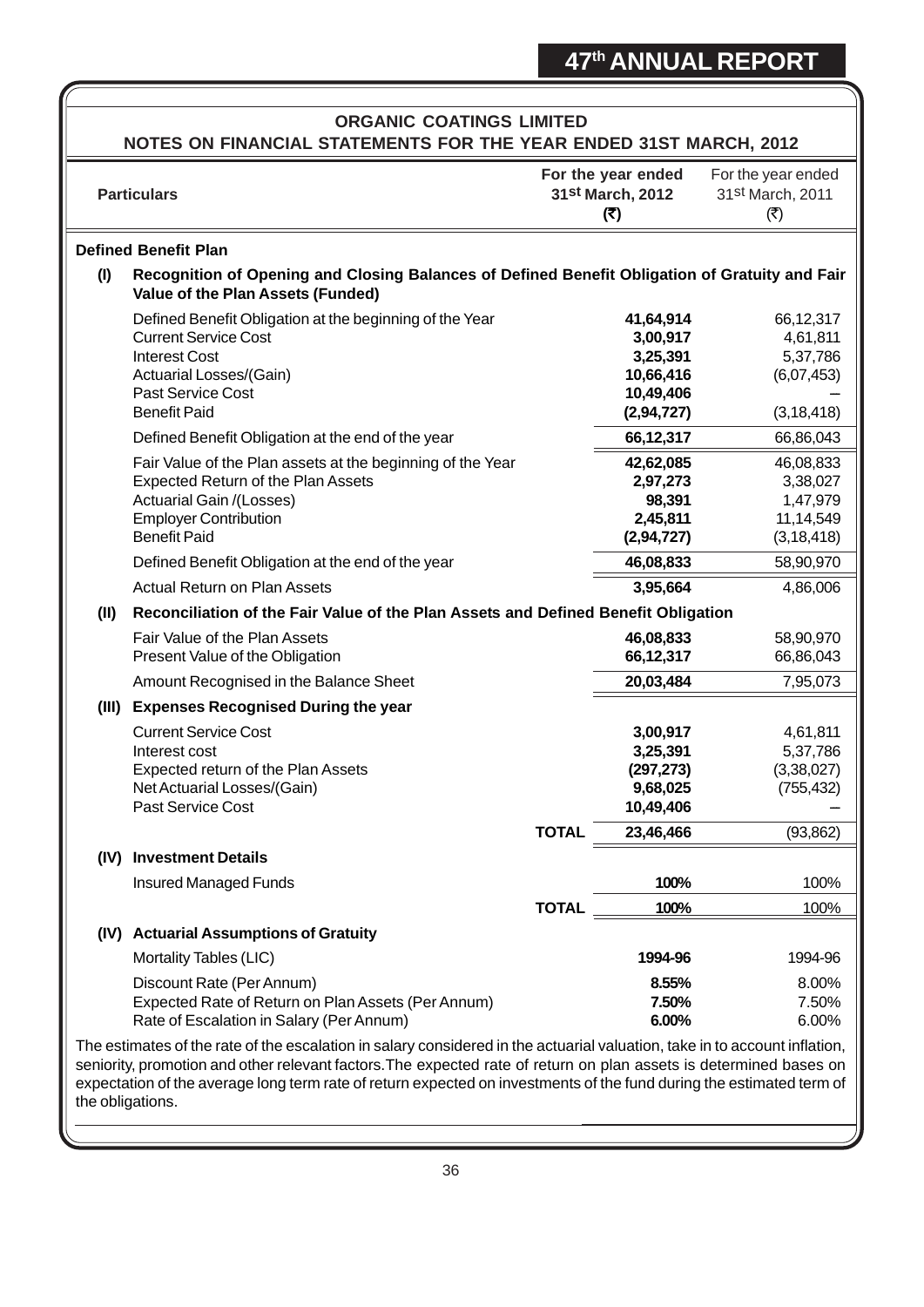| <b>ORGANIC COATINGS LIMITED</b> |                                                                          |              |                                                           |                                                            |  |
|---------------------------------|--------------------------------------------------------------------------|--------------|-----------------------------------------------------------|------------------------------------------------------------|--|
|                                 | NOTES ON FINANCIAL STATEMENTS FOR THE YEAR ENDED 31ST MARCH, 2012        |              |                                                           |                                                            |  |
|                                 | <b>Particulars</b>                                                       |              | For the year ended<br>31st March, 2012<br>(₹)             | For the year ended<br>31 <sup>st</sup> March, 2011<br>(₹)  |  |
|                                 | <b>19. FINANCE COST</b>                                                  |              |                                                           |                                                            |  |
|                                 | <b>Financial Expenses</b>                                                |              | 3,84,55,098                                               | 2,30,55,009                                                |  |
|                                 |                                                                          | <b>TOTAL</b> | 3,84,55,098                                               | 2,30,55,009                                                |  |
|                                 | 20. DEPRECIATION AND AMORTISATION EXPENSE                                |              |                                                           |                                                            |  |
|                                 | <b>Particulars</b>                                                       |              | For the year ended<br>31 <sup>st</sup> March, 2012<br>(5) | For the year ended<br>31 <sup>st</sup> March, 2011<br>(रै) |  |
|                                 | Depreciation and Amortisation                                            |              | 1,86,41,936                                               | 1,25,20,102                                                |  |
|                                 | <b>Less: Transferred from Revaluation Reserve</b><br>(Refer Note No 9.1) |              | 95,101                                                    | 95,101                                                     |  |
|                                 |                                                                          | <b>TOTAL</b> | 1,85,46,835                                               | 1,24,25,001                                                |  |
| 21.                             | <b>OTHER EXPENSES</b>                                                    |              |                                                           |                                                            |  |
|                                 | <b>Particulars</b>                                                       |              | For the year ended<br>31 <sup>st</sup> March, 2012<br>(5) | For the year ended<br>31 <sup>st</sup> March, 2011<br>(₹)  |  |
|                                 | <b>Manufacturing Expenses</b>                                            |              |                                                           |                                                            |  |
|                                 | <b>Consumable Stores</b><br>Power & Fuel                                 |              | 7,62,896<br>1,66,03,522                                   | 23,46,936<br>1,77,72,669                                   |  |
|                                 | Labour Work                                                              |              | 1,11,78,964                                               | 89,09,780                                                  |  |
|                                 | Repairs to Machinery                                                     |              | 22,21,610                                                 | 36,90,554                                                  |  |
|                                 | <b>Establishment Expenses</b>                                            |              | 3,07,66,992                                               | 3,27,19,939                                                |  |
|                                 | Rent                                                                     |              | 30,90,861                                                 | 21,92,645                                                  |  |
|                                 | <b>Rates and Taxes</b>                                                   |              | 3,28,381                                                  | 3,73,783                                                   |  |
|                                 | Repairs to Building<br>Insurance Expenses                                |              | 14,85,549<br>12,24,252                                    | 3,24,927<br>9,26,018                                       |  |
|                                 | <b>Auditors Remuneration</b>                                             |              | 2,59,670                                                  | 2,62,464                                                   |  |
|                                 | Travelling & Conveyance<br>Motor Car Expenses                            |              | 40,27,664<br>46,56,673                                    | 49,18,275<br>52,83,412                                     |  |
|                                 | Postage and Telephone Expenses                                           |              | 17,71,045                                                 | 18,98,102                                                  |  |
|                                 | Printing and Stationary Expenses                                         |              | 7,90,533                                                  | 8,20,474                                                   |  |
|                                 | General Expenses<br><b>Repairs to Others</b>                             |              | 14,86,659<br>2,386,038                                    | 9,72,114<br>16,73,502                                      |  |
|                                 | Legal and Professional Charges                                           |              | 65,00,658                                                 | 46,57,883                                                  |  |
|                                 | Loss on Sale of Assets (Net)                                             |              | 11,34,446                                                 | 4,10,442                                                   |  |
|                                 | <b>Security Charges</b><br>Software Charges                              |              | 9,11,820<br>17,65,298                                     | 4,82,024<br>1,48,294                                       |  |
|                                 | Prior Period Items                                                       |              | 5,46,684                                                  | 11,612                                                     |  |
|                                 | Difference in Exchange Rate                                              |              | 9,00,071<br>21,34,456                                     |                                                            |  |
|                                 | Miscellaneous Expenses                                                   |              | 3,54,00,758                                               | 18,26,123<br>2,71,82,094                                   |  |
|                                 | <b>Selling and Distribution Expenses</b>                                 |              |                                                           |                                                            |  |
|                                 | <b>Commission &amp; Discount</b><br><b>Free Samples</b>                  |              | 2,93,26,396<br>15,21,076                                  | 2,11,31,196<br>12,23,465                                   |  |
|                                 | Loading and Unloading Expenses                                           |              | 12,59,569                                                 | 13,65,594                                                  |  |
|                                 | Freight<br>Excise Duty of FG                                             |              | 2, 15, 76, 353                                            | 2,29,21,895                                                |  |
|                                 | <b>Bad Debts</b>                                                         |              | 61,01,860<br>26,09,860                                    | 77,14,434<br>3,16,639                                      |  |
|                                 | Other Selling and Distribution and Expenses                              |              | 2,53,205                                                  | 13, 17, 243                                                |  |
|                                 |                                                                          |              | 6,26,48,319                                               | 5,59,90,466                                                |  |
|                                 |                                                                          | <b>TOTAL</b> | 12,88,16,069                                              | 11,58,92,499                                               |  |
|                                 |                                                                          |              |                                                           |                                                            |  |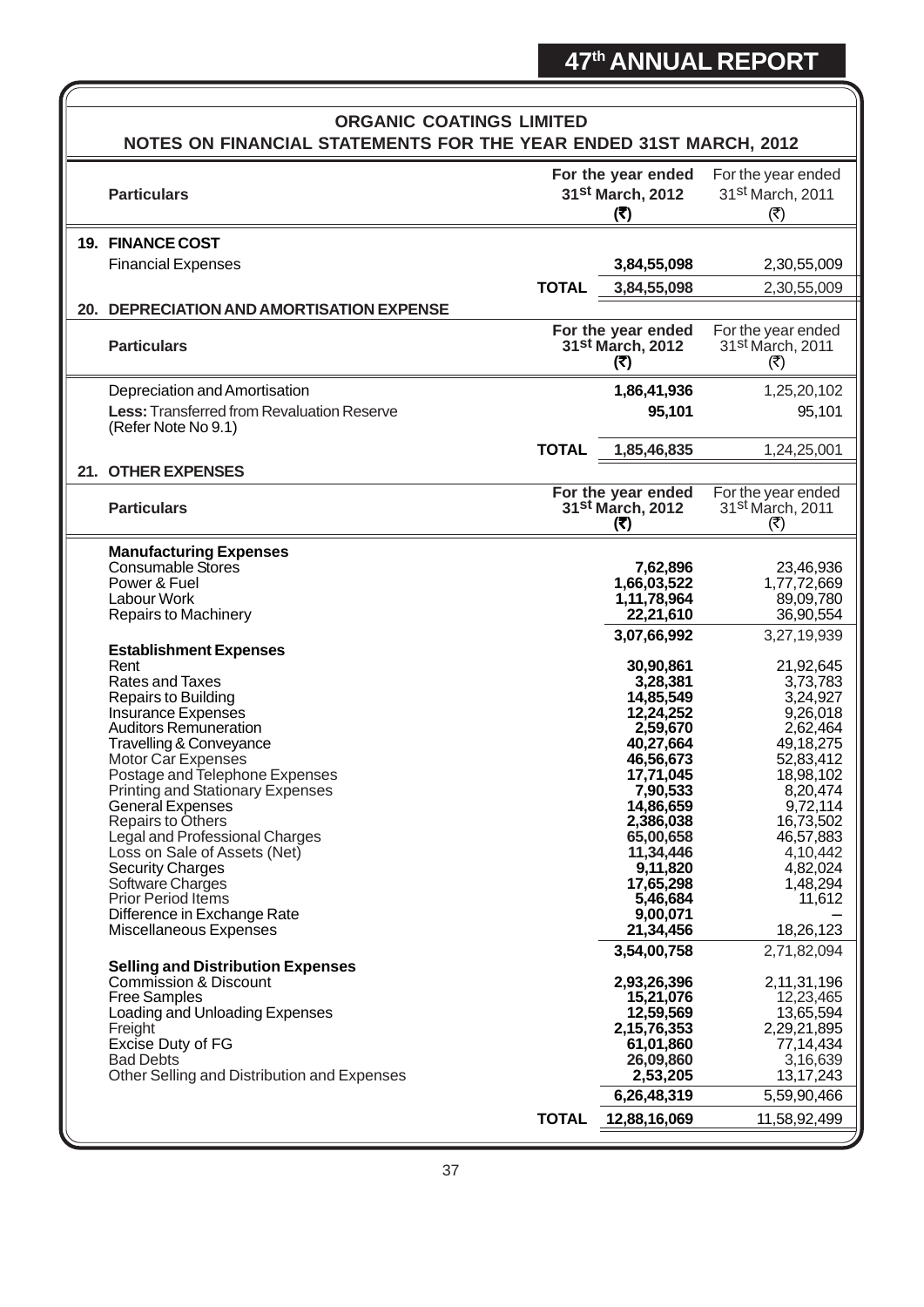| <b>ORGANIC COATINGS LIMITED</b><br>NOTES ON FINANCIAL STATEMENTS FOR THE YEAR ENDED 31ST MARCH, 2012                                                                                        |                                               |                                                                        |                                                             |  |  |
|---------------------------------------------------------------------------------------------------------------------------------------------------------------------------------------------|-----------------------------------------------|------------------------------------------------------------------------|-------------------------------------------------------------|--|--|
| <b>Particulars</b>                                                                                                                                                                          | For the year ended<br>31st March, 2012<br>(5) |                                                                        | For the year ended<br>31st March, 2011<br>(₹)               |  |  |
| 21.1 VALUE OF IMPORTS ON CIF BASIS IN RESPECT OF                                                                                                                                            |                                               |                                                                        |                                                             |  |  |
| - Raw Materials<br>- Components and Spare Parts<br>- Capital Goods                                                                                                                          |                                               | 9,90,28,765<br>7,97,543<br>15,25,500                                   | 13,36,12,769<br>19,27,522<br>Nil                            |  |  |
| <b>21.2 PAYMENT TO AUDITOR AS</b><br>(Excluding Service Tax)<br>- Statutory Audit Fees<br>- Tax Audit Fees<br>- MVAT Audit Fees<br>- Certification Charges<br>- Income Tax and Other Matter | <b>TOTAL</b>                                  | 1,75,000<br>25,000<br>25,000<br>14,670<br>20,000<br>259,670            | 1,75,000<br>25,000<br>25,000<br>24,964<br>12,500<br>262,464 |  |  |
| 21.3 PRIOR PERIOED EXPENSES (NET)                                                                                                                                                           |                                               |                                                                        |                                                             |  |  |
| <b>Export Expenses</b><br>Commission<br><b>Exchange Difference</b><br>Free Sample<br><b>Repair Others</b><br>Repairs to Machinery<br><b>Freight Charges</b>                                 |                                               | 37,485<br>2,88,125<br>1,00,000<br>11,700<br>12,000<br>28,031<br>69,343 | 11,612                                                      |  |  |
|                                                                                                                                                                                             | <b>TOTAL</b>                                  | 5,46,684                                                               | 11,612                                                      |  |  |
| <b>22. EARNING PER SHARE</b>                                                                                                                                                                |                                               |                                                                        |                                                             |  |  |
| <b>Basic Earning Per Share</b><br>(I)                                                                                                                                                       |                                               |                                                                        |                                                             |  |  |
| Net Profit/(Loss) after tax as per statement of the<br>Profit and Loss attributable to Equity Shareholders                                                                                  |                                               | (6, 46, 22, 733)                                                       | (22, 49, 264)                                               |  |  |
| Weighted Average Numbers of Equity Shares used as<br>denominator for Calculating EPS                                                                                                        |                                               | 76,74,600                                                              | 69,04,760                                                   |  |  |
| <b>Basic Earning Per Share</b>                                                                                                                                                              |                                               | (8.42)                                                                 | (0.33)                                                      |  |  |
| Face Value Per Equity Shares                                                                                                                                                                |                                               | 10                                                                     | 10                                                          |  |  |
| (II) Diluted Earning Per Share                                                                                                                                                              |                                               |                                                                        |                                                             |  |  |
| Net Profit/(Loss) after tax as per statement of the<br>Profit and Loss attributable to Equity Shareholders                                                                                  |                                               | (6, 46, 22, 733)                                                       | (22, 49, 264)                                               |  |  |
| Weighted Average Numbers of Equity Shares used as<br>denominator for Calculating EPS                                                                                                        |                                               | 76,74,600                                                              | 76,74,600                                                   |  |  |
| Basic and Diluted Earning Per Share                                                                                                                                                         |                                               | (8.42)                                                                 | (0.29)                                                      |  |  |
| Face Value Per Equity Shares                                                                                                                                                                |                                               | 10                                                                     | 10                                                          |  |  |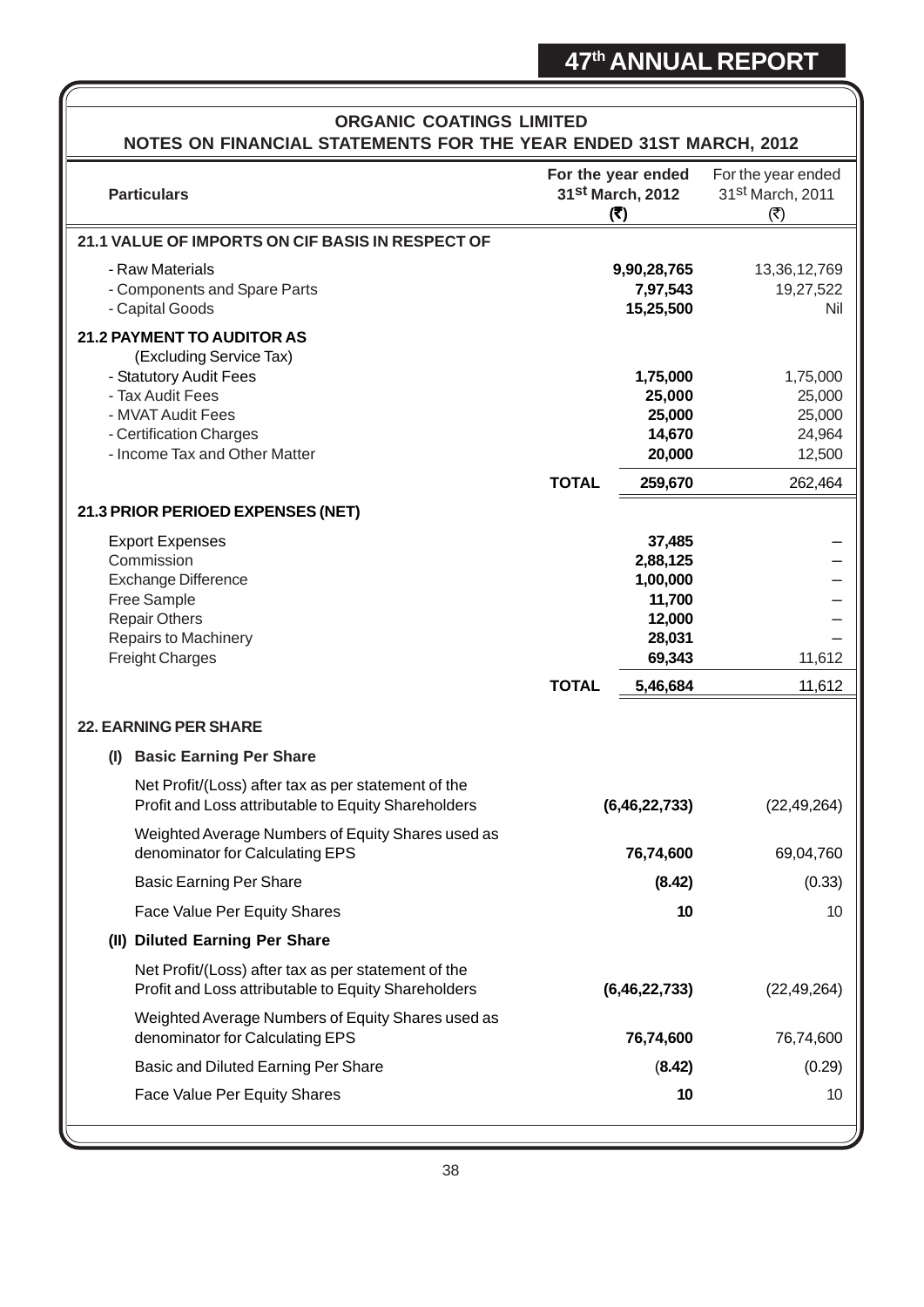| <b>ORGANIC COATINGS LIMITED</b><br>NOTES ON FINANCIAL STATEMENTS FOR THE YEAR ENDED 31ST MARCH, 2012                                                            |                                                    |                                                   |  |  |
|-----------------------------------------------------------------------------------------------------------------------------------------------------------------|----------------------------------------------------|---------------------------------------------------|--|--|
| <b>Particulars</b>                                                                                                                                              | For the year ended<br>31st March, 2012<br>(5)      | For the year ended<br>31st March, 2011<br>(₹)     |  |  |
| 23. EXPENDUTURE IN FOREIGN CURRENCY                                                                                                                             |                                                    |                                                   |  |  |
| <b>Travelling Expenses</b>                                                                                                                                      | 13,885                                             | 1,48,834                                          |  |  |
| <b>Purchase of Raw Material</b>                                                                                                                                 | 9,68,39,914                                        | 15,73,86,441                                      |  |  |
| <b>Commission on Export</b>                                                                                                                                     |                                                    | 54,243                                            |  |  |
| 24. EARNING IN FOREIGN EXCHANGE                                                                                                                                 |                                                    |                                                   |  |  |
| FOB Value of the Exports                                                                                                                                        | 3,36,84,213                                        | 3,80,99,004                                       |  |  |
| 25. RELATED PARTY DISCLOSURES<br>As per the Accounting Standard (AS)18 "Related Party", the disclosures of transactions with related parties are<br>given below |                                                    |                                                   |  |  |
| (I) List of the relates parties where control exists and related parties with whom transaction have<br>taken place and relationships                            |                                                    |                                                   |  |  |
| <b>Name of the Related Parties</b>                                                                                                                              | Relationship                                       |                                                   |  |  |
| Organic Sales and Services Private Limited                                                                                                                      | <b>Associates Company</b>                          |                                                   |  |  |
| Mr Rajnikant K Shah<br>Mr. Vimal C Mehra                                                                                                                        | Key Management Personal                            |                                                   |  |  |
| Mr. Abhay R Shah                                                                                                                                                | Key Management Personal<br>Key Management Personal |                                                   |  |  |
| Mr. Ajay R Shah                                                                                                                                                 | Key Management Personal                            |                                                   |  |  |
| Mr. Manoj V Mehta                                                                                                                                               | Key Management Personal                            |                                                   |  |  |
| Mr. Dhaval J Nanavati*                                                                                                                                          | Key Management Personal                            |                                                   |  |  |
| Mr. Chirag M Mehta                                                                                                                                              | Son of Key Management Personal                     |                                                   |  |  |
| Mr. R K Shah (HUF)                                                                                                                                              | Key Management Personal                            |                                                   |  |  |
| (II) Transactions during the year with related parties                                                                                                          |                                                    |                                                   |  |  |
| <b>Sales</b><br>(a)<br>Organic Sales and Services Pvt Limited                                                                                                   | <b>Nil</b>                                         | Nil                                               |  |  |
| <b>Payment to Key Management Personnel</b><br>(b)                                                                                                               |                                                    |                                                   |  |  |
| (Excluding Reimbursement)                                                                                                                                       |                                                    |                                                   |  |  |
| Mr Rajnikant K Shah                                                                                                                                             | 19,99,285                                          | 17,95,877                                         |  |  |
| Mr. Vimal C Mehra                                                                                                                                               | 18,78,698                                          | 16,08,888                                         |  |  |
| Mr. Abhay R Shah                                                                                                                                                | 1,775,560                                          | 15,76,856                                         |  |  |
| Mr. Ajay R Shah<br>Mr. Manoj V Mehta                                                                                                                            | 10,60,920<br>10,76,039                             | 10,17,883<br>9,77,897                             |  |  |
| Mr. Dhaval J Nanavati*                                                                                                                                          | 6,03,817                                           | 15,56,802                                         |  |  |
| <b>Interest to Unsecured Loans</b><br>(c)                                                                                                                       |                                                    |                                                   |  |  |
| Mr Rajnikant K Shah                                                                                                                                             | 69,487                                             | Nil                                               |  |  |
| Mr. Abhay R Shah                                                                                                                                                | 33,647                                             | Nil                                               |  |  |
| Mr. Ajay R Shah                                                                                                                                                 | 33,647                                             | Nil                                               |  |  |
| <b>Salary and Stipend</b><br>(d)                                                                                                                                | 136,781                                            | Nil                                               |  |  |
| Mr. Chirag M Mehta                                                                                                                                              | 78,591                                             | 67,903                                            |  |  |
| Rent<br>(e)                                                                                                                                                     |                                                    |                                                   |  |  |
| Mr. R K Shah (HUF)                                                                                                                                              | 1,32,000                                           | 1,29,000                                          |  |  |
| * Resigned w.e.f 15th July 2011                                                                                                                                 |                                                    |                                                   |  |  |
| (III) Balances outstanding                                                                                                                                      |                                                    |                                                   |  |  |
| <b>Particulars</b>                                                                                                                                              | As At<br>(5)                                       | As At<br>31st March, 2012 31st March, 2011<br>(₹) |  |  |
| <b>Unsecured Loans</b>                                                                                                                                          | 4,56,377                                           |                                                   |  |  |
| Remuneration to Key Management Personal Payable                                                                                                                 |                                                    | 2,60,678                                          |  |  |
|                                                                                                                                                                 |                                                    |                                                   |  |  |
|                                                                                                                                                                 |                                                    |                                                   |  |  |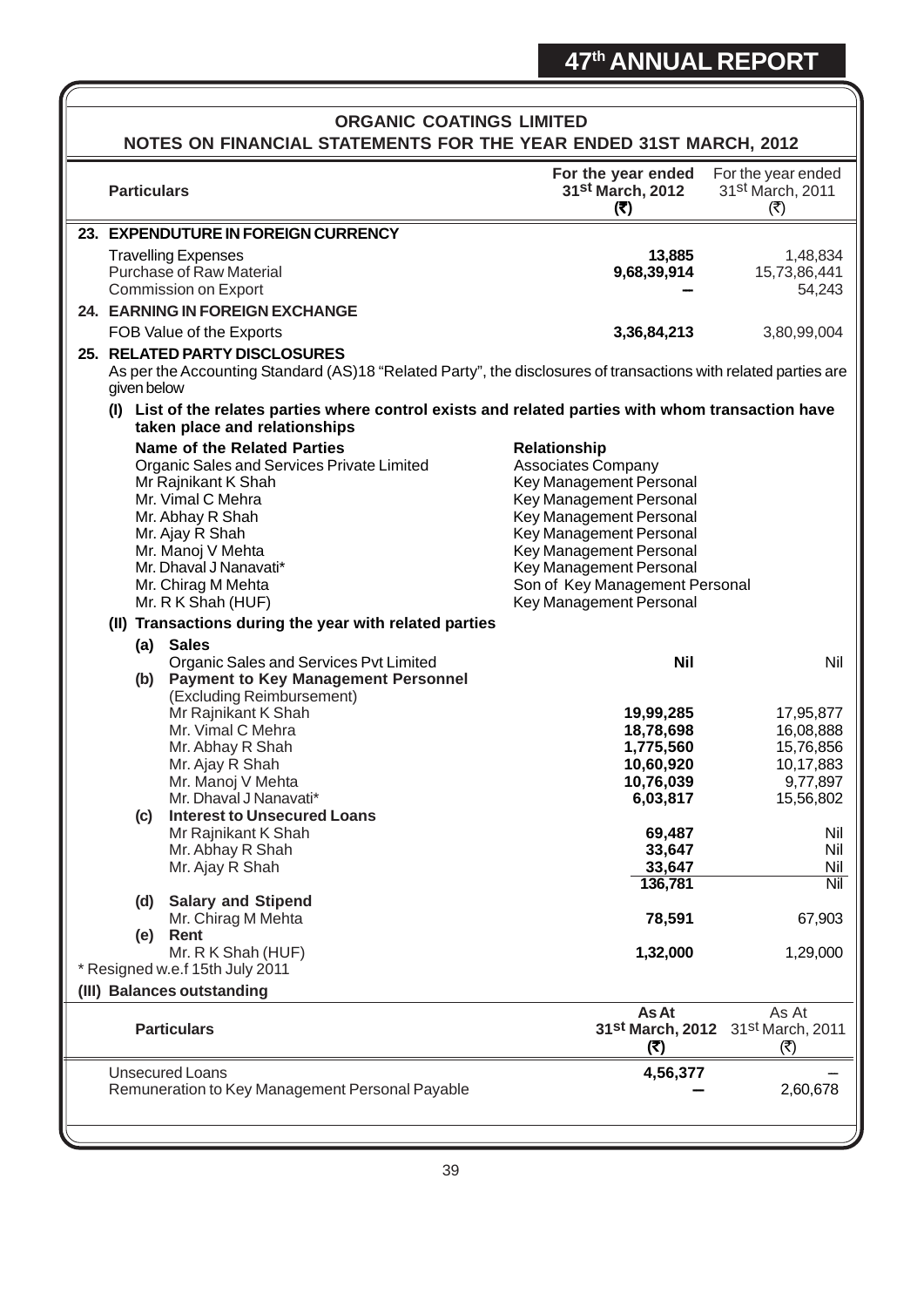## **ORGANIC COATINGS LIMITED NOTES ON FINANCIAL STATEMENTS FOR THE YEAR ENDED 31ST MARCH, 2012**

- **26.** The Company does not have different segments and hence segment wise reporting in terms of the Accounting standard (AS) 17 "Segment Reporting" issued by the institute of the Chartered Accountant of India is not applicable.
- **27.** The Borrowing cost of  $(\bar{\tau})$  21,62,212/- (Previous year  $(\bar{\tau})$  24,13,002/-) is capitalised in fixed assets/capital or in Progress in terms of the Accounting standard (AS) 16 "Borrowing Cost" issued by the institute of the Chartered Accountant of India.
- **28.** No Provision for the Income Tax has been made in view of the losses of the Compnay.
- **29.** Year end Balances of payables/receivables of the parties which are subject to confirmation/reconciliation impact of which on the profit/loss and on the assets/liabilities, if any is not ascertainable.

## **30. CONTIGENT LIABILITIES AND COMMITMENTS**

|     | <b>Particulars</b>                                                                                    | As At<br>31st March, 2012 31st March, 2011<br>(₹) | As At<br>(₹) |
|-----|-------------------------------------------------------------------------------------------------------|---------------------------------------------------|--------------|
| (I) | <b>Contingent Liabilities</b>                                                                         | Nil                                               | Nil          |
|     | (II) Commitments                                                                                      |                                                   |              |
|     | Estimated amount of contracts remaining to be executed on capital account and not provided for<br>(a) |                                                   |              |
|     | - Tangible Assets                                                                                     | Nil                                               | 3,39,90,287  |
|     | - Intangible Assets                                                                                   | Nil                                               | Nil          |
|     | <b>Other Commitments</b><br>(b)                                                                       |                                                   |              |
|     | - Bank Guarantee                                                                                      | 38,46,500                                         | 38,46,500    |
|     | - Sales Tax liability for Non Receipt of "C" and "F" Form                                             | 1,89,739                                          | 1,89,739     |
|     | - Sales Tax Appeal liability                                                                          | 5,04,647                                          | Nil          |
|     | - Local Body Tax of Mira Bhyandar Mahanagarpalika                                                     | 77,80,963                                         | Nil          |

**31.** The Revised Schedule VI has become effective from 1 April, 2011 for the preparation of financial statements. This has significantly impacted the disclosure and presentation made in the financial statements. Previous year's figures have been regrouped / reclassified wherever necessary to correspond with the current year's classification / disclosure.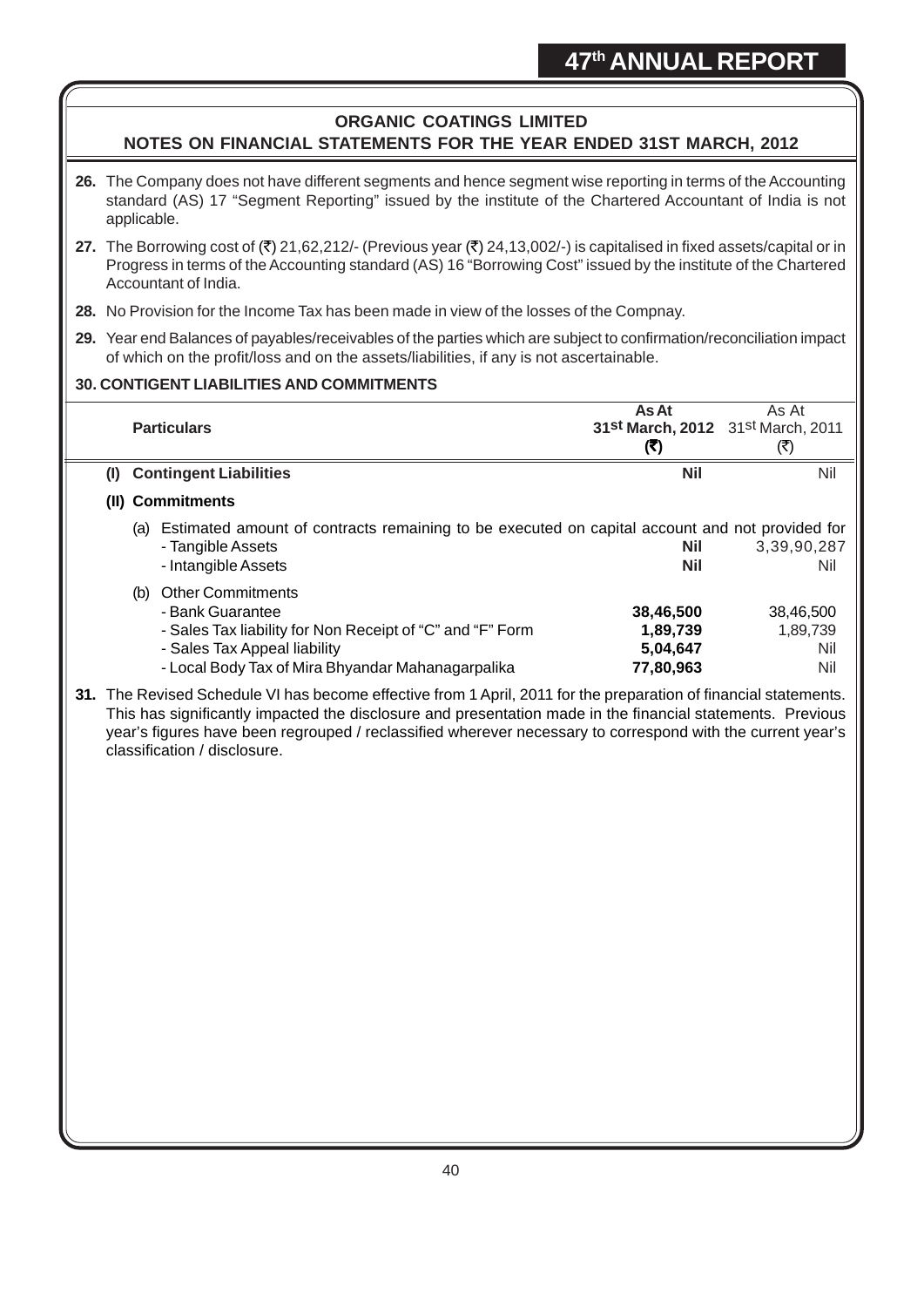|                                                                                                                                                                                                                                                                                                |                                                                                                                                                                                                                                                                                                                                                                                                     | <b>ORGANIC COATINGS LIMITED</b><br>Chakala, Andheri (East), Mumbai - 400 099. | Registered Office: Plot No. 31, Vimal Pushpa, Tarun Bharat Society, |                                       |
|------------------------------------------------------------------------------------------------------------------------------------------------------------------------------------------------------------------------------------------------------------------------------------------------|-----------------------------------------------------------------------------------------------------------------------------------------------------------------------------------------------------------------------------------------------------------------------------------------------------------------------------------------------------------------------------------------------------|-------------------------------------------------------------------------------|---------------------------------------------------------------------|---------------------------------------|
|                                                                                                                                                                                                                                                                                                |                                                                                                                                                                                                                                                                                                                                                                                                     |                                                                               |                                                                     | <b>ATTENDANCE SLIP</b>                |
|                                                                                                                                                                                                                                                                                                | PLEASE FILL ATTENDANCE SLIP AND HAND IT OVER AT THE ENTRANCE OF THE MEETING HALL                                                                                                                                                                                                                                                                                                                    |                                                                               |                                                                     |                                       |
| Joint shareholders may obtain additional Slip at the venue of the meeting.                                                                                                                                                                                                                     |                                                                                                                                                                                                                                                                                                                                                                                                     |                                                                               |                                                                     |                                       |
|                                                                                                                                                                                                                                                                                                |                                                                                                                                                                                                                                                                                                                                                                                                     |                                                                               |                                                                     |                                       |
|                                                                                                                                                                                                                                                                                                |                                                                                                                                                                                                                                                                                                                                                                                                     |                                                                               |                                                                     |                                       |
|                                                                                                                                                                                                                                                                                                |                                                                                                                                                                                                                                                                                                                                                                                                     |                                                                               |                                                                     |                                       |
| I hereby record my presence at the 47 <sup>th</sup> ANNUAL GENERAL MEETING of the Company held on Friday, the 21 <sup>st</sup> December, 2012 at 4.00 p.m.<br>at Emerald Hall, 2 <sup>nd</sup> Floor, Hotel Parle International, Near Vile Parle Station, Vile Parle (East), Mumbai - 400 057. |                                                                                                                                                                                                                                                                                                                                                                                                     |                                                                               |                                                                     |                                       |
| * Applicable for investors holding shares in electronic form.                                                                                                                                                                                                                                  |                                                                                                                                                                                                                                                                                                                                                                                                     |                                                                               |                                                                     | Signature of the shareholder or proxy |
|                                                                                                                                                                                                                                                                                                | *-----------------------------                                                                                                                                                                                                                                                                                                                                                                      | <b>ORGANIC COATINGS LIMITED</b><br>Chakala, Andheri (East), Mumbai - 400 099. | Registered Office: Plot No. 31, Vimal Pushpa, Tarun Bharat Society, | <b>PROXY FORM</b>                     |
|                                                                                                                                                                                                                                                                                                |                                                                                                                                                                                                                                                                                                                                                                                                     |                                                                               |                                                                     |                                       |
|                                                                                                                                                                                                                                                                                                |                                                                                                                                                                                                                                                                                                                                                                                                     |                                                                               |                                                                     |                                       |
|                                                                                                                                                                                                                                                                                                |                                                                                                                                                                                                                                                                                                                                                                                                     |                                                                               |                                                                     | __ of                                 |
|                                                                                                                                                                                                                                                                                                |                                                                                                                                                                                                                                                                                                                                                                                                     |                                                                               |                                                                     |                                       |
|                                                                                                                                                                                                                                                                                                | as my/our proxy to vote for me/us and on my/our behalf at the 47 <sup>th</sup> ANNUAL GENERAL MEETING of                                                                                                                                                                                                                                                                                            |                                                                               |                                                                     |                                       |
| the Company to be held on Friday, the 21 <sup>st</sup> December, 2012 at 4.00 p.m. or at any adjournment thereof.                                                                                                                                                                              |                                                                                                                                                                                                                                                                                                                                                                                                     |                                                                               |                                                                     | Affix a                               |
|                                                                                                                                                                                                                                                                                                |                                                                                                                                                                                                                                                                                                                                                                                                     |                                                                               | .2012.                                                              | 30 Paisa<br>revenue stamp             |
| * Applicable for investors holding shares in electronic form.                                                                                                                                                                                                                                  |                                                                                                                                                                                                                                                                                                                                                                                                     |                                                                               |                                                                     |                                       |
| <b>NOTES:</b><br>provide additional forms on request.                                                                                                                                                                                                                                          | (1) The proxy in order to be effective should be duly stamped, completed and must be deposited at the Registered Office of the<br>Company not less than 48 hours before the time for holding the aforesaid meeting. The Proxy need not be a member of the Company.<br>(2) Members holding shares under more than one folio may use photocopy of this Proxy Form for other folios. The Company shall |                                                                               |                                                                     |                                       |